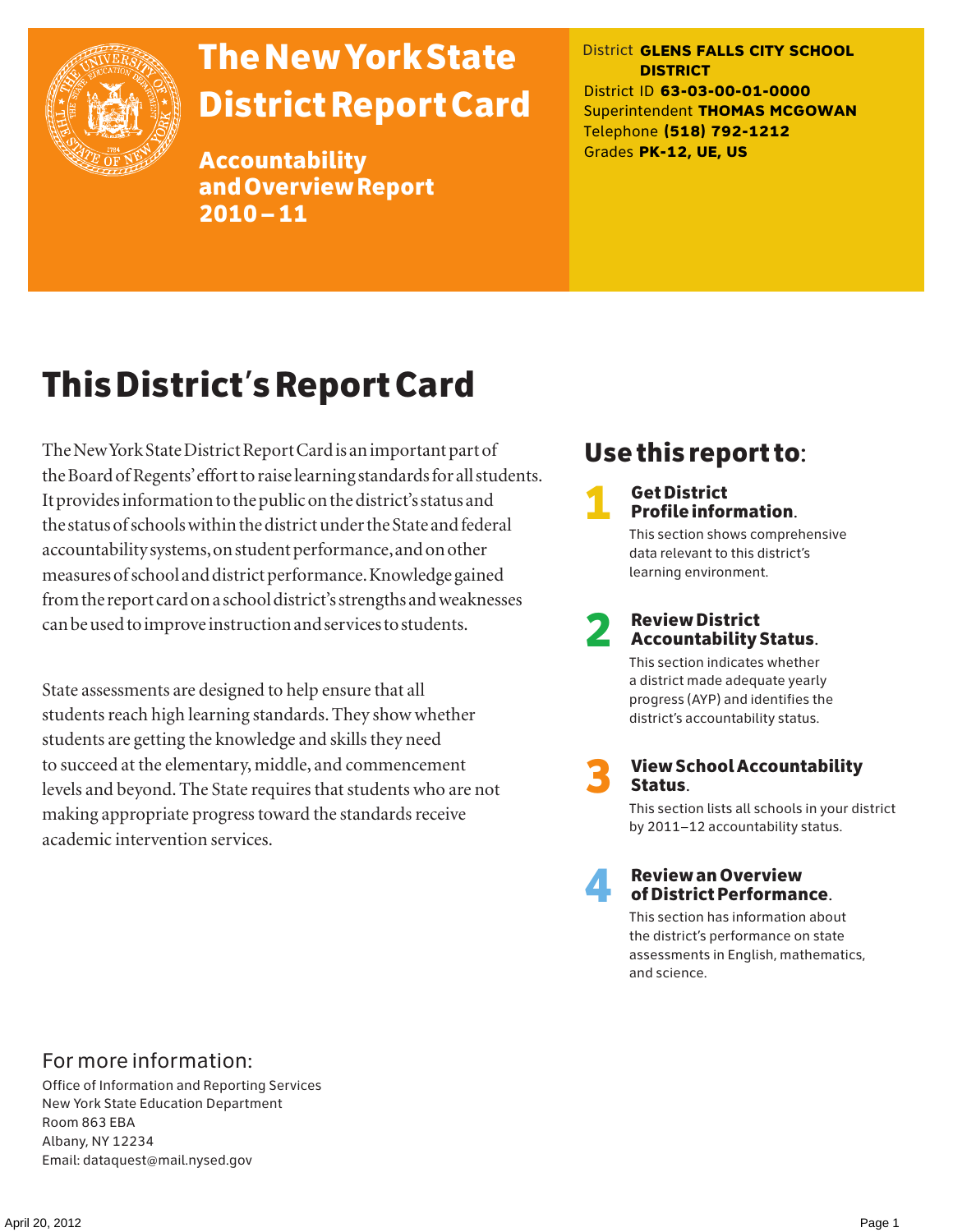# District Profile

This section shows comprehensive data relevant to this school district's learning environment, including information about enrollment, average class size, and teacher qualifications.

### Enrollment

|                            | $2008 - 09$ | 2009-10 | $2010 - 11$ |
|----------------------------|-------------|---------|-------------|
| Pre-K                      | 48          | 48      | 52          |
| Kindergarten               | 159         | 174     | 162         |
| Grade 1                    | 153         | 150     | 180         |
| Grade 2                    | 147         | 167     | 149         |
| Grade 3                    | 106         | 144     | 160         |
| Grade 4                    | 135         | 113     | 143         |
| Grade 5                    | 118         | 125     | 123         |
| Grade 6                    | 142         | 140     | 140         |
| <b>Ungraded Elementary</b> | 16          | 27      | 5           |
| Grade 7                    | 193         | 171     | 157         |
| Grade 8                    | 179         | 200     | 177         |
| Grade 9                    | 253         | 213     | 231         |
| Grade 10                   | 194         | 231     | 188         |
| Grade 11                   | 200         | 181     | 213         |
| Grade 12                   | 178         | 196     | 175         |
| <b>Ungraded Secondary</b>  | 0           | 0       | 10          |
| Total K-12                 | 2173        | 2232    | 2213        |

### Enrollment Information

*Enrollment* counts are as of Basic Educational Data System (BEDS) day, which is typically the first Wednesday of October of the school year. Students who attend BOCES programs on a part-time basis are included in a district's enrollment. Students who attend BOCES on a full-time basis or who are placed full time by the district in an out-of-district placement are not included in a district's enrollment. Students classified by districts as "pre-first" are included in first grade counts.

### Average Class Size

|                      | $2008 - 09$ | $2009 - 10$ | $2010 - 11$ |
|----------------------|-------------|-------------|-------------|
| <b>Common Branch</b> | 16          | 17          | 19          |
| Grade 8              |             |             |             |
| English              | 10          | 15          | 22          |
| <b>Mathematics</b>   | 18          | 18          | 21          |
| Science              | 19          | 18          | 22          |
| Social Studies       | 17          | 19          | 22          |
| Grade 10             |             |             |             |
| English              | 20          | 20          | 24          |
| <b>Mathematics</b>   | 19          | 22          | 19          |
| Science              | 18          | 20          | 26          |
| Social Studies       | 19          | 19          | 20          |

### Average Class Size Information

*Average Class Size* is the total registration in specified classes divided by the number of those classes with registration. *Common Branch* refers to self-contained classes in Grades 1–6.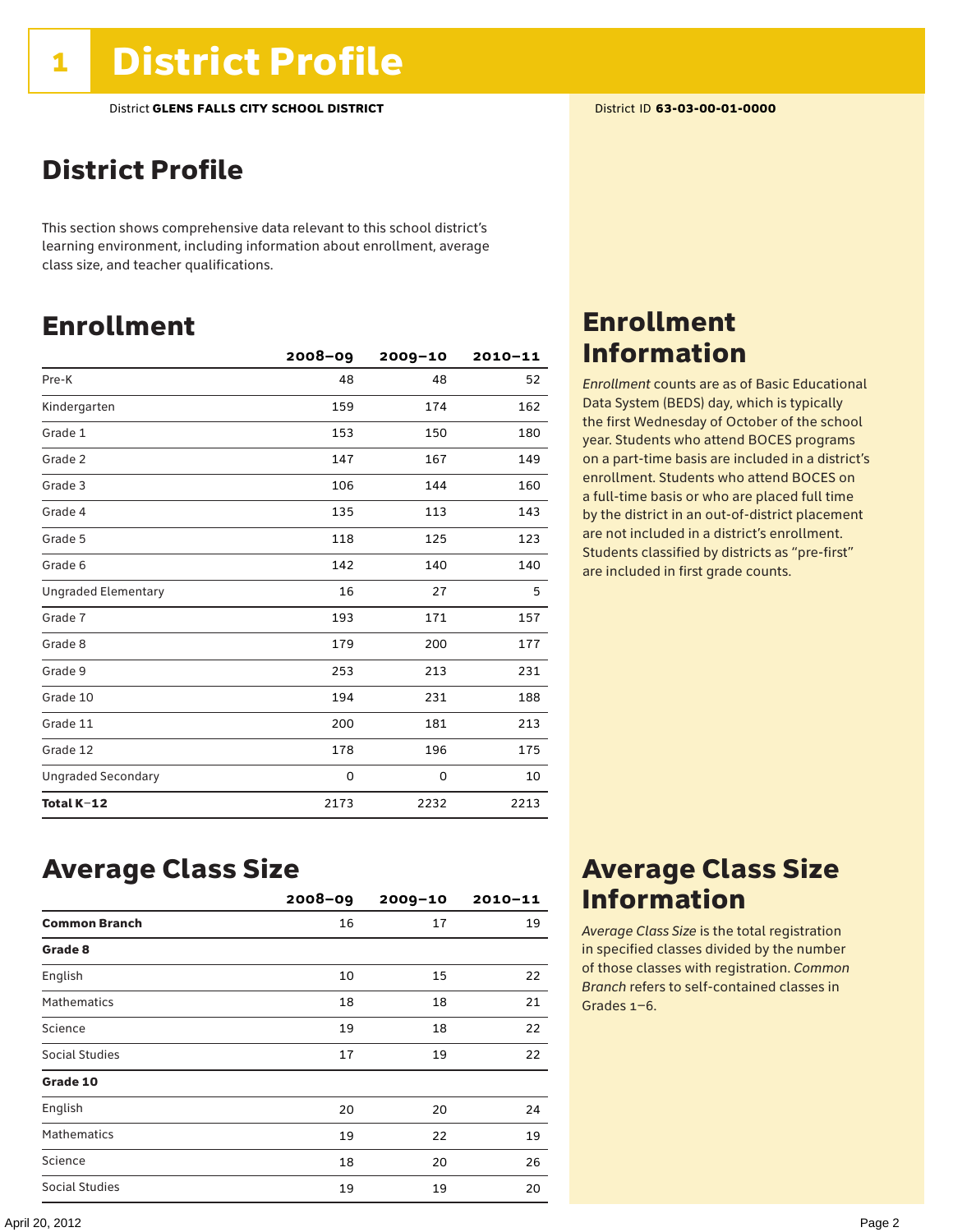# Demographic Factors

|                                  | $2008 - 09$    |     |      | $2009 - 10$ |      | $2010 - 11$ |  |
|----------------------------------|----------------|-----|------|-------------|------|-------------|--|
|                                  | #              | %   | #    | $\%$        | #    | %           |  |
| Eligible for Free Lunch          | 494            | 23% | 599  | 27%         | 605  | 27%         |  |
| Reduced-Price Lunch              | 191            | 9%  | 168  | 8%          | 160  | 7%          |  |
| Student Stability*               |                | N/A |      | N/A         |      | N/A         |  |
| Limited English Proficient       | $\overline{2}$ | 0%  | 2    | 0%          | 2    | 0%          |  |
| <b>Racial/Ethnic Origin</b>      |                |     |      |             |      |             |  |
| American Indian or Alaska Native | 1              | 0%  | 2    | 0%          | 2    | 0%          |  |
| <b>Black or African American</b> | 98             | 5%  | 101  | 5%          | 115  | 5%          |  |
| Hispanic or Latino               | 36             | 2%  | 40   | 2%          | 40   | 2%          |  |
| Asian or Native                  | 30             | 1%  | 29   | 1%          | 30   | 1%          |  |
| Hawaiian/Other Pacific Islander  |                |     |      |             |      |             |  |
| White                            | 1996           | 92% | 2027 | 91%         | 2003 | 91%         |  |
| Multiracial                      | 12             | 1%  | 33   | 1%          | 23   | 1%          |  |

 \* Available only at the school level.

### Attendance and Suspensions

|                            |     | $2007 - 08$   |     | $2008 - 09$   | $2009 - 10$ |     |
|----------------------------|-----|---------------|-----|---------------|-------------|-----|
|                            | #   | $\frac{0}{6}$ |     | $\frac{0}{0}$ | #           | %   |
| Annual Attendance Rate     |     | 95%           |     | 95%           |             | 94% |
| <b>Student Suspensions</b> | 268 | 12%           | 188 | 9%            | 212         | 9%  |

### Demographic Factors Information

*Eligible for Free Lunch* and *Reduced*-*Price Lunch* percentages are determined by dividing the number of approved lunch applicants by the Basic Educational Data System (BEDS) enrollment in full-day Kindergarten through Grade 12. *Eligible for Free Lunch* and *Limited English Proficient* counts are used to determine *Similar Schools* groupings within a *Need*/*Resource Capacity* category.

### Attendance and Suspensions Information

*Annual Attendance Rate* is determined by dividing the school district's total actual attendance by the total possible attendance for a school year. A district's actual attendance is the sum of the number of students in attendance on each day the district's schools were open during the school year. Possible attendance is the sum of the number of enrolled students who should have been in attendance on each day schools were open during the school year. *Student Suspension* rate is determined by dividing the number of students who were suspended from school (not including in-school suspensions) for one full day or longer anytime during the school year by the Basic Educational Data System (BEDS) day enrollments for that school year. A student is counted only once, regardless of whether the student was suspended one or more times during the school year.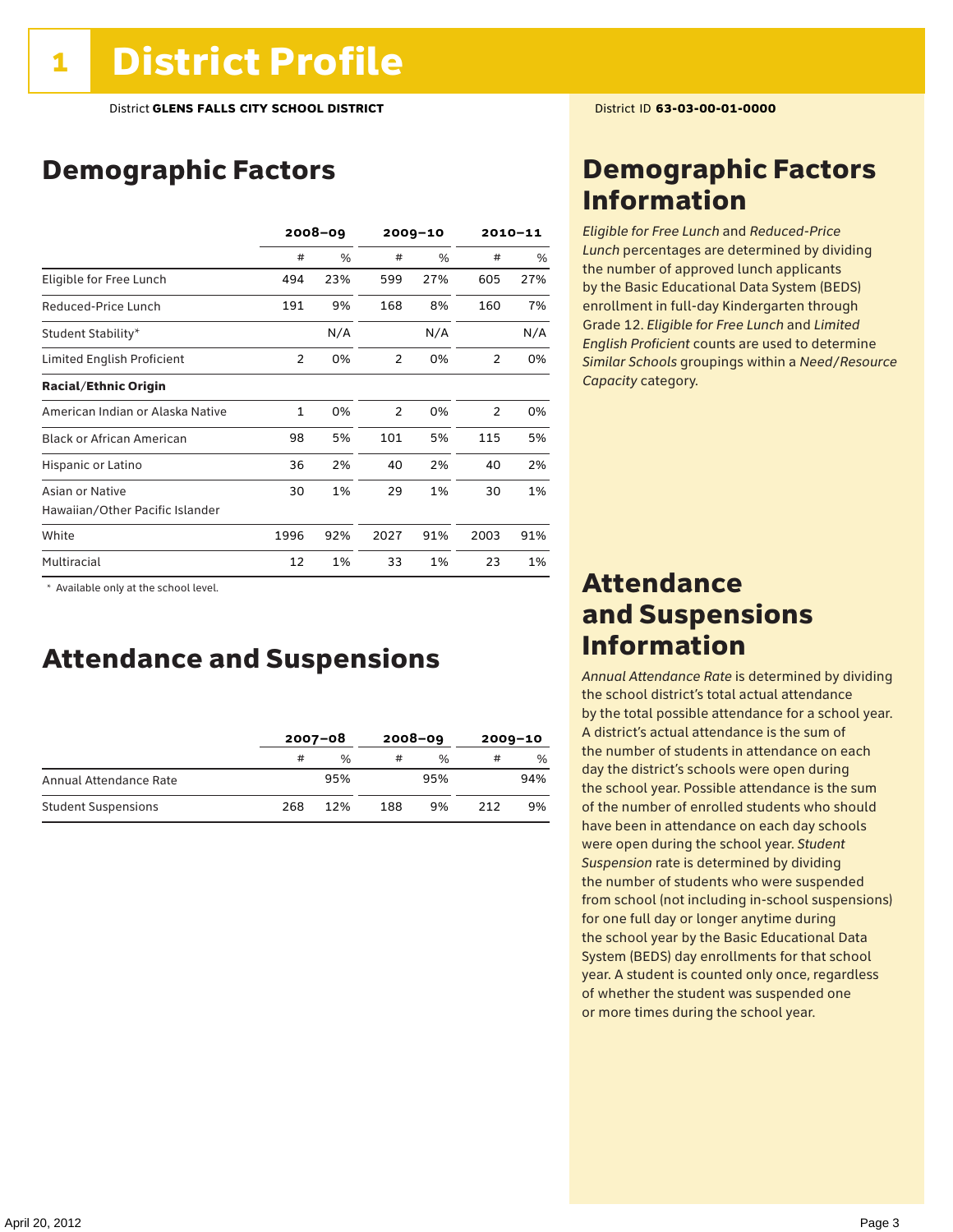# Teacher Qualifications

|                                                                             | $2008 - 09$ | $2009 - 10$ | $2010 - 11$ |
|-----------------------------------------------------------------------------|-------------|-------------|-------------|
| <b>Total Number of Teachers</b>                                             | 201         | 198         | 184         |
| Percent with No Valid<br><b>Teaching Certificate</b>                        | 0%          | 1%          | 0%          |
| Percent Teaching Out<br>of Certification                                    | 0%          | 1%          | 0%          |
| Percent with Fewer Than<br>Three Years of Experience                        | 3%          | 2%          | 3%          |
| Percentage with Master's Degree<br>Plus 30 Hours or Doctorate               | 8%          | 7%          | 8%          |
| <b>Total Number of Core Classes</b>                                         | 613         | 587         | 515         |
| Percent Not Taught by Highly Qualified<br><b>Teachers in This District</b>  | 0%          | 1%          | 0%          |
| Percent Not Taught by Highly Qualified<br>in High-Poverty Schools Statewide | 8%          | 6%          | 5%          |
| Percent Not Taught by Highly Qualified<br>in Low-Poverty Schools Statewide  | 1%          | 1%          | 0%          |
| <b>Total Number of Classes</b>                                              | 774         | 778         | 691         |
| Percent Taught by Teachers Without<br>Appropriate Certification             | 1%          | 1%          | 0%          |

### Teacher Turnover Rate

|                                                                       | $2007 - 08$ | $2008 - 09$ | $2009 - 10$ |
|-----------------------------------------------------------------------|-------------|-------------|-------------|
| Turnover Rate of Teachers with Fewer<br>than Five Years of Experience | 29%         | 28%         | 29%         |
| Turnover Rate of All Teachers                                         | 14%         | 13%         | 14%         |

### Staff Counts

|                                       | $2008 - 09$ | $2009 - 10$ | $2010 - 11$ |
|---------------------------------------|-------------|-------------|-------------|
| <b>Total Other Professional Staff</b> | 17          | 18          | 29          |
| Total Paraprofessionals*              | 93          | 102         | 97          |
| <b>Assistant Principals</b>           | 3           |             |             |
| Principals                            | 6           | 6           |             |

\* Not available at the school level.

## Teacher Qualifications Information

The *Percent Teaching Out of Certification* is the percent doing so more than on an incidental basis; that is, the percent teaching for more than five periods per week outside certification.

*Core Classes* are primarily K-6 common branch, English, mathematics, science, social studies, art, music, and foreign languages. To be *Highly Qualified*, a teacher must have at least a Bachelor's degree, be certified to teach in the subject area, and show subject matter competency. A teacher who taught one class outside of the certification area(s) is counted as Highly Qualified provided that 1) the teacher had been determined by the school or district through the HOUSSE process or other state-accepted methods to have demonstrated acceptable subject knowledge and teaching skills and 2) the class in question was not the sole assignment reported. Credit for incidental teaching does not extend beyond a single assignment. Independent of Highly Qualified Teacher status, any assignment for which a teacher did not hold a valid certificate still registers as teaching out of certification. High-poverty and low-poverty schools are those schools in the upper and lower quartiles, respectively, for percentage of students eligible for a free or reduced-price lunch.

### Teacher Turnover Rate Information

*Teacher Turnover Rate* for a specified school year is the number of teachers in that school year who were not teaching in the following school year divided by the number of teachers in the specified school year, expressed as a percentage.

### Staff Counts Information

*Other Professionals* includes administrators, guidance counselors, school nurses, psychologists, and other professionals who devote more than half of their time to non-teaching duties. Teachers who are shared between buildings within a district are reported on the district report only.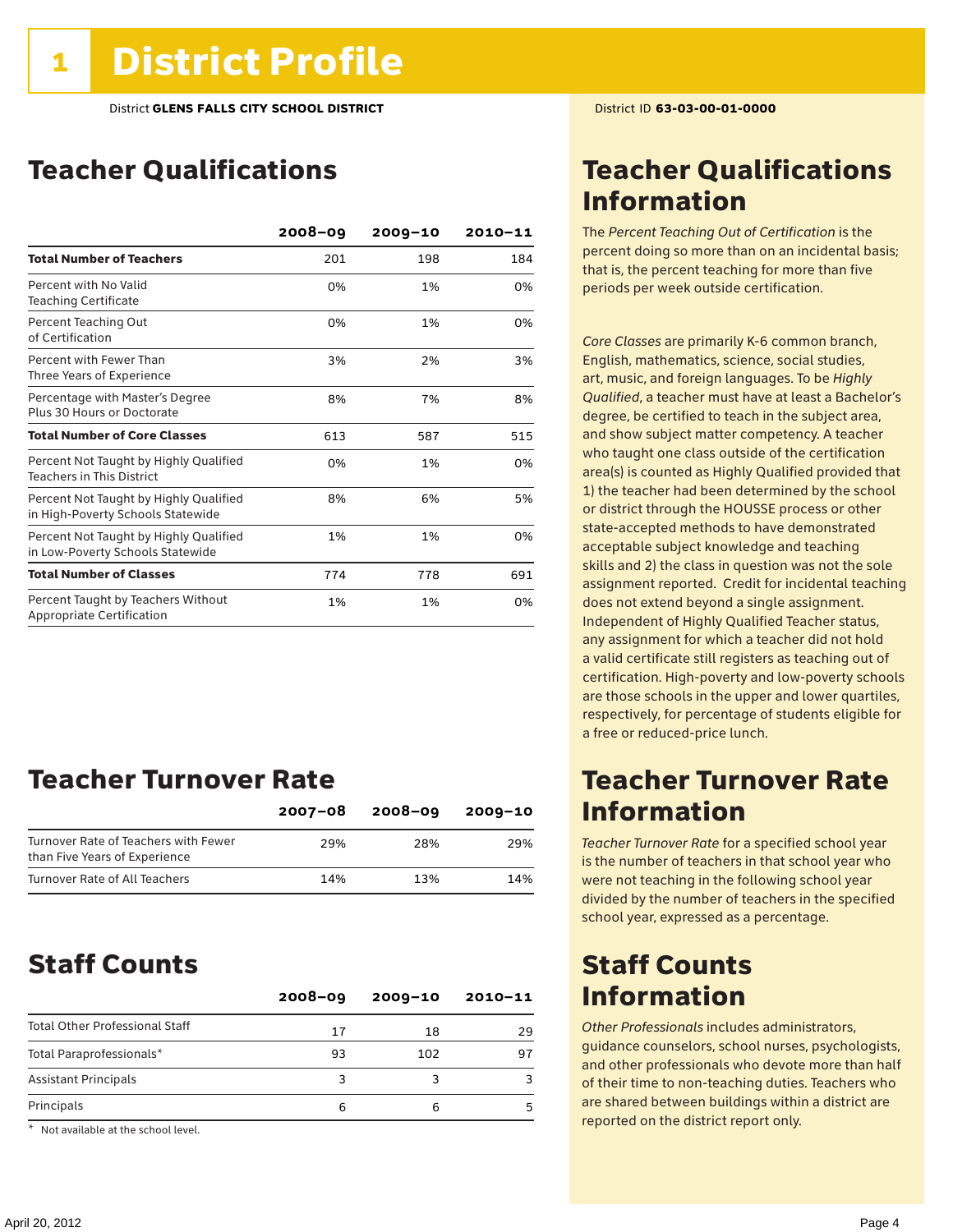# Understanding How Accountability Works in New York State

The federal No Child Left Behind (NCLB) Act requires that states develop and report on measures of student proficiency in 1) English language arts (ELA), in 2) mathematics, and on 3) a third indicator. In New York State in 2010–11, the third indicator is science at the elementary/middle level and graduation rate at the secondary level. Schools or districts that meet predefined goals on these measures are making Adequate Yearly Progress (AYP).



### 1 English Language Arts (ELA)

To make AYP in ELA, every accountability group must make AYP. For a group to make AYP, it must meet the participation *and* the performance criteria.

### A Participation Criterion

At the elementary/middle level, 95 percent of Grades 3–8 students enrolled during the test administration period in each group with 40 or more students must be tested on the New York State Testing Program (NYSTP) in ELA or, if appropriate, the New York State English as a Second Language Achievement Test (NYSESLAT), or the New York State Alternate Assessment (NYSAA) in ELA. At the secondary level, 95 percent of seniors in 2010–11 in each accountability group with 40 or more students must have taken an English examination that meets the students' graduation requirement.

### B Performance Criterion

At the elementary/middle level, the Performance Index (PI) of each group with 30 or more continuously enrolled tested students must equal or exceed its Effective Annual Measurable Objective (AMO) or the group must make Safe Harbor. (NYSESLAT is used only for participation.) At the secondary level, the PI of each group in the 2007 cohort with 30 or more members must equal or exceed its Effective AMO or the group must make Safe Harbor. To make Safe Harbor, the PI of the group must equal or exceed its Safe Harbor Target and the group must qualify for Safe Harbor using the third indicator, science or graduation rate.

english language arts

MATHEMATICS | THIRD INDICATOR

### 2 Mathematics

The same criteria for making AYP in ELA apply to mathematics. At the elementary/middle level, the measures used to determine AYP are the NYSTP and the NYSAA in mathematics. At the secondary level, the measures are mathematics examinations that meet the students' graduation requirement.

### 3 Third Indicator

In addition to English language arts and mathematics, the school must also make AYP in a third area of achievement. This means meeting the criteria in science at the elementary/middle level and the criteria in graduation rate at the secondary level.

Elementary/Middle-Level Science: To make AYP, the All Students group must meet the participation criterion *and* the performance criterion.

### A Participation Criterion

Eighty percent of students in Grades 4 and/or 8 enrolled during the test administration period in the All Students group, if it has 40 or more students, must be tested on an accountability measure. In Grade 4, the measures are the Grade 4 elementary-level science test and the Grade 4 NYSAA in science. In Grade 8 science, the measures are the Grade 8 middle-level science test, Regents science examinations, and the Grade 8 NYSAA in science.

#### B Performance Criterion

The PI of the All Students group, if it has 30 or more students, must equal or exceed the State Science Standard (100) or the Science Progress Target.

Qualifying for Safe Harbor in Elementary/Middle-Level ELA and Math: To qualify, the group must meet both the participation criterion and the performance criterion in science.

Secondary-Level Graduation Rate: For a school to make AYP in graduation rate, the percent of students in the 2006 graduation-rate total cohort in the All Students group earning a local or Regents diploma by August 31, 2010 must equal or exceed the Graduation-Rate Standard (80%) or the Graduation-Rate Progress Target.

Qualifying for Safe Harbor in Secondary-Level ELA and Math: To qualify, the percent of the 2006 graduation-rate total cohort earning a local or Regents diploma by August 31, 2010 must equal or exceed the Graduation-Rate Standard (80%) or the Graduation-Rate Progress Target for that group.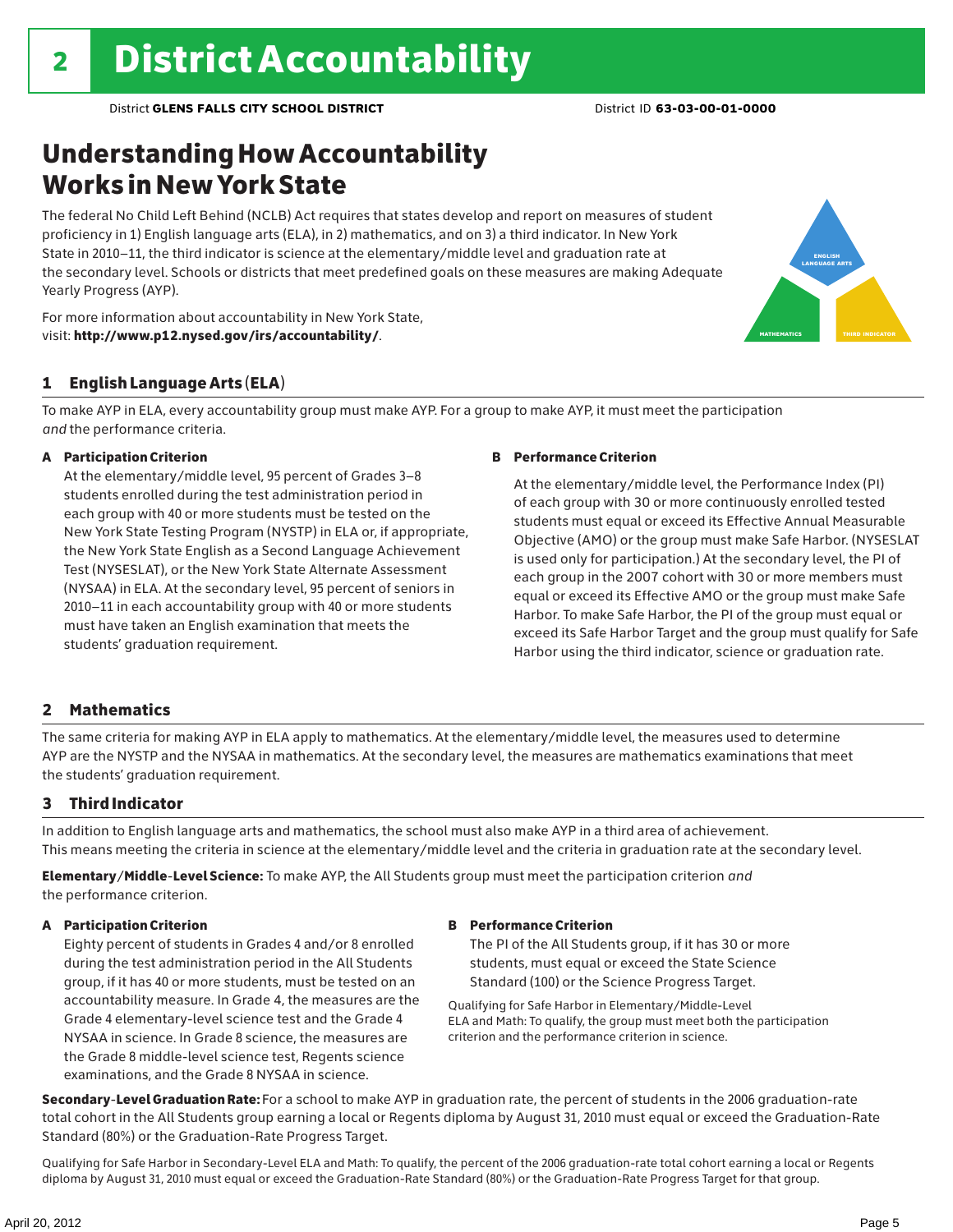### Useful Terms for Understanding Accountability

### 12th Graders

The count of 12th graders enrolled during the 2010–11 school year used to determine the Percentage Tested for the Participation part of the AYP determination for secondarylevel ELA and mathematics. These are the first numbers in the parentheses after the subgroup label on the secondary-level ELA and mathematics pages.

#### 2007 Cohort

The count of students in the 2007 accountability cohort used to determine the Performance Index for the Test Performance part of the AYP determination for secondary-level ELA and mathematics. These are the second numbers in the parentheses after the subgroup label on the secondary-level ELA and mathematics pages.

#### Accountability Cohort for English and Mathematics

The accountability cohort is used to determine if a school or district met the performance criterion in secondary-level ELA and mathematics. The 2007 school accountability cohort consists of all students who first entered Grade 9 anywhere in the 2007–08 school year, and all ungraded students with disabilities who reached their seventeenth birthday in the 2007–08 school year, who were enrolled on October 6, 2010 and did not transfer to a diploma granting program. Students who earned a high school equivalency diploma or were enrolled in an approved high school equivalency preparation program on June 30, 2011, are not included in the 2007 school accountability cohort. The 2007 district accountability cohort consists of all students in each school accountability cohort plus students who transferred within the district after BEDS day plus students who were placed outside the district by the Committee on Special Education or district administrators and who met the other requirements for cohort membership. Cohort is defined in Section 100.2 (p) (16) of the Commissioner's Regulations.

#### Adequate Yearly Progress (AYP)

Adequate Yearly Progress (AYP) indicates satisfactory progress by a district or a school toward the goal of proficiency for all students.

#### Annual Measurable Objective (AMO)

The Annual Measurable Objective (AMO) is the Performance Index value that signifies that an accountability group is making satisfactory progress toward the goal that 100 percent of students will be proficient in the State's learning standards for English language arts and mathematics by 2013–14. The AMOs for each grade level will be increased as specified in CR100.2(p) (14) and will reach 200 in 2013–14. (See Effective AMO for further information.)

#### Continuous Enrollment

The count of continuously enrolled tested students used to determine the Performance Index for the Test Performance part of the AYP determination for elementary/middle-level ELA, mathematics, and science. These are the second numbers in the parentheses after the subgroup label on the elementary/ middle-level ELA, mathematics, and science pages.

#### Continuously Enrolled Students

At the elementary/middle level, continuously enrolled students are those enrolled in the school or district on BEDS day (usually the first Wednesday in October) of the school year until the test administration period. At the secondary level, all students who meet the criteria for inclusion in the accountability cohort are considered to be continuously enrolled.

#### Effective Annual Measurable Objective (Effective AMO)

The Effective Annual Measurable Objective is the Performance Index (PI) value that each accountability group within a school or district is expected to achieve to make AYP. The Effective AMO is the lowest PI that an accountability group of a given size can achieve in a subject for the group's PI not to be considered significantly different from the AMO for that subject. If an accountability group's PI equals or exceeds the Effective AMO, it is considered to have made AYP. A more complete definition of Effective AMO and a table showing the PI values that each group size must equal or exceed to make AYP are available at www.p12.nysed.gov/irs.

#### Graduation Rate

The Graduation Rate on the Graduation Rate page is the percentage of the 2006 cohort that earned a local or Regents diploma by August 31, 2010.

#### Graduation-Rate Total Cohort

The Graduation-Rate Total Cohort, shown on the Graduation Rate page, is used to determine if a school or district made AYP in graduation rate. For the 2010–11 school year, this cohort is the 2006 graduation-rate total cohort. The 2006 total cohort consists of all students who first entered Grade 9 anywhere in the 2006–07 school year, and all ungraded students with disabilities who reached their seventeenth birthday in the 2006–07 school year, and who were enrolled in the school/ district for five months or longer or who were enrolled in the school/district for less than five months but were previously enrolled in the same school/district for five months or longer between the date they first entered Grade 9 and the date they last ended enrollment. A more detailed definition of graduation-rate cohort can be found in the *SIRS Manual* at www.p12.nysed.gov/irs.

For districts and schools with fewer than 30 graduation-rate total cohort members in the All Students group in 2010–11, data for 2009–10 and 2010–11 for accountability groups were combined to determine counts and graduation rates. Groups with fewer than 30 students in the graduation-rate total cohort are not required to meet the graduation-rate criterion.

#### Limited English Proficient

For all accountability measures, if the count of LEP students is equal to or greater than 30, former LEP students are also included in the performance calculations.

#### Non-Accountability Groups

Female, Male, and Migrant groups are not part of the AYP determination for any measure.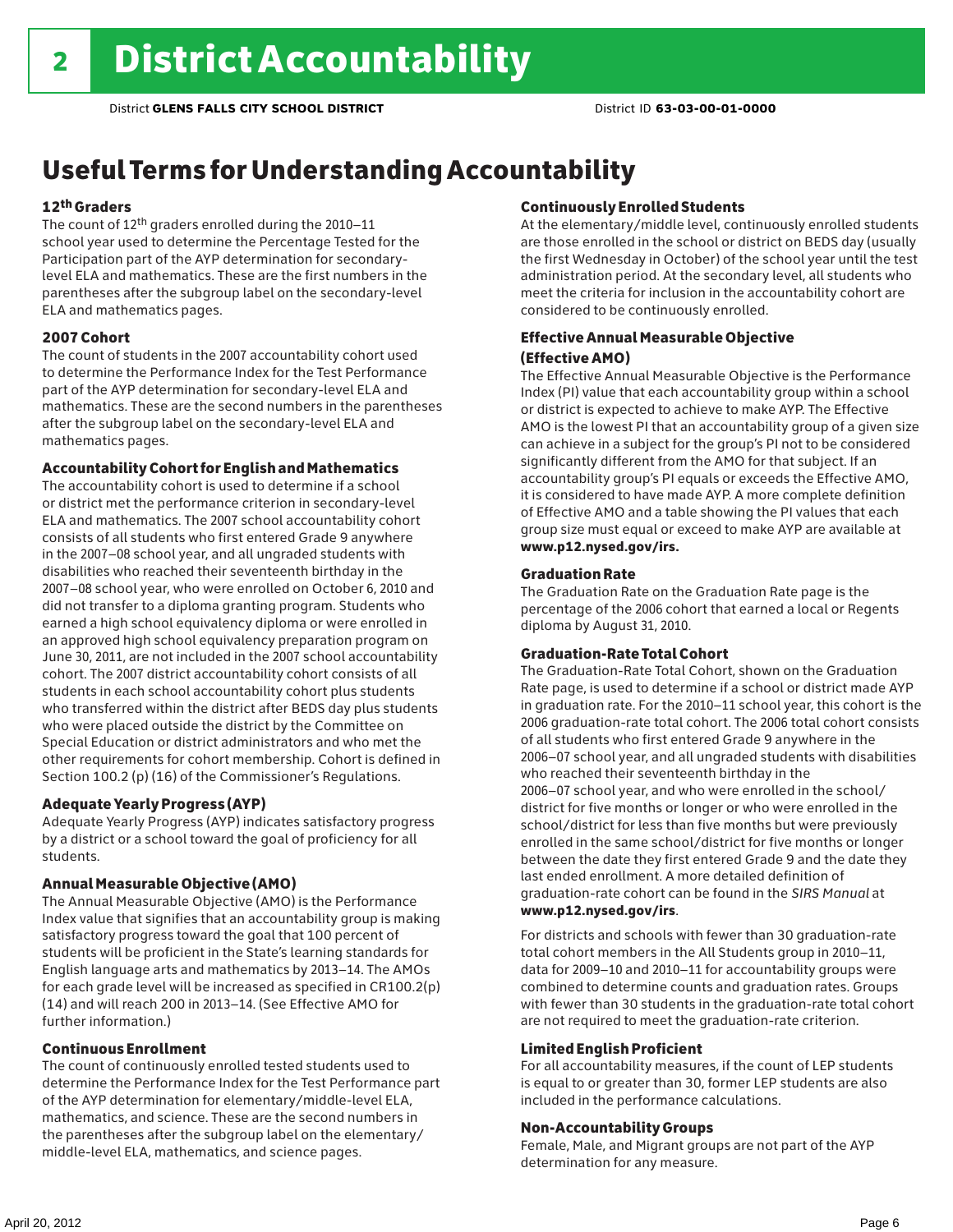# Useful Terms for Understanding Accountability (continued)

### Participation

Accountability groups with fewer than 40 students enrolled during the test administration period (for elementary/middlelevel ELA, math, and science) or fewer than 40 12th graders (for secondary-level ELA and mathematics) are not required to meet the participation criterion. If the Percentage Tested for an accountability group fell below 95 percent for ELA and math or 80 percent for science in 2010–11, the participation enrollment ("Total" or "12th Graders") shown in the tables is the sum of 2009–10 and 2010–11 participation enrollments and the "Percentage Tested" shown is the weighted average of the participation rates over those two years.

#### Performance Index (PI)

A Performance Index is a value from 0 to 200 that is assigned to an accountability group, indicating how that group performed on a required State test (or approved alternative) in English language arts, mathematics, or science. Student scores on the tests are converted to four performance levels, from Level 1 to Level 4. (See performance level definitions on the Overview summary page.) At the elementary/middle level, the PI is calculated using the following equation:

100 × [(Count of Continuously Enrolled Tested Students Performing at Levels 2, 3, and 4 + the Count at Levels 3 and 4) Count of All Continuously Enrolled Tested Students]

At the secondary level, the PI is calculated using the following equation:

100 × [(Count of Cohort Members Performing at Levels 2, 3, and 4 + the Count at Levels 3 and 4) Count of All Cohort Members]

A list of tests used to measure student performance for accountability is available at www.p12.nysed.gov/irs.

### Progress Targets

For accountability groups below the State Standard in science or graduation rate, the Progress Target is an alternate method for making AYP or qualifying for Safe Harbor in English language arts and mathematics based on improvement over the previous year's performance.

*Science:* The current year's Science Progress Target is calculated by adding one point to the previous year's Performance Index (PI). Example: The 2010–11 Science Progress Target is calculated by adding one point to the 2009–10 PI.

*Graduation Rate:* The Graduation-rate Progress Target is calculated by determining a 20% gap reduction between the rate of the previous year's graduation-rate cohort and the state standard. Example: The 2010–11 Graduation-Rate Progress Target = [(80 – percentage of the 2005 cohort earning a local or Regents diploma by August 31, 2009)  $\times$  0.20] + percentage of the 2005 cohort earning a local or Regents diploma by August 31, 2009.

Progress Targets are provided for groups whose PI (for science) or graduation rate (for graduation rate) is below the State Standard.

#### Safe Harbor Targets

Safe Harbor provides an alternate means to demonstrate AYP for accountability groups that do not achieve their EAMOs in English or mathematics. The 2010–11 safe harbor targets are calculated using the following equation: 2009–10 PI + (200 – the 2009–10 PI) × 0.10

Safe Harbor Targets are provided for groups whose PI is less than the EAMO.

### Safe Harbor Qualification (‡)

On the science page, if the group met both the participation and the performance criteria for science, the Safe Harbor Qualification column will show "Qualified." If the group did not meet one or more criteria, the column will show "Did not qualify." A "‡" symbol after the 2010–11 Safe Harbor Target on the elementary/middle- or secondary-level ELA or mathematics page indicates that the student group did not make AYP in science (elementary/middle level) or graduation rate (secondary level) and; therefore, the group did not qualify for Safe Harbor in ELA or mathematics.

#### State Standard

The criterion value that represents minimally satisfactory performance (for science) or a minimally satisfactory percentage of cohort members earning a local or Regents diploma (for graduation rate). In 2010–11, the State Science Standard is a Performance Index of 100; the State Graduation-Rate Standard is 80%. The Commissioner may raise the State Standard at his discretion in future years.

#### Students with Disabilities

For all measures, if the count of students with disabilities is equal to or greater than 30, former students with disabilities are also included in the performance calculations.

#### Test Performance

For districts and schools with fewer than 30 continuously enrolled tested students (for elementary/middle-level ELA, math, and science) or fewer than 30 students in the 2007 cohort (for secondary-level ELA and mathematics) in the All Students group in 2010–11, data for 2009–10 and 2010–11 for accountability groups were combined to determine counts and Performance Indices. For districts and schools with 30 or more continuously enrolled students/2007 cohort members in the All Students group in 2010–11, student groups with fewer than 30 members are not required to meet the performance criterion. This is indicated by a "—" in the Test Performance column in the table.

### Total

The count of students enrolled during the test administration period used to determine the Percentage Tested for the Participation part of the AYP determination for elementary/ middle-level ELA, mathematics, and science. These are the first numbers in the parentheses after the subgroup label on the elementary/middle-level ELA, mathematics, and science pages. For accountability calculations, students who were excused from testing for medical reasons in accordance with federal NCLB guidance are not included in the count.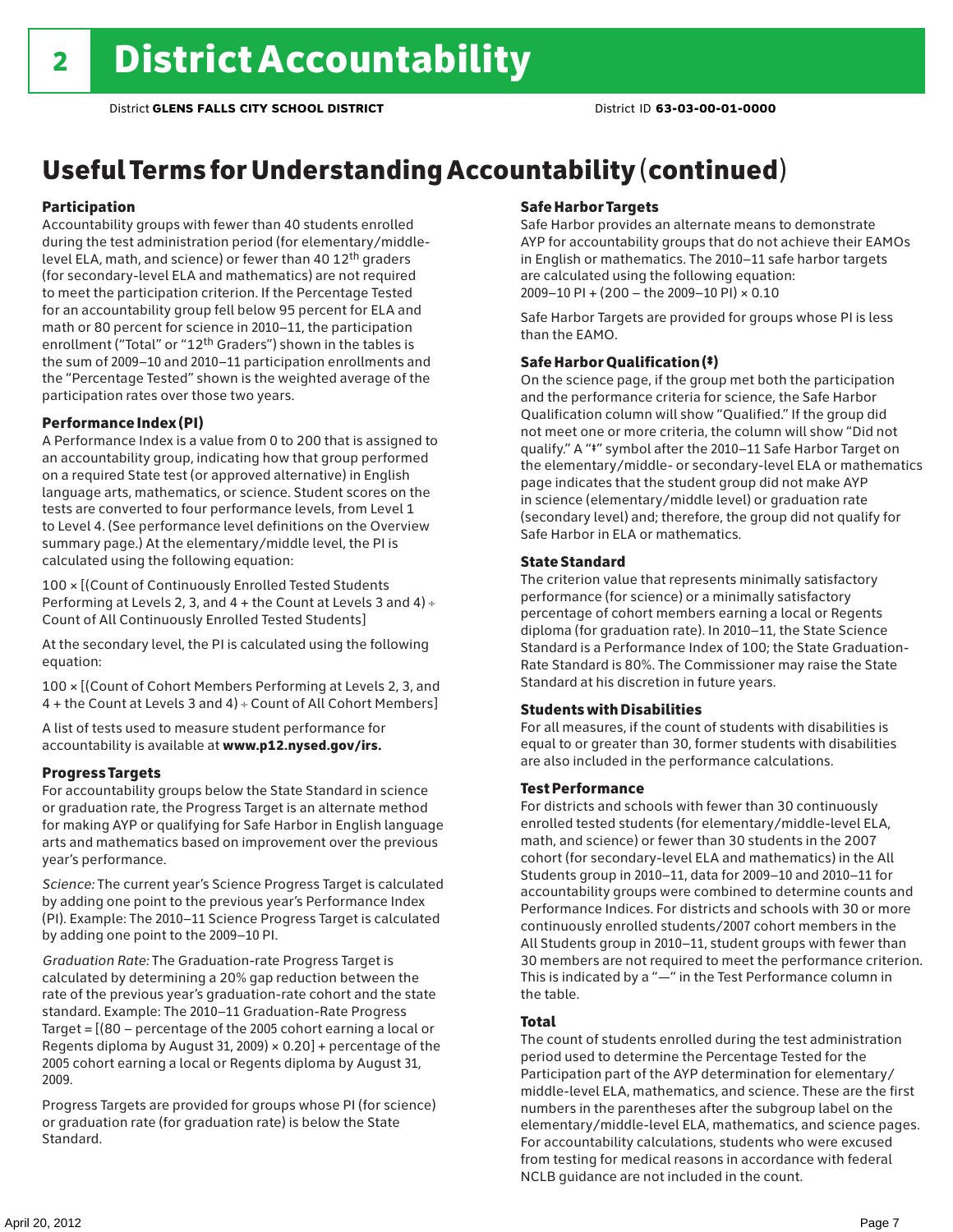### Understanding Your District Accountability Status

The list below defines the district status categories applied to each accountability measure under New York State's district accountability system, which is divided into a Federal Title I component and a State component. Accountability measures for districts are English language arts (ELA), mathematics, elementary/middle-level science, and graduation rate. A district may be assigned a different status for different accountability measures. The overall status of a district is the status assigned to the district for the accountability measure with the most advanced designation in the hierarchy. If the district receives Title I funds, it is the most advanced designation in the Title I hierarchy, unless the district is in good standing under Title I but identified as DRAP under the State hierarchy. A district that does not receive Title I funding in a school year does not have a federal status in that year; however, all districts receive a state status even if they do not receive Title I funding. Consequences for districts not in good standing can be found at: http://www.p12.nysed.gov/irs/accountability/.

| <b>Federal Title I Status</b><br>(Applies to all New York State districts receiving Title I funds)                                                                                                                                                                                                                                             | <b>New York State Status</b><br>(Applies to New York State districts)                                                                                                                                                                                                                                          |  |  |  |  |
|------------------------------------------------------------------------------------------------------------------------------------------------------------------------------------------------------------------------------------------------------------------------------------------------------------------------------------------------|----------------------------------------------------------------------------------------------------------------------------------------------------------------------------------------------------------------------------------------------------------------------------------------------------------------|--|--|--|--|
| <b>◆</b> District in Good Standing<br>A district is considered to be in good standing if it has not been identified as a District in Need of Improvement<br>or a District Requiring Academic Progress.                                                                                                                                         |                                                                                                                                                                                                                                                                                                                |  |  |  |  |
| District in Need of Improvement (Year 1)<br>∧<br>A district that has not made AYP for two consecutive years<br>on the same accountability measure is considered a District<br>in Need of Improvement (Year 1) for the following year, if it<br>continues to receive Title I funds.                                                             | <b>District Requiring Academic Progress (Year 1)</b><br>A district that has not made AYP on the same accountability<br>measure for two consecutive years is considered a District Requiring<br>Academic Progress (Year 1) for the following year.                                                              |  |  |  |  |
| District in Need of Improvement (Year 2)<br>A District in Need of Improvement (Year 1) that does not<br>make AYP on the accountability measure for which it was<br>identified is considered a District in Need of Improvement<br>(Year 2) for the following year, if it continues to receive<br>Title I funds.                                 | <b>District Requiring Academic Progress (Year 2)</b><br>A District Requiring Academic Progress (Year 1) that does not<br>make AYP on the accountability measure for which it was identified<br>is considered a District Requiring Academic Progress (Year 2) for<br>the following year.                        |  |  |  |  |
| District in Need of Improvement (Year 3)<br>A District in Need of Improvement (Year 2) that does not<br>make AYP on the accountability measure for which it was<br>identified is considered a District in Need of Improvement<br>(Year 3) for the following year, if it continues to receive<br>Title I funds.                                 | <b>District Requiring Academic Progress (Year 3)</b><br>A District Requiring Academic Progress (Year 2) that does not<br>make AYP on the accountability measure for which it was identified<br>is considered a District Requiring Academic Progress (Year 3) for<br>the following year.                        |  |  |  |  |
| District in Need of Improvement (Year 4)<br>A District in Need of Improvement (Year 3) that does not<br>make AYP on the accountability measure for which it was<br>identified is considered a District in Need of Improvement<br>(Year 4) for the following year, if it continues to receive<br>Title I funds.                                 | <b>District Requiring Academic Progress (Year 4)</b><br>A District Requiring Academic Progress (Year 3) that does not<br>make AYP on the accountability measure for which it was identified<br>is considered a District Requiring Academic Progress (Year 4) for<br>the following year.                        |  |  |  |  |
| ◆ District in Need of Improvement (Year 5 and above)<br>A District in Need of Improvement (Year 4 and above)<br>that does not make AYP on the accountability measure<br>for which it was identified is considered a District in Need<br>of Improvement (Year 5 and above) for the following year,<br>if it continues to receive Title I funds. | District Requiring Academic Progress (Year 5 and above)<br>A District Requiring Academic Progress (Year 4 and above) that<br>does not make AYP on the accountability measure for which it was<br>identified is considered a District Requiring Academic Progress<br>(Year 5 and above) for the following year. |  |  |  |  |

Pending - A district's status is "Pending" if the district requires special evaluation procedures and they have not yet been completed.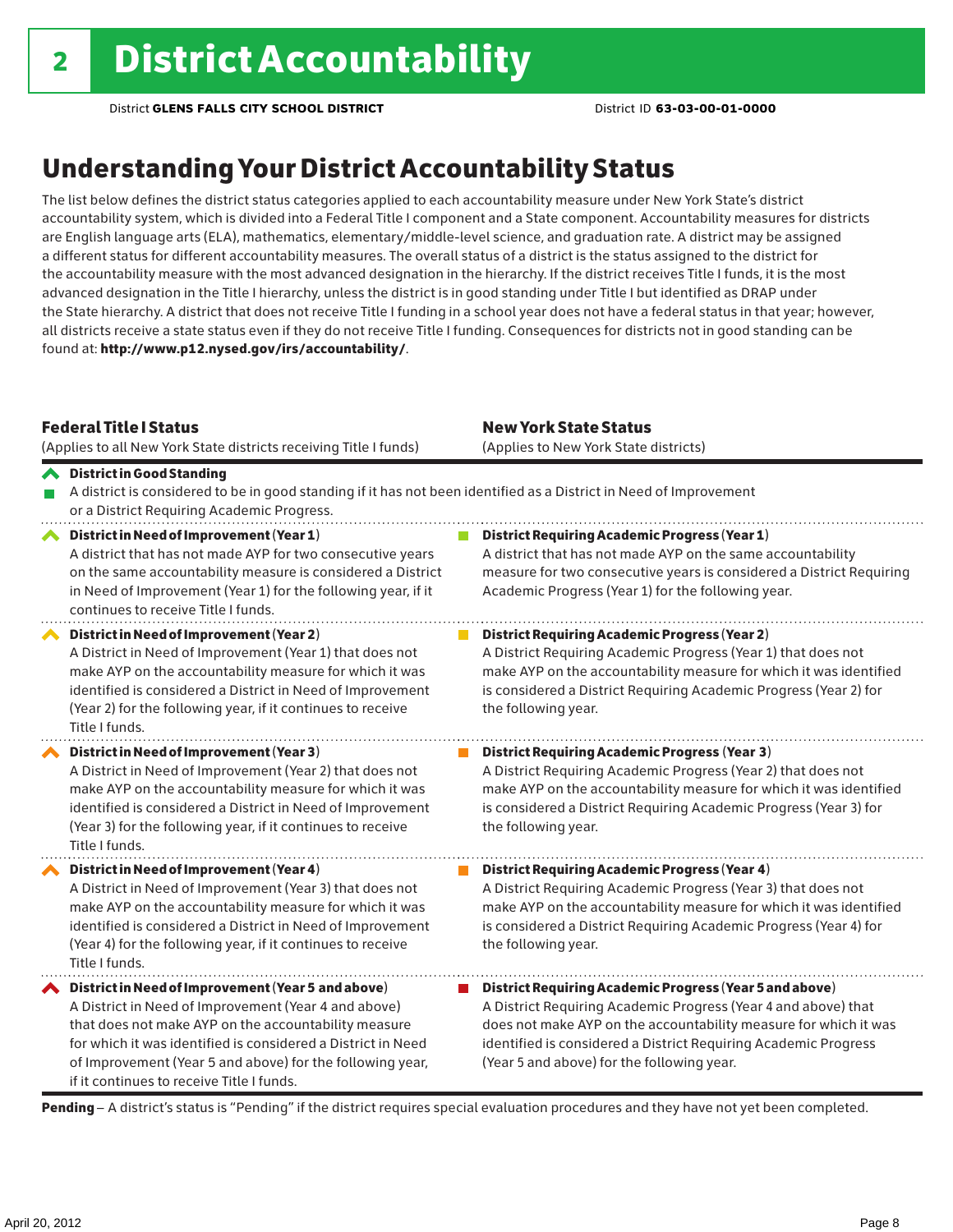# 2 District Accountability

District **GLENS FALLS CITY SCHOOL DISTRICT** District ID **63-03-00-01-0000**

### Summary

| <b>Overall Accountability</b> | <b>Good Standing</b>                                      |                          |             |                                       |  |  |  |
|-------------------------------|-----------------------------------------------------------|--------------------------|-------------|---------------------------------------|--|--|--|
| Status $(2011 - 12)$          | ELA                                                       | Good Standing<br>Science |             | Good Standing                         |  |  |  |
|                               | Math                                                      | Good Standing            |             | Graduation Rate <a> Good Standing</a> |  |  |  |
| <b>Title I Part A Funding</b> | <b>Years the District Received Title I Part A Funding</b> |                          |             |                                       |  |  |  |
|                               | $2009 - 10$                                               |                          | $2010 - 11$ | $2011 - 12$                           |  |  |  |
|                               | YES                                                       |                          | YES         | YES                                   |  |  |  |

### On which accountability measures did this district make Adequate Yearly Progress (AYP) and which groups made AYP on each measure?

|                                                     | <b>Elementary/Middle Level</b> |                     |               | <b>Secondary Level</b> |               |                        |
|-----------------------------------------------------|--------------------------------|---------------------|---------------|------------------------|---------------|------------------------|
|                                                     | English                        |                     |               | English                |               |                        |
| <b>Student Groups</b>                               | Language Arts                  | Mathematics         | Science       | Language Arts          | Mathematics   | <b>Graduation Rate</b> |
| <b>All Students</b>                                 | V                              | v                   | V             |                        | V             | X                      |
| <b>Ethnicity</b>                                    |                                |                     |               |                        |               |                        |
| American Indian or Alaska Native                    |                                |                     |               |                        |               |                        |
| <b>Black or African American</b>                    | V                              |                     |               |                        |               |                        |
| Hispanic or Latino                                  |                                |                     |               |                        |               |                        |
| Asian or Native<br>Hawaiian/Other Pacific Islander  |                                |                     |               |                        |               |                        |
| White                                               | v                              |                     |               |                        |               |                        |
| Multiracial                                         |                                |                     |               |                        |               |                        |
| <b>Other Groups</b>                                 |                                |                     |               |                        |               |                        |
| <b>Students with Disabilities</b>                   | X                              | X                   |               |                        |               |                        |
| Limited English Proficient                          |                                |                     |               |                        |               |                        |
| <b>Economically Disadvantaged</b>                   | V                              | V                   |               |                        |               |                        |
| <b>Student groups making</b><br>AYP in each subject | $\mathsf{X}$ 4 of 5            | $\mathsf{X}$ 4 of 5 | $\vee$ 1 of 1 | $\vee$ 2 of 2          | $\vee$ 2 of 2 | $\mathbf{X}$ 0 of 1    |

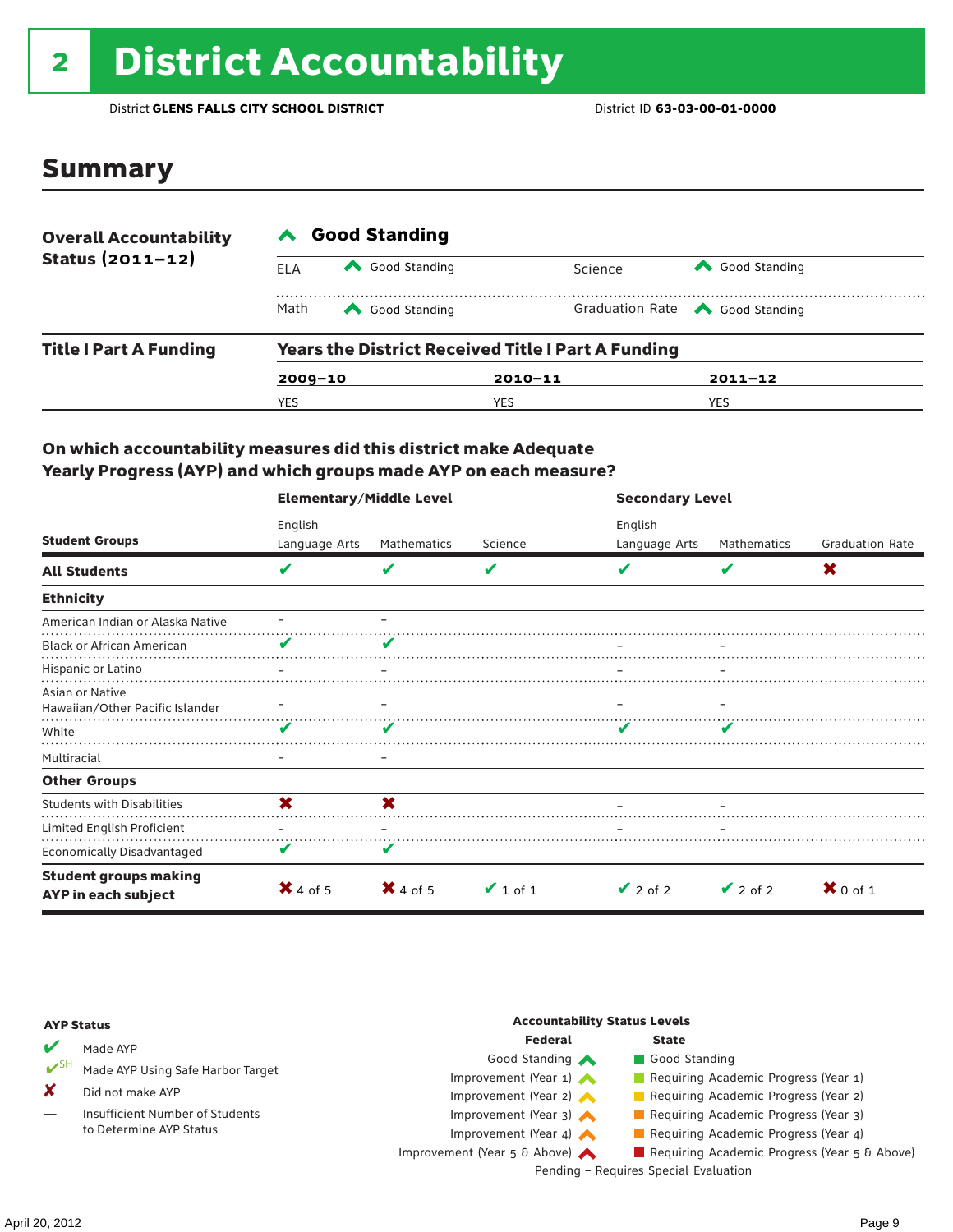# **Elementary/Middle-Level English Language Arts**

| <b>Accountability Status</b><br>for This Subject<br>$(2011 - 12)$ | ‴      | Good Standing                                            |
|-------------------------------------------------------------------|--------|----------------------------------------------------------|
| <b>Accountability Measures</b>                                    | 4 of 5 | Student groups making AYP in English language arts       |
|                                                                   | X      | Did not make AYP                                         |
| <b>Prospective Status</b>                                         |        | This district will be in good standing in 2012-13. [201] |

### How did students in each accountability group perform on **elementary/middle-level English language arts accountability measures?**

|                                                            | <b>Participation</b><br><b>AYP</b> |           | <b>Test Performance</b>  |                          |             | <b>Performance Objectives</b> |                    |             |
|------------------------------------------------------------|------------------------------------|-----------|--------------------------|--------------------------|-------------|-------------------------------|--------------------|-------------|
| <b>Student Group</b>                                       |                                    | Met       | Percentage               | Met                      | Performance | Effective                     | Safe Harbor Target |             |
| (Total: Continuous Enrollment)                             | <b>Status</b>                      | Criterion | <b>Tested</b>            | Criterion                | Index       | AMO                           | $2010 - 11$        | $2011 - 12$ |
| <b>Accountability Groups</b>                               |                                    |           |                          |                          |             |                               |                    |             |
| All Students (896:848)                                     | V                                  | V         | 99%                      | V                        | 152         | 118                           |                    |             |
| <b>Ethnicity</b>                                           |                                    |           |                          |                          |             |                               |                    |             |
| American Indian or Alaska Native<br>(3:1)                  |                                    |           |                          |                          |             |                               |                    |             |
| <b>Black or African American</b><br>(45:44)                | ✔                                  | V         | 100%                     | V                        | 155         | 107                           |                    |             |
| Hispanic or Latino (16:15)                                 |                                    |           |                          |                          |             |                               |                    |             |
| Asian or Native Hawaiian/Other Pacific<br>Islander (13:12) |                                    |           | $\overline{\phantom{m}}$ | $\overline{\phantom{m}}$ |             | $\overline{\phantom{0}}$      |                    |             |
| White (809:766)                                            | V                                  | V         | 99%                      | V                        | 152         | 118                           |                    |             |
| Multiracial (10:10)                                        | $\qquad \qquad -$                  | —         |                          | $\overline{\phantom{m}}$ |             |                               |                    |             |
| <b>Other Groups</b>                                        |                                    |           |                          |                          |             |                               |                    |             |
| <b>Students with Disabilities</b><br>(160:165)             | X                                  | ✔         | 99%                      | X                        | 83          | 114                           | 103                | 95          |
| <b>Limited English Proficient</b><br>(1:1)                 |                                    |           |                          |                          |             |                               |                    |             |
| Economically Disadvantaged<br>(238:221)                    | V                                  | V         | 100%                     | V                        | 131         | 115                           |                    |             |
| <b>Final AYP Determination</b>                             | $X$ 4 of 5                         |           |                          |                          |             |                               |                    |             |
| <b>Non-Accountability Groups</b>                           |                                    |           |                          |                          |             |                               |                    |             |
| Female (431:412)                                           |                                    |           | 100%                     |                          | 163         | 117                           |                    |             |
| Male (465:436)                                             |                                    |           | 99%                      |                          | 141         | 117                           |                    |             |
| Migrant (0:0)                                              |                                    |           |                          |                          |             |                               |                    |             |
|                                                            |                                    |           |                          |                          |             |                               |                    |             |

used on this page.

note: See *Useful Terms for Understanding Accountability*  for explanations and definitions of terms and table labels

#### Symbols

- $M$  Made AYP
- ✔SH Made AYP Using Safe Harbor Target
- X Did not make AYP
- Fewer Than 40 Total/Fewer Than 30 Continuous Enrollment
- ‡ Did not qualify for Safe Harbor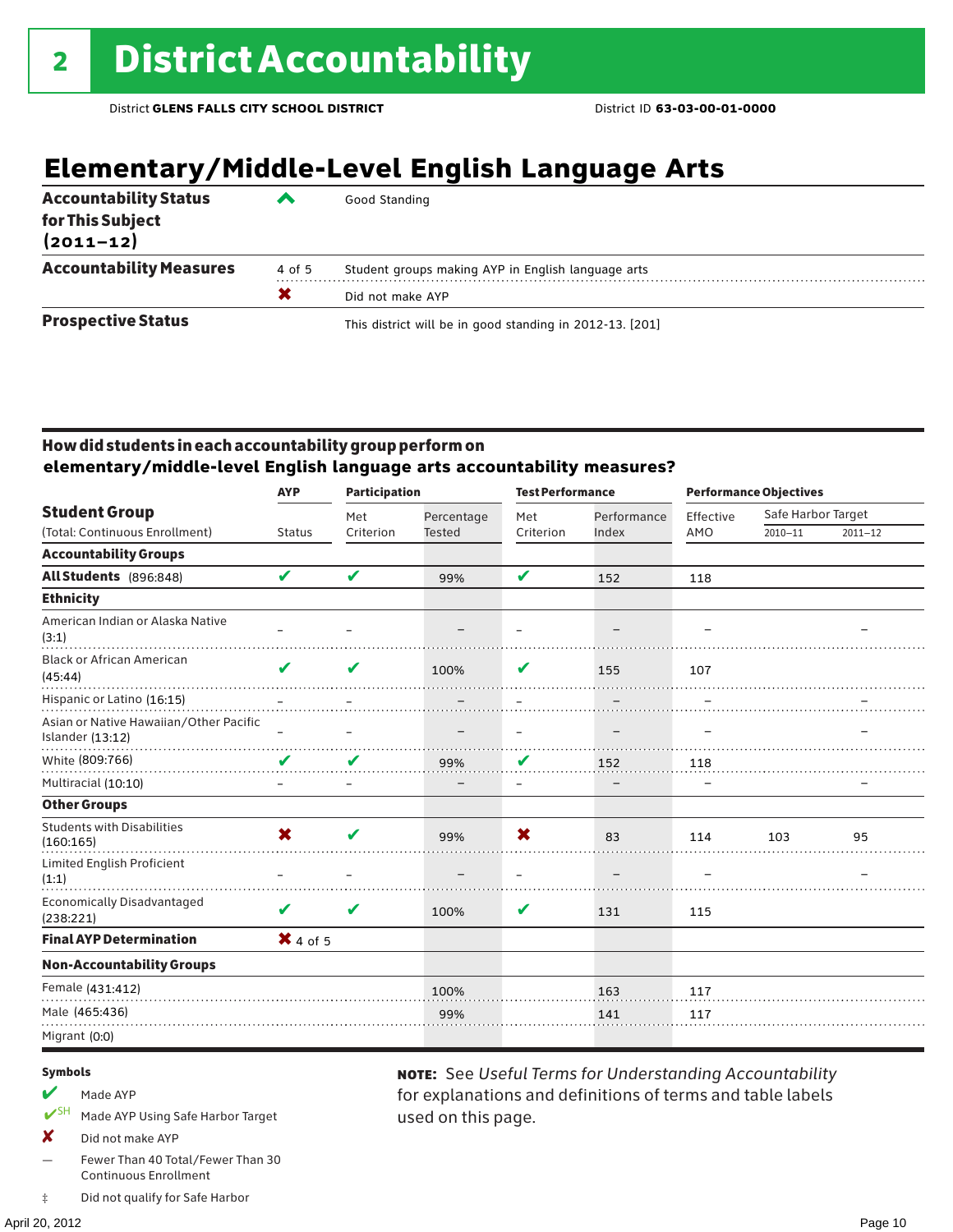# **Elementary/Middle-Level Mathematics**

| <b>Accountability Status</b><br>for This Subject<br>$(2011 - 12)$ | ◚ | Good Standing                                            |
|-------------------------------------------------------------------|---|----------------------------------------------------------|
| <b>Accountability Measures</b><br>4 of 5                          |   | Student groups making AYP in mathematics                 |
|                                                                   | X | Did not make AYP                                         |
| <b>Prospective Status</b>                                         |   | This district will be in good standing in 2012-13. [201] |

### How did students in each accountability group perform on **elementary/middle-level mathematics accountability measures?**

|                                                            | <b>AYP</b>        | <b>Participation</b> |                          | <b>Test Performance</b>  |                   | <b>Performance Objectives</b> |                    |             |
|------------------------------------------------------------|-------------------|----------------------|--------------------------|--------------------------|-------------------|-------------------------------|--------------------|-------------|
| <b>Student Group</b>                                       |                   | Met                  | Percentage               | Met                      | Performance       | Effective                     | Safe Harbor Target |             |
| (Total: Continuous Enrollment)                             | <b>Status</b>     | Criterion            | <b>Tested</b>            | Criterion                | Index             | AMO                           | $2010 - 11$        | $2011 - 12$ |
| <b>Accountability Groups</b>                               |                   |                      |                          |                          |                   |                               |                    |             |
| All Students (897:848)                                     | V                 | V                    | 99%                      | V                        | 166               | 133                           |                    |             |
| <b>Ethnicity</b>                                           |                   |                      |                          |                          |                   |                               |                    |             |
| American Indian or Alaska Native<br>(3:1)                  |                   |                      |                          |                          |                   |                               |                    |             |
| <b>Black or African American</b><br>(45:44)                | ✔                 | V                    | 100%                     | V                        | 161               | 122                           |                    |             |
| Hispanic or Latino (16:15)                                 |                   |                      |                          |                          |                   |                               |                    |             |
| Asian or Native Hawaiian/Other Pacific<br>Islander (13:12) | $\qquad \qquad$   |                      | $\overline{\phantom{m}}$ | $\overline{\phantom{m}}$ | $\qquad \qquad -$ | -                             |                    |             |
| White (810:766)                                            | V                 | V                    | 99%                      | V                        | 167               | 133                           |                    |             |
| Multiracial (10:10)                                        | $\qquad \qquad -$ |                      |                          | $\overline{\phantom{m}}$ |                   |                               |                    |             |
| <b>Other Groups</b>                                        |                   |                      |                          |                          |                   |                               |                    |             |
| <b>Students with Disabilities</b><br>(160:165)             | X                 | ✔                    | 99%                      | X                        | 104               | 129                           | 115                | 114         |
| Limited English Proficient<br>(1:1)                        |                   |                      |                          |                          |                   |                               |                    |             |
| Economically Disadvantaged<br>(238:222)                    | V                 | V                    | 100%                     | V                        | 144               | 130                           |                    |             |
| <b>Final AYP Determination</b>                             | $X$ 4 of 5        |                      |                          |                          |                   |                               |                    |             |
| <b>Non-Accountability Groups</b>                           |                   |                      |                          |                          |                   |                               |                    |             |
| Female (432:412)                                           |                   |                      | 100%                     |                          | 172               | 132                           |                    |             |
| Male (465:436)                                             |                   |                      | 99%                      |                          | 160               | 132                           |                    |             |
| Migrant (0:0)                                              |                   |                      |                          |                          |                   |                               |                    |             |
|                                                            |                   |                      |                          |                          |                   |                               |                    |             |

used on this page.

note: See *Useful Terms for Understanding Accountability*  for explanations and definitions of terms and table labels

#### Symbols

- $M$  Made AYP
- ✔SH Made AYP Using Safe Harbor Target
- X Did not make AYP
- Fewer Than 40 Total/Fewer Than 30 Continuous Enrollment
- ‡ Did not qualify for Safe Harbor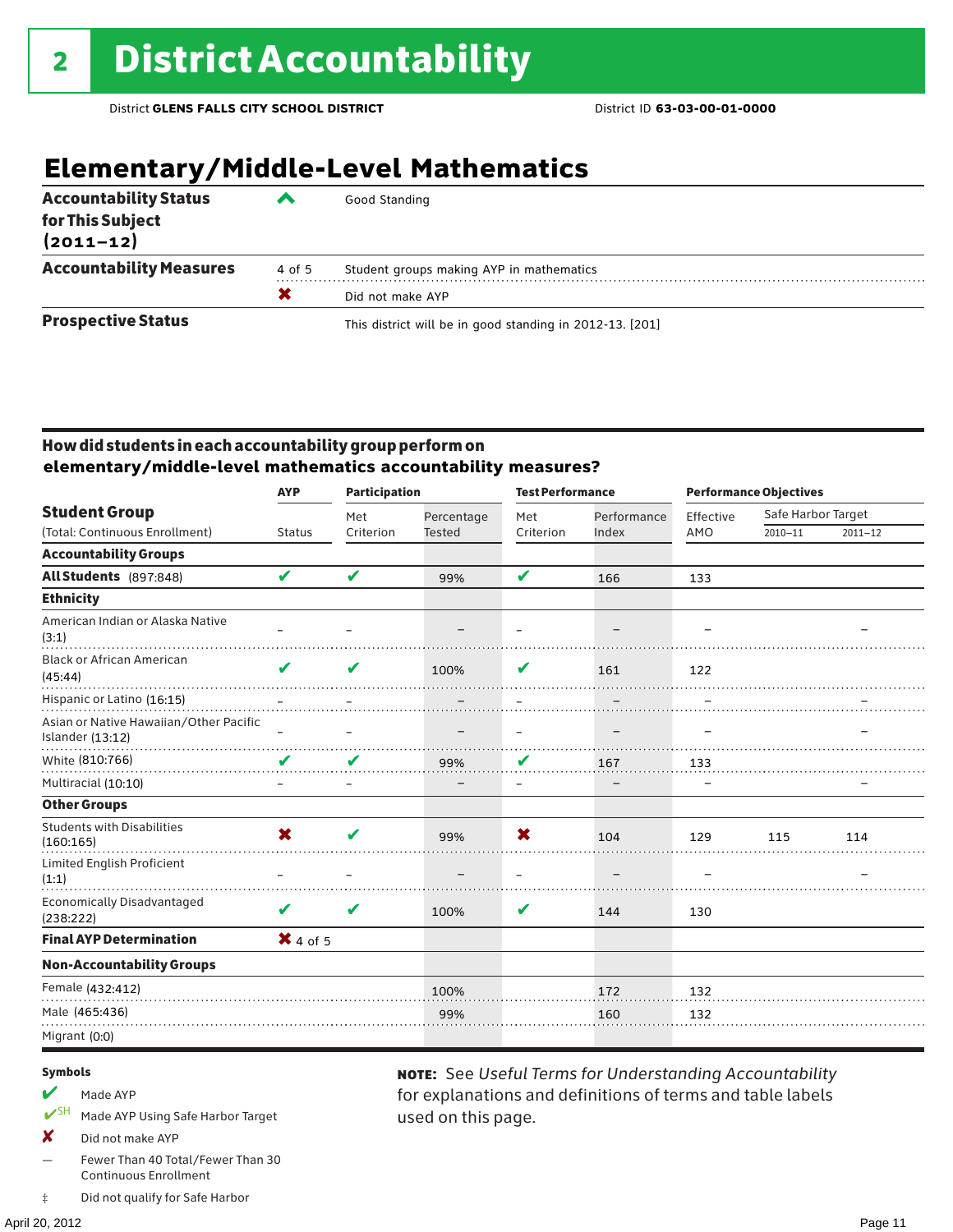## Elementary/Middle-Level Science

| <b>Accountability Status</b><br>for This Subject<br>(2011–12) | ▰      | Good Standing                                            |
|---------------------------------------------------------------|--------|----------------------------------------------------------|
| <b>Accountability Measures</b>                                | 1 of 1 | Student groups making AYP in science                     |
|                                                               | v      | Made AYP                                                 |
| <b>Prospective Status</b>                                     |        | This district will be in good standing in 2012-13. [201] |

### How did students in each accountability group perform on elementary/middle-level science accountability measures?

| <b>AYP</b>                                               |               |                      | <b>Participation</b> |                          | <b>Test Performance</b> |                          | <b>Performance Objectives</b> |                 |             |
|----------------------------------------------------------|---------------|----------------------|----------------------|--------------------------|-------------------------|--------------------------|-------------------------------|-----------------|-------------|
| <b>Student Group</b>                                     |               | Safe Harbor          | Met                  | Percentage               | Met                     | Performance              | State                         | Progress Target |             |
| (Total: Continuous Enrollment)                           |               | Status Qualification | Criterion            | <b>Tested</b>            | Criterion               | Index                    | Standard                      | $2010 - 11$     | $2011 - 12$ |
| <b>Accountability Groups</b>                             |               |                      |                      |                          |                         |                          |                               |                 |             |
| All Students (314:298)                                   | V             | <b>Oualified</b>     | V                    | 99%                      | V                       | 188                      | 100                           |                 |             |
| <b>Ethnicity</b>                                         |               |                      |                      |                          |                         |                          |                               |                 |             |
| American Indian or Alaska Native<br>(1:0)                |               |                      |                      |                          |                         |                          |                               |                 |             |
| <b>Black or African American</b><br>(14:12)              |               |                      |                      | $\overline{\phantom{m}}$ | $\equiv$                | $\overline{\phantom{m}}$ |                               |                 |             |
| Hispanic or Latino (7:7)                                 |               |                      |                      |                          |                         |                          |                               |                 |             |
| Asian or Native Hawaiian/Other Pacific<br>Islander (5:4) |               |                      |                      |                          | —                       |                          |                               |                 |             |
| White (284:272)                                          |               | Qualified            | V                    | 99%                      | V                       | 189                      | 100                           |                 |             |
| Multiracial (3:3)                                        |               |                      |                      |                          |                         |                          |                               |                 |             |
| <b>Other Groups</b>                                      |               |                      |                      |                          |                         |                          |                               |                 |             |
| <b>Students with Disabilities</b><br>(51:52)             |               | Qualified            | V                    | 98%                      | ✔                       | 150                      | 100                           |                 |             |
| Limited English Proficient<br>(1:1)                      |               |                      |                      |                          |                         |                          |                               |                 |             |
| <b>Economically Disadvantaged</b><br>(71:69)             |               | Qualified            | V                    | 100%                     | V                       | 184                      | 100                           |                 |             |
| <b>Final AYP Determination</b>                           | $\vee$ 1 of 1 |                      |                      |                          |                         |                          |                               |                 |             |
| <b>Non-Accountability Groups</b>                         |               |                      |                      |                          |                         |                          |                               |                 |             |
| Female (155:148)                                         |               |                      |                      | 99%                      |                         | 189                      | 100                           |                 |             |
| Male (159:150)                                           |               |                      |                      | 99%                      |                         | 187                      | 100                           |                 |             |
| Migrant (0:0)                                            |               |                      |                      |                          |                         |                          |                               |                 |             |

#### Symbols

 $M$  Made AYP

✘ Did not make AYP

Fewer Than 40 Total/Fewer Than 30 Continuous Enrollment

note: See *Useful Terms for Understanding Accountability*  for explanations and definitions of terms and table labels used on this page.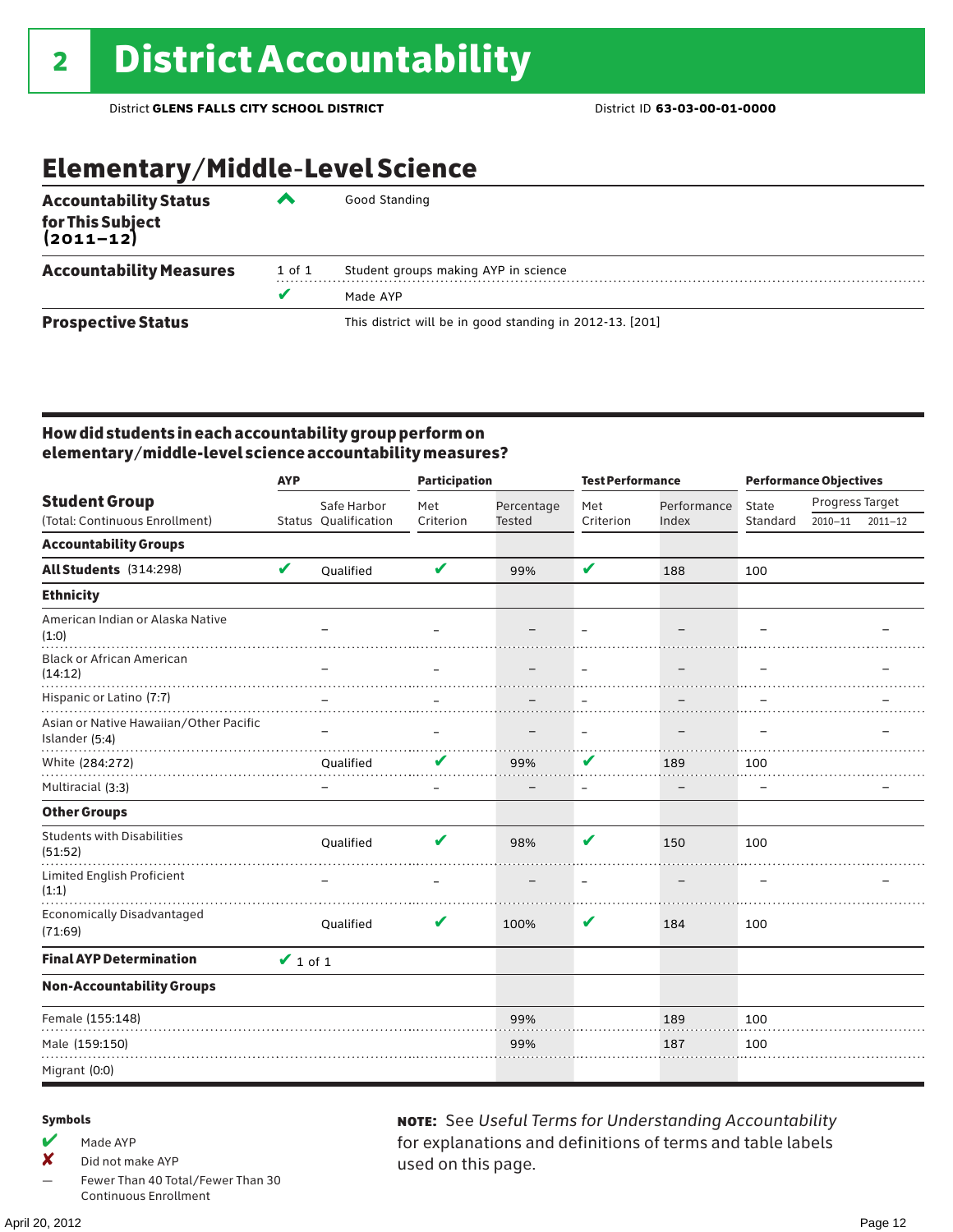# **Secondary-Level English Language Arts**

| <b>Accountability Status</b><br>for This Subject<br>$(2011 - 12)$ | ▰      | Good Standing                                            |
|-------------------------------------------------------------------|--------|----------------------------------------------------------|
| <b>Accountability Measures</b>                                    | 2 of 2 | Student groups making AYP in English language arts       |
|                                                                   | v      | Made AYP                                                 |
| <b>Prospective Status</b>                                         |        | This district will be in good standing in 2012-13. [201] |

### How did students in each accountability group perform on **secondary-level English language arts accountability measures?**

|                                                                    | <b>AYP</b>    |           | <b>Participation</b>        |                          | <b>Test Performance</b>  |           | <b>Performance Objectives</b> |             |  |
|--------------------------------------------------------------------|---------------|-----------|-----------------------------|--------------------------|--------------------------|-----------|-------------------------------|-------------|--|
| <b>Student Group</b>                                               |               | Met       | Percentage<br><b>Tested</b> | Met                      | Performance              | Effective | Safe Harbor Target            |             |  |
| (12th Graders: 2007 Cohort)                                        | <b>Status</b> | Criterion |                             | Criterion                | Index                    | AMO       | $2010 - 11$                   | $2011 - 12$ |  |
| <b>Accountability Groups</b>                                       |               |           |                             |                          |                          |           |                               |             |  |
| All Students (167:169)                                             | V             | V         | 98%                         | V                        | 177                      | 175       |                               |             |  |
| <b>Ethnicity</b>                                                   |               |           |                             |                          |                          |           |                               |             |  |
| American Indian or Alaska Native<br>(0:0)                          |               |           |                             |                          |                          |           |                               |             |  |
| <b>Black or African American</b><br>(11:8)                         |               |           |                             |                          | $\overline{\phantom{0}}$ |           |                               |             |  |
| Hispanic or Latino (3:2)<br>Asian or Native Hawaiian/Other Pacific |               |           |                             |                          |                          |           |                               |             |  |
| Islander (5:6)                                                     | $\equiv$      |           |                             | $\overline{\phantom{m}}$ | $\overline{\phantom{0}}$ | -         |                               |             |  |
| White (148:153)                                                    | V             | ✔         | 99%                         | V                        | 178                      | 175       |                               |             |  |
| Multiracial (0:0)                                                  |               |           |                             |                          |                          |           |                               |             |  |
| <b>Other Groups</b>                                                |               |           |                             |                          |                          |           |                               |             |  |
| <b>Students with Disabilities</b><br>(19:23)                       |               |           |                             |                          |                          |           |                               |             |  |
| Limited English Proficient<br>(0:1)                                |               |           |                             |                          |                          |           |                               |             |  |
| <b>Economically Disadvantaged</b><br>(0:0)                         |               |           |                             |                          |                          |           |                               |             |  |
| <b>Final AYP Determination</b>                                     | $\vee$ 2 of 2 |           |                             |                          |                          |           |                               |             |  |
| <b>Non-Accountability Groups</b>                                   |               |           |                             |                          |                          |           |                               |             |  |
| Female (77:81)                                                     |               |           | 99%                         |                          | 180                      | 172       |                               |             |  |
| Male (90:88)                                                       |               |           | 97%                         |                          | 174                      | 172       |                               |             |  |
| Migrant (0:0)                                                      |               |           |                             |                          |                          |           |                               |             |  |

used on this page.

note: See *Useful Terms for Understanding Accountability*  for explanations and definitions of terms and table labels

#### Symbols

# Made AYP<br>  $V$ <sup>SH</sup> Made AVP

- Made AYP Using Safe Harbor Target
- X Did not make AYP
- Fewer Than 40 12<sup>th</sup> Graders/Fewer Than 30 Cohort
- ‡ Did not qualify for Safe Harbor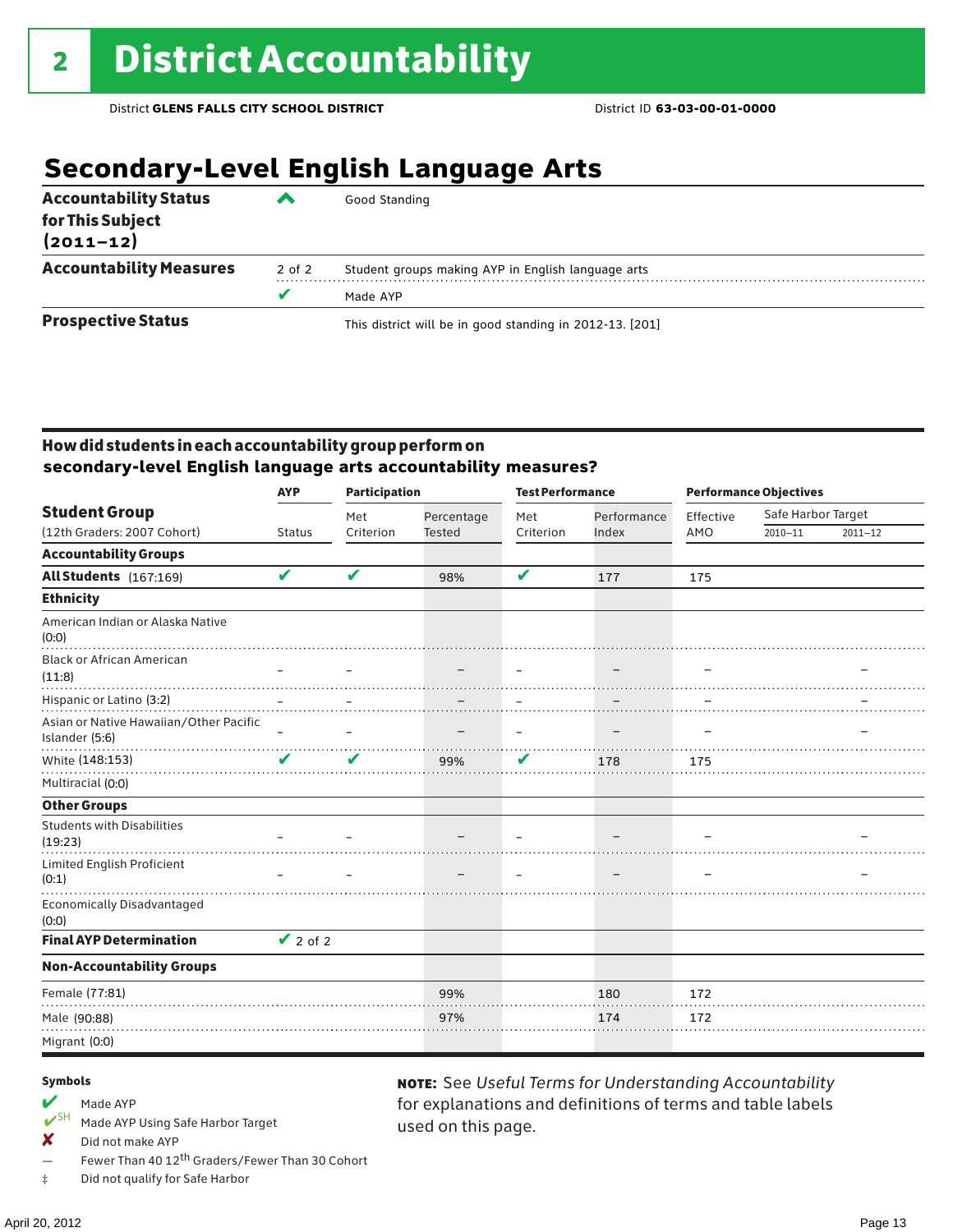# **Secondary-Level Mathematics**

| <b>Accountability Status</b><br>for This Subject<br>$(2011 - 12)$ |        | Good Standing                                            |
|-------------------------------------------------------------------|--------|----------------------------------------------------------|
| <b>Accountability Measures</b>                                    | 2 of 2 | Student groups making AYP in mathematics                 |
|                                                                   | v      | Made AYP                                                 |
| <b>Prospective Status</b>                                         |        | This district will be in good standing in 2012-13. [201] |

### How did students in each accountability group perform on **secondary-level mathematics accountability measures?**

|                                                          | <b>Participation</b><br><b>AYP</b> |           |                             | <b>Test Performance</b>  |                          |           | <b>Performance Objectives</b> |             |  |
|----------------------------------------------------------|------------------------------------|-----------|-----------------------------|--------------------------|--------------------------|-----------|-------------------------------|-------------|--|
| <b>Student Group</b>                                     |                                    | Met       | Percentage<br><b>Tested</b> | Met                      | Performance              | Effective | Safe Harbor Target            |             |  |
| (12th Graders: 2007 Cohort)                              | <b>Status</b>                      | Criterion |                             | Criterion                | Index                    | AMO       | $2010 - 11$                   | $2011 - 12$ |  |
| <b>Accountability Groups</b>                             |                                    |           |                             |                          |                          |           |                               |             |  |
| All Students (167:169)                                   | V                                  | V         | 99%                         | V                        | 183                      | 172       |                               |             |  |
| <b>Ethnicity</b>                                         |                                    |           |                             |                          |                          |           |                               |             |  |
| American Indian or Alaska Native<br>(0:0)                |                                    |           |                             |                          |                          |           |                               |             |  |
| <b>Black or African American</b><br>(11:8)               |                                    |           |                             |                          | $\overline{\phantom{0}}$ |           |                               |             |  |
| Hispanic or Latino (3:2)                                 |                                    |           |                             |                          |                          |           |                               |             |  |
| Asian or Native Hawaiian/Other Pacific<br>Islander (5:6) | $\equiv$                           |           |                             | $\overline{\phantom{m}}$ | $\overline{\phantom{0}}$ | -         |                               |             |  |
| White (148:153)                                          | V                                  | ✔         | 100%                        | V                        | 184                      | 172       |                               |             |  |
| Multiracial (0:0)                                        |                                    |           |                             |                          |                          |           |                               |             |  |
| <b>Other Groups</b>                                      |                                    |           |                             |                          |                          |           |                               |             |  |
| <b>Students with Disabilities</b><br>(19:23)             |                                    |           |                             |                          |                          |           |                               |             |  |
| Limited English Proficient<br>(0:1)                      |                                    |           |                             |                          |                          |           |                               |             |  |
| <b>Economically Disadvantaged</b><br>(0:0)               |                                    |           |                             |                          |                          |           |                               |             |  |
| <b>Final AYP Determination</b>                           | $\vee$ 2 of 2                      |           |                             |                          |                          |           |                               |             |  |
| <b>Non-Accountability Groups</b>                         |                                    |           |                             |                          |                          |           |                               |             |  |
| Female (77:81)                                           |                                    |           | 100%                        |                          | 186                      | 169       |                               |             |  |
| Male (90:88)                                             |                                    |           | 98%                         |                          | 181                      | 169       |                               |             |  |
| Migrant (0:0)                                            |                                    |           |                             |                          |                          |           |                               |             |  |

used on this page.

note: See *Useful Terms for Understanding Accountability*  for explanations and definitions of terms and table labels

#### Symbols

# Made AYP<br>  $V^{\text{SH}}$  Made AVP

- Made AYP Using Safe Harbor Target
- ✘ Did not make AYP
- Fewer Than 40 12th Graders/Fewer Than 30 Cohort
- ‡ Did not qualify for Safe Harbor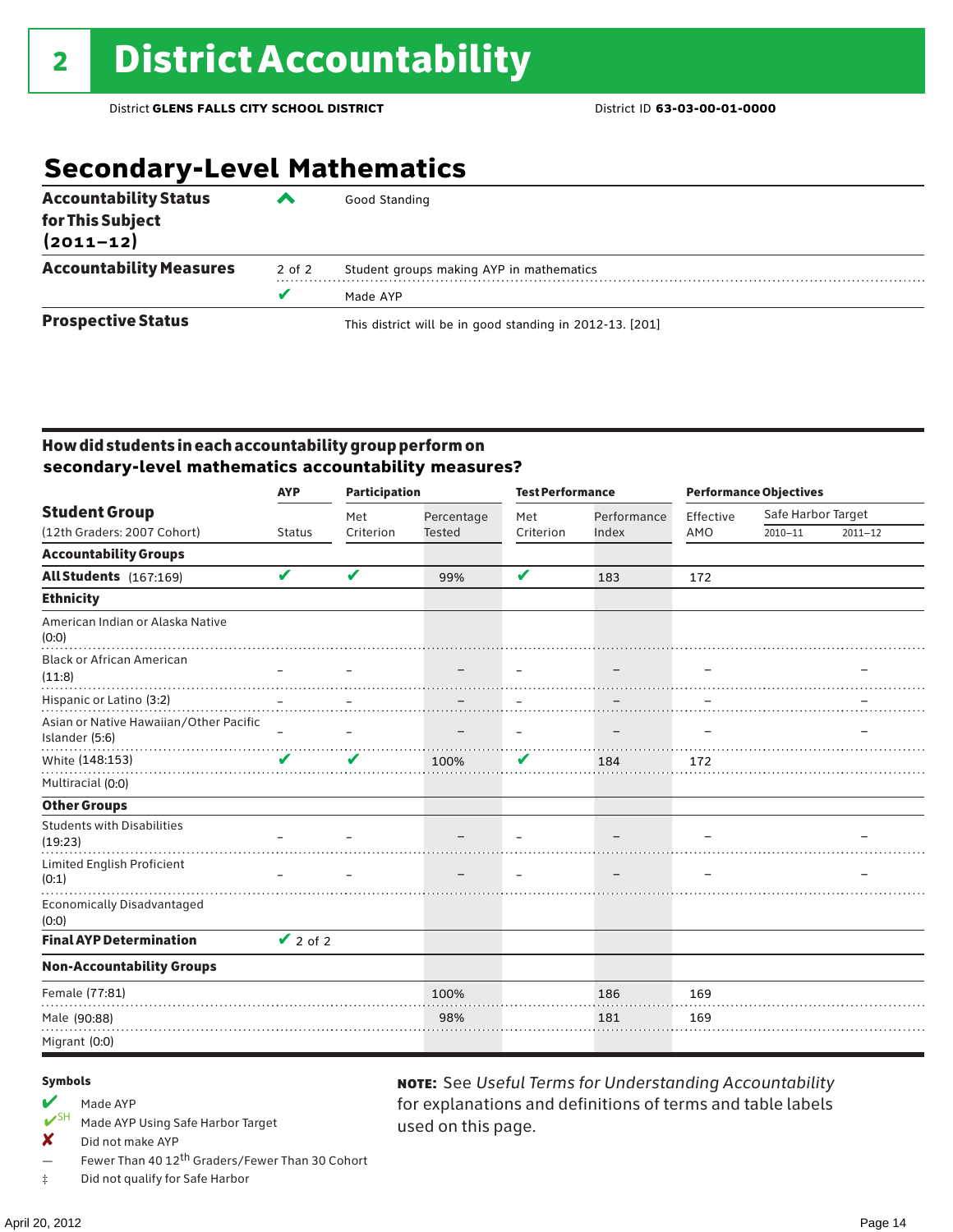### Graduation Rate

| Accountability Status for This $\triangle$<br>Indicator $(2011 - 12)$ |   | Good Standing                                                                                                                                                                                                                                                                                                                                    |  |  |  |  |
|-----------------------------------------------------------------------|---|--------------------------------------------------------------------------------------------------------------------------------------------------------------------------------------------------------------------------------------------------------------------------------------------------------------------------------------------------|--|--|--|--|
| <b>Accountability Measures</b><br>0 of 1                              |   | Student groups making AYP in graduation rate                                                                                                                                                                                                                                                                                                     |  |  |  |  |
|                                                                       | Х | Did not make AYP                                                                                                                                                                                                                                                                                                                                 |  |  |  |  |
| <b>Prospective Status</b>                                             |   | A district that fails to make AYP in graduation rate for two consecutive years is placed in<br>improvement status. If this district fails to make AYP in 2011-12, the district will be District In Need<br>of Improvement (Year 1) in 2012-13. If this district makes AYP in 2011-12, the district will be in<br>good standing in 2012-13. [203] |  |  |  |  |

### How did students in each accountability group perform on graduation rate accountability measures?

|                                                     | <b>Graduation</b> |                          | <b>Objectives</b> |                          |                 |
|-----------------------------------------------------|-------------------|--------------------------|-------------------|--------------------------|-----------------|
| <b>Student Group</b>                                |                   | Met                      | Graduation        | State                    | Progress Target |
| (2006 Graduation-Rate Total Cohort)                 | <b>AYP</b>        | Criterion                | Rate              | Standard                 | $2010 - 11$     |
| <b>Accountability Groups</b>                        |                   |                          |                   |                          |                 |
| All Students (242)                                  | X                 | <b>X</b>                 | 71%               | 80%                      | 73%             |
| <b>Ethnicity</b>                                    |                   |                          |                   |                          |                 |
| American Indian or Alaska Native (0)                |                   |                          |                   |                          |                 |
| Black or African American (9)                       |                   |                          |                   |                          |                 |
| Hispanic or Latino (3)                              |                   |                          |                   |                          |                 |
| Asian or Native Hawaiian/Other Pacific Islander (2) |                   | $\overline{\phantom{m}}$ |                   |                          |                 |
| White (228)                                         |                   | X                        | 71%               | 80%                      | 76%             |
| Multiracial (O)                                     |                   |                          |                   |                          |                 |
| <b>Other Groups</b>                                 |                   |                          |                   |                          |                 |
| Students with Disabilities (56)                     |                   | X                        | 39%               | 80%                      | 52%             |
| Limited English Proficient (0)                      |                   |                          |                   |                          |                 |
| Economically Disadvantaged (8)                      |                   |                          |                   | $\overline{\phantom{0}}$ |                 |
| <b>Final AYP Determination</b>                      | $X$ 0 of 1        |                          |                   |                          |                 |
| <b>Non-Accountability Groups</b>                    |                   |                          |                   |                          |                 |
| Female (118)                                        |                   |                          | 73%               | 80%                      |                 |
| Male (124)                                          |                   |                          | 69%               | 80%                      |                 |
| Migrant (O)                                         |                   |                          |                   |                          |                 |

#### Symbols

 $M$  Made AYP

✘ Did not make AYP

note: See *Useful Terms for Understanding Accountability*  for explanations and definitions of terms and table labels used on this page.

— Fewer than 30 Graduation-Rate Total Cohort

### **Aspirational Goal**

The Board of Regents has set an aspirational goal that 95% of students in each public school and school district will graduate within five years of first entry into grade 9. The graduation rate for the 2006 total cohort through June 2011 (after 5 years) for this district is 75% and, therefore, this district *did not* meet this goal. The aspirational goal does not impact accountability.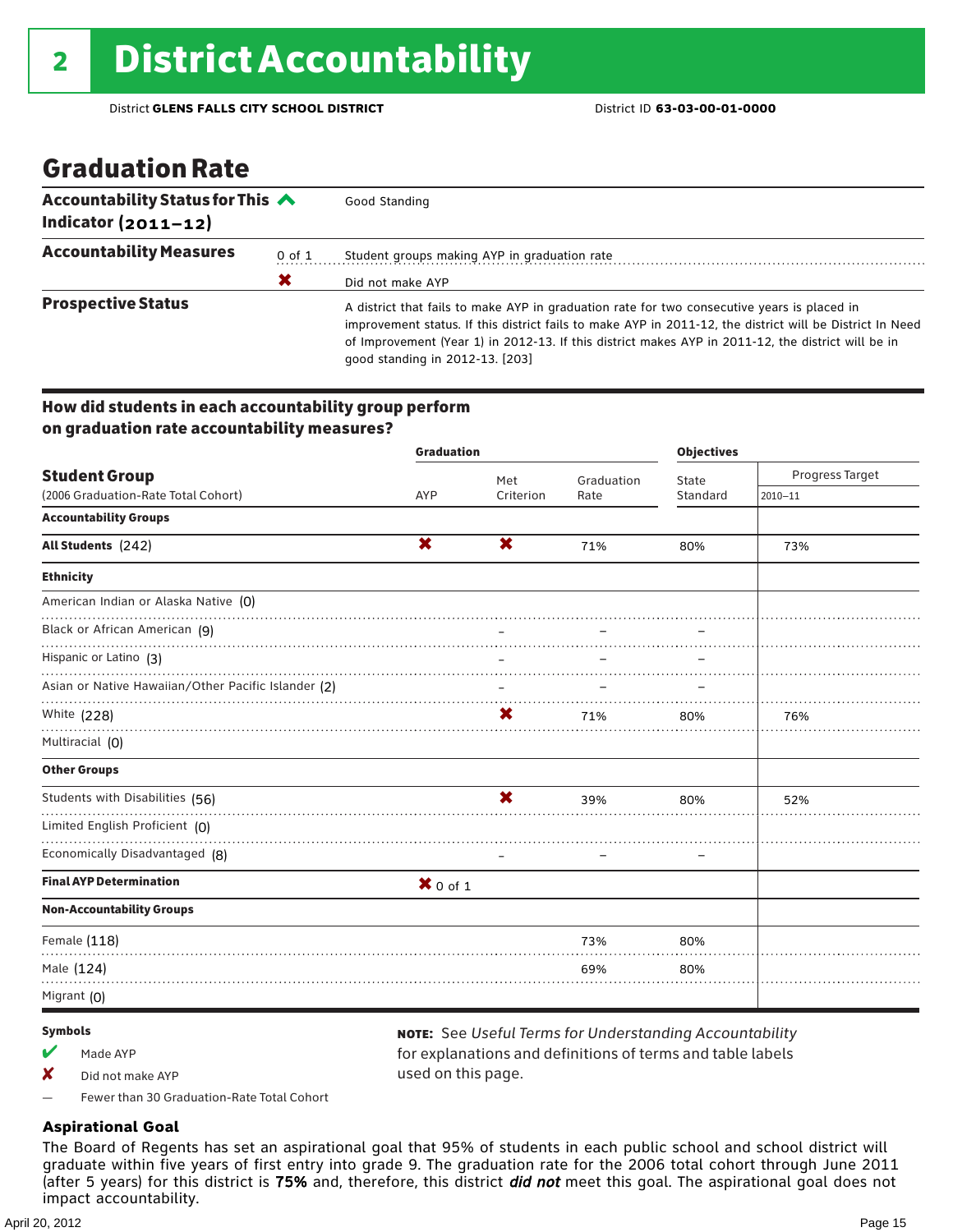### 2011–12 Accountability Status of Schools in Your District

This section lists all schools in your district by 2011–12 accountability status.

| In Good Standing                      |
|---------------------------------------|
| 5 schools identified 83% of total     |
| <b>BIG CROSS STREET SCHOOL</b>        |
| <b>GLENS FALLS SENIOR HIGH SCHOOL</b> |
| JACKSON HEIGHTS SCHOOL                |
| <b>KENSINGTON ROAD SCHOOL</b>         |
| SANFORD STREET SCHOOL                 |
| <b>Improvement (year 1) Basic</b>     |
| 1 school identified 17% of total      |
| <b>GLENS FALLS MIDDLE SCHOOL</b>      |
|                                       |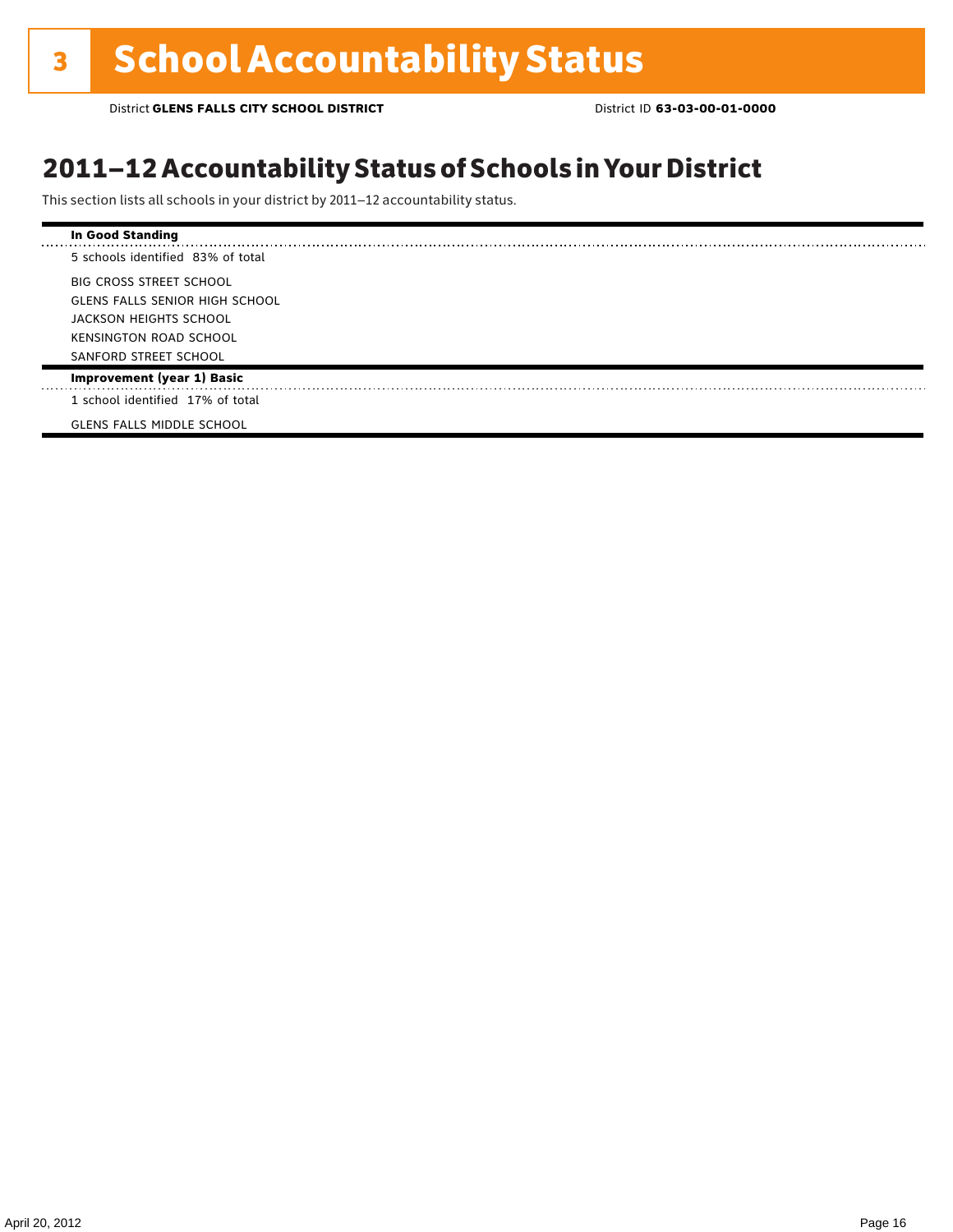### Summary of 2010–11 **District Performance**

Performance on the State assessments in English language arts, mathematics, and science at the elementary and middle levels is reported in terms of mean scores and the percentage of tested students scoring at or above Level 2, Level 3, and Level 4. Performance on the State assessments in ELA and mathematics at the secondary level is reported in terms of the percentage of students in a cohort scoring at these levels.

|                              |     | Percentage of students that<br>scored at or above Level 3 | Total<br>Tested |  |  |
|------------------------------|-----|-----------------------------------------------------------|-----------------|--|--|
| <b>English Language Arts</b> | 0%  | 50%                                                       | 100%            |  |  |
| Grade 3                      | 70% |                                                           | 156             |  |  |
| Grade 4<br>.                 | 53% |                                                           | 139             |  |  |
| Grade 5<br>.                 | 53% |                                                           | 120             |  |  |
| Grade 6<br>.                 | 65% |                                                           | 142             |  |  |
| Grade 7                      | 59% |                                                           | 152             |  |  |
| Grade 8                      | 51% |                                                           | 176             |  |  |
| <b>Mathematics</b>           |     |                                                           |                 |  |  |
| Grade 3                      | 67% |                                                           | 157             |  |  |
| Grade 4                      | 67% |                                                           | 140             |  |  |
| Grade 5                      | 62% |                                                           | 120             |  |  |
| Grade 6                      | 64% |                                                           | 141             |  |  |
| Grade 7                      | 80% |                                                           | 152             |  |  |
| Grade 8                      | 76% |                                                           | 176             |  |  |
| <b>Science</b>               |     |                                                           |                 |  |  |
| Grade 4                      | 92% |                                                           | 139             |  |  |
| Grade 8                      | 85% |                                                           | 171             |  |  |
|                              |     | Percentage of students that                               | 2007 Total      |  |  |
|                              |     | scored at or above Level 3                                | Cohort          |  |  |
| <b>Secondary Level</b>       | 0%  | 50%                                                       | 100%            |  |  |
| English                      | 71% |                                                           | 212             |  |  |

Mathematics 76% 212

### About the Performance Level Descriptors

### English Language Arts

#### Level 1: Below Standard

Student performance does not demonstrate an understanding of the English language arts knowledge and skills expected at this grade level.

#### Level 2: Meets Basic Standard

Student performance demonstrates a partial understanding of the English language arts knowledge and skills expected at this grade level.

#### Level 3: Meets Proficiency Standard

Student performance demonstrates an understanding of the English language arts knowledge and skills expected at this grade level.

#### Level 4: Exceeds Proficiency Standard

Student performance demonstrates a thorough understanding of the English language arts knowledge and skills expected at this grade level.

#### Mathematics

#### Level 1: Below Standard

Student performance does not demonstrate an understanding of the mathematics content expected at this grade level.

#### Level 2: Meets Basic Standard

Student performance demonstrates a partial understanding of the mathematics content expected at this grade level.

#### Level 3: Meets Proficiency Standard

Student performance demonstrates an understanding of the mathematics content expected at this grade level.

#### Level 4: Exceeds Proficiency Standard

Student performance demonstrates a thorough understanding of the mathematics content expected at this grade level.

### How are Need/Resource Capacity (N/RC) categories determined?

Districts are divided into high, average, and low need categories based on their ability to meet the special needs of their students with local resources. Districts in the high need category are subdivided into four categories based on enrollment size and, in some cases, number of students per square mile. More information about the categories can be found in the *Report to the Governor and the Legislature on the Educational Status of the State's Schools* at www.p12.nysed.gov/irs.

In this section, this district's performance is compared with that of public schools statewide.

### This District's N/RC Category:

#### **Average Need Districts**

This is a school district with average student needs in relation to district resource capacity.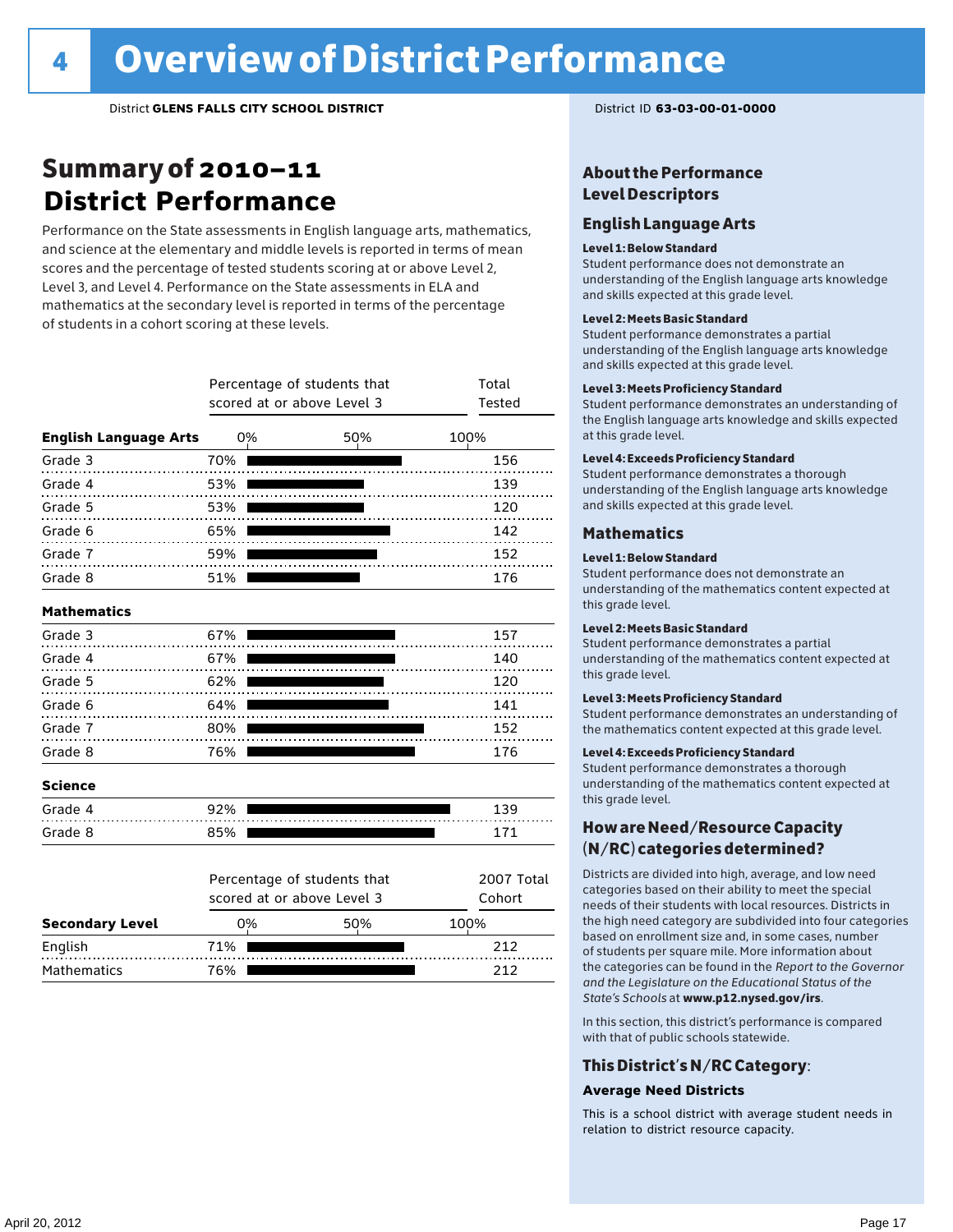# **This District's Results in Grade 3 English Language Arts**

|                                                                            |         | <b>This District</b>            |            |                | <b>NY State Public</b>          |         |                |  |
|----------------------------------------------------------------------------|---------|---------------------------------|------------|----------------|---------------------------------|---------|----------------|--|
|                                                                            |         | Percentage scoring at level(s): |            |                | Percentage scoring at level(s): |         |                |  |
|                                                                            |         | $2 - 4$                         | $3 - 4$    | $\overline{4}$ | $2 - 4$                         | $3 - 4$ | $\overline{4}$ |  |
| 2011 Mean Score: 669                                                       | *Range: | 644-780                         | 663-780    | 694-780        |                                 |         |                |  |
| 2010 Mean Score: 670<br>$\blacksquare$ 2010-11<br>2009-10<br><b>The Co</b> | 100%    | 94% 90%                         | 70%<br>58% | 18%<br>4%      | 87% 86%                         | 56% 55% | 17%<br>5%      |  |
| Number of Tested Students:                                                 |         | 128<br>147                      | 109<br>-82 | 25             |                                 |         |                |  |

| <b>Results by</b>                               |        | 2010-11 School Year |                                 |    | 2009-10 School Year |         |                                 |                |  |
|-------------------------------------------------|--------|---------------------|---------------------------------|----|---------------------|---------|---------------------------------|----------------|--|
| <b>Student Group</b>                            | Total  |                     | Percentage scoring at level(s): |    | Total               |         | Percentage scoring at level(s): |                |  |
|                                                 | Tested | $2 - 4$             | $3 - 4$                         | 4  | Tested              | $2 - 4$ | $3 - 4$                         | $\overline{4}$ |  |
| <b>All Students</b>                             | 156    | 94%                 | 70%                             | 4% | 142                 | 90%     | 58%                             | 18%            |  |
| Female                                          | 78     | 96%                 | 73%                             | 5% | 72                  | 92%     | 60%                             | 22%            |  |
| Male                                            | 78     | 92%                 | 67%                             | 4% | 70                  | 89%     | 56%                             | 13%            |  |
| American Indian or Alaska Native                | 1      |                     |                                 |    |                     |         |                                 |                |  |
| <b>Black or African American</b>                | 11     | 91%                 | 91%                             | 0% | 7                   | 100%    | 57%                             | 0%             |  |
| Hispanic or Latino                              | 2      |                     |                                 |    | 2                   |         |                                 |                |  |
| Asian or Native Hawaiian/Other Pacific Islander | 3      |                     |                                 |    | 2                   |         |                                 |                |  |
| White                                           | 138    | 95%                 | 68%                             | 5% | 129                 | 91%     | 58%                             | 19%            |  |
| Multiracial                                     | 1      |                     |                                 |    | 2                   |         |                                 |                |  |
| Small Group Totals                              | 7      | 86%                 | 71%                             | 0% | 6                   | 67%     | 50%                             | 17%            |  |
| <b>General-Education Students</b>               | 135    | 100%                | 77%                             | 5% | 114                 | 96%     | 67%                             | 22%            |  |
| <b>Students with Disabilities</b>               | 21     | 57%                 | 24%                             | 0% | 28                  | 64%     | 21%                             | 0%             |  |
| English Proficient                              | 156    | 94%                 | 70%                             | 4% | 141                 |         |                                 |                |  |
| Limited English Proficient                      |        |                     |                                 |    | 1                   |         |                                 |                |  |
| Economically Disadvantaged                      | 61     | 87%                 | 52%                             | 3% | 61                  | 84%     | 44%                             | 8%             |  |
| Not Disadvantaged                               | 95     | 99%                 | 81%                             | 5% | 81                  | 95%     | 68%                             | 25%            |  |
| Migrant                                         |        |                     |                                 |    |                     |         |                                 |                |  |
| Not Migrant                                     | 156    | 94%                 | 70%                             | 4% | 142                 | 90%     | 58%                             | 18%            |  |

**NOTES** 

The – symbol indicates that data for a group of students have been suppressed. If a group has fewer than five students,<br>data for that group and the next smallest group(s) are suppressed to protect the privacy of individual

\* These ranges are for 2010–11 data only. Ranges for the 2009–10 data are available in the 2009–10 Accountability and Overview Reports.

| <b>Other</b>                                                                                      |          | 2010-11 School Year |                             |     | 2009-10 School Year |                             |         |     |
|---------------------------------------------------------------------------------------------------|----------|---------------------|-----------------------------|-----|---------------------|-----------------------------|---------|-----|
| <b>Assessments</b>                                                                                | Total    |                     | Number scoring at level(s): |     |                     | Number scoring at level(s): |         |     |
|                                                                                                   | Tested   | $2 - 4$             | $3 - 4$                     |     | Tested              | $2 - 4$                     | $3 - 4$ |     |
| New York State Alternate Assessment<br>(NYSAA): Grade 3 Equivalent                                |          |                     |                             |     |                     |                             |         |     |
| New York State English as a Second Language<br>Achievement Test (NYSESLAT) <sup>+</sup> : Grade 3 | $\Omega$ | N/A                 | N/A                         | N/A | 0                   | N/A                         | N/A     | N/A |
|                                                                                                   | Total    |                     |                             |     | Total               |                             |         |     |
| Recently Arrived LEP Students NOT Tested on<br>the ELA NYSTP: Grade 3                             | $\Omega$ | N/A                 | N/A                         | N/A | 0                   | N/A                         | N/A     | N/A |

April 20, 2012 Page 18 † These counts represent recently arrived LEP students who used the NYSESLAT to fulfill the English language arts participation requirement.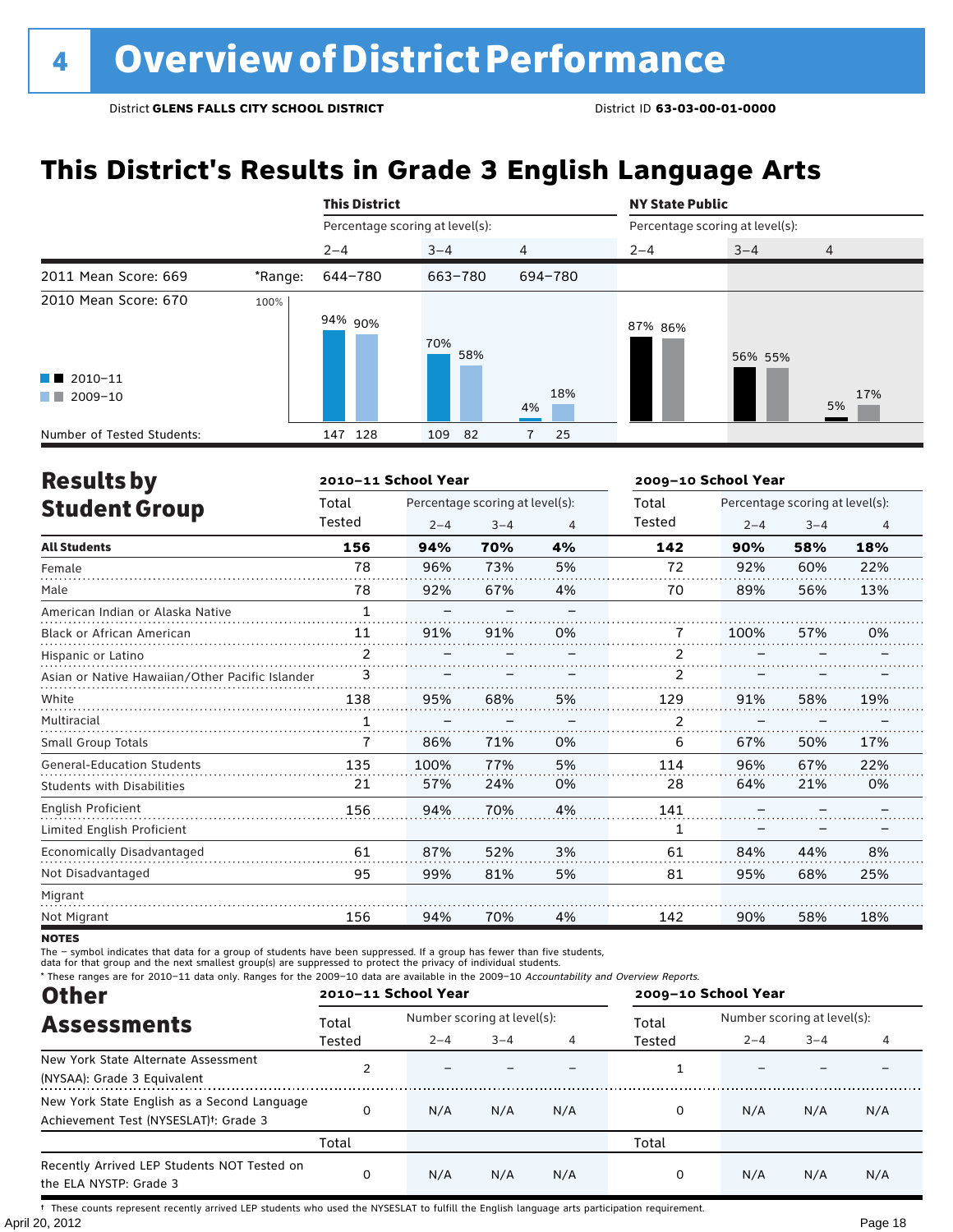# **This District's Results in Grade 3 Mathematics**

|                                                |         | <b>This District</b>            |             |                | <b>NY State Public</b>          |         |     |  |
|------------------------------------------------|---------|---------------------------------|-------------|----------------|---------------------------------|---------|-----|--|
|                                                |         | Percentage scoring at level(s): |             |                | Percentage scoring at level(s): |         |     |  |
|                                                |         | $2 - 4$                         | $3 - 4$     | $\overline{4}$ | $2 - 4$                         | $3 - 4$ | 4   |  |
| 2011 Mean Score: 690                           | *Range: | 662-770                         | 684-770     | 707-770        |                                 |         |     |  |
| 2010 Mean Score: 694<br>$\blacksquare$ 2010-11 | 100%    | 97% 95%                         | 67% 61%     | 25%            | 91% 91%                         | 60% 59% | 24% |  |
| 2009-10<br><b>The Co</b>                       |         |                                 |             | 14%            |                                 |         | 13% |  |
| Number of Tested Students:                     |         | 135<br>153                      | 105<br>- 86 | 36<br>22       |                                 |         |     |  |

| <b>Results by</b>                               |              | 2010-11 School Year |                                 |                | 2009-10 School Year |         |                                 |                |
|-------------------------------------------------|--------------|---------------------|---------------------------------|----------------|---------------------|---------|---------------------------------|----------------|
| <b>Student Group</b>                            | Total        |                     | Percentage scoring at level(s): |                | Total               |         | Percentage scoring at level(s): |                |
|                                                 | Tested       | $2 - 4$             | $3 - 4$                         | $\overline{4}$ | Tested              | $2 - 4$ | $3 - 4$                         | $\overline{4}$ |
| <b>All Students</b>                             | 157          | 97%                 | 67%                             | 14%            | 142                 | 95%     | 61%                             | 25%            |
| Female                                          | 78           | 99%                 | 63%                             | 13%            | 72                  | 96%     | 63%                             | 28%            |
| Male                                            | 79           | 96%                 | 71%                             | 15%            | 70                  | 94%     | 59%                             | 23%            |
| American Indian or Alaska Native                | $\mathbf{1}$ |                     |                                 |                |                     |         |                                 |                |
| <b>Black or African American</b>                | 11           | 100%                | 73%                             | 9%             | 7                   | 100%    | 86%                             | 14%            |
| Hispanic or Latino                              | 2            |                     |                                 |                | 2                   |         |                                 |                |
| Asian or Native Hawaiian/Other Pacific Islander | 3            |                     |                                 |                |                     |         |                                 |                |
| White                                           | 139          | 97%                 | 66%                             | 14%            | 129                 | 95%     | 59%                             | 26%            |
| Multiracial                                     | 1            |                     |                                 |                | 2                   |         |                                 |                |
| <b>Small Group Totals</b>                       | 7            | 100%                | 71%                             | 14%            | 6                   | 83%     | 67%                             | 17%            |
| <b>General-Education Students</b>               | 136          | 100%                | 74%                             | 16%            | 114                 | 99%     | 70%                             | 31%            |
| <b>Students with Disabilities</b>               | 21           | 81%                 | 24%                             | 0%             | 28                  | 79%     | 21%                             | 4%             |
| <b>English Proficient</b>                       | 157          | 97%                 | 67%                             | 14%            | 141                 |         |                                 |                |
| Limited English Proficient                      |              |                     |                                 |                | 1                   |         |                                 |                |
| Economically Disadvantaged                      | 62           | 95%                 | 48%                             | 6%             | 61                  | 93%     | 52%                             | 16%            |
| Not Disadvantaged                               | 95           | 99%                 | 79%                             | 19%            | 81                  | 96%     | 67%                             | 32%            |
| Migrant                                         |              |                     |                                 |                |                     |         |                                 |                |
| Not Migrant                                     | 157          | 97%                 | 67%                             | 14%            | 142                 | 95%     | 61%                             | 25%            |

**NOTES** 

The – symbol indicates that data for a group of students have been suppressed. If a group has fewer than five students,

data for that group and the next smallest group(s) are suppressed to protect the privacy of individual students.

\* These ranges are for 2010–11 data only. Ranges for the 2009–10 data are available in the 2009–10 Accountability and Overview Reports.

| <b>Other</b><br><b>Assessments</b>                                 |        | 2010-11 School Year         |                          |                          | 2009-10 School Year |                             |         |  |  |
|--------------------------------------------------------------------|--------|-----------------------------|--------------------------|--------------------------|---------------------|-----------------------------|---------|--|--|
|                                                                    | Total  | Number scoring at level(s): |                          |                          | Total               | Number scoring at level(s): |         |  |  |
|                                                                    | Tested | $2 - 4$                     | $3 - 4$                  |                          | Tested              | $2 - 4$                     | $3 - 4$ |  |  |
| New York State Alternate Assessment<br>(NYSAA): Grade 3 Equivalent |        | $\qquad \qquad -$           | $\overline{\phantom{0}}$ | $\overline{\phantom{0}}$ |                     | $\overline{\phantom{0}}$    |         |  |  |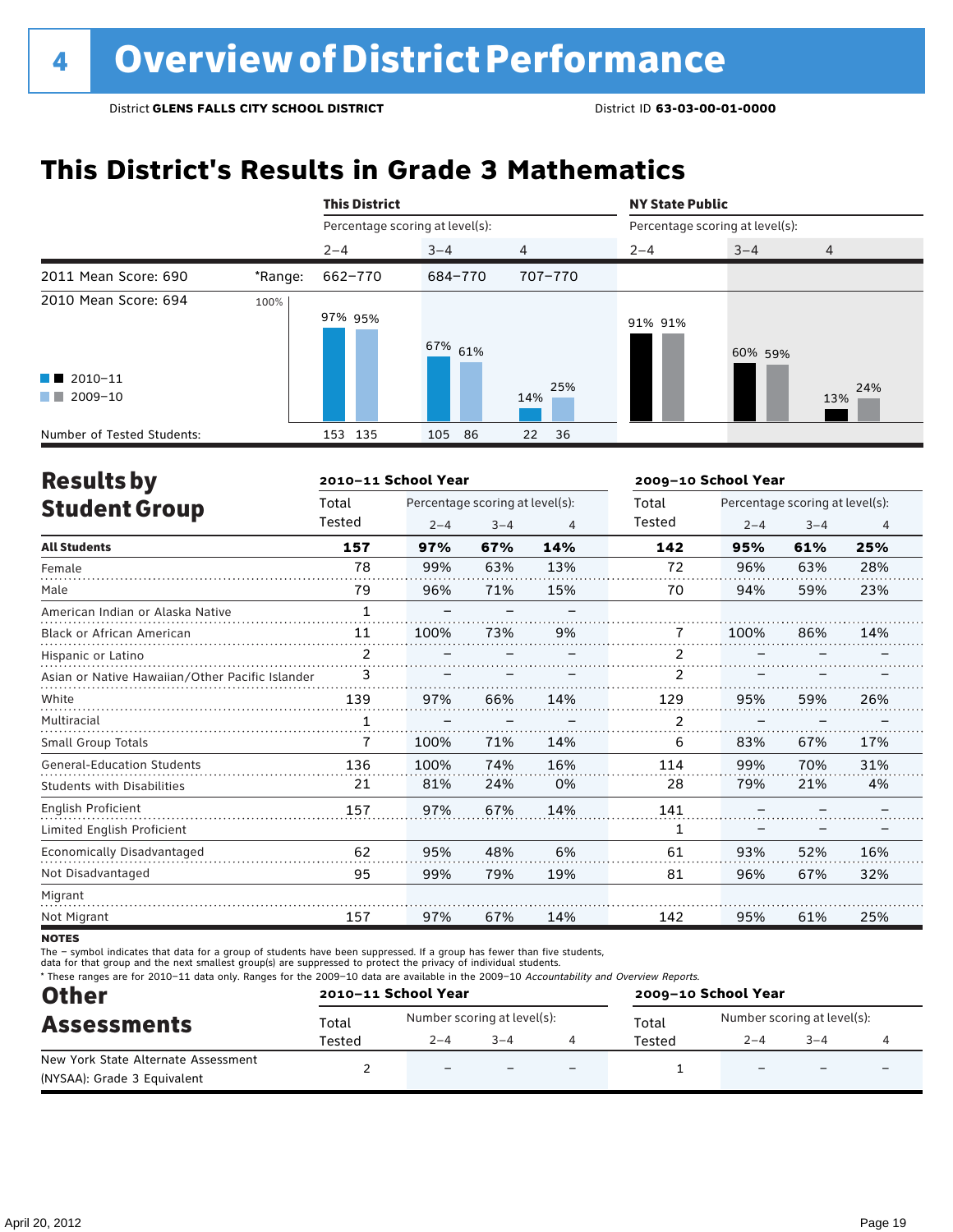# **This District's Results in Grade 4 English Language Arts**

|                            |         | <b>This District</b>            |          |                | <b>NY State Public</b> |                                 |                |
|----------------------------|---------|---------------------------------|----------|----------------|------------------------|---------------------------------|----------------|
|                            |         | Percentage scoring at level(s): |          |                |                        | Percentage scoring at level(s): |                |
|                            |         | $2 - 4$                         | $3 - 4$  | $\overline{4}$ | $2 - 4$                | $3 - 4$                         | $\overline{4}$ |
| 2011 Mean Score: 673       | *Range: | 637-775                         | 671-775  | 722-775        |                        |                                 |                |
| 2010 Mean Score: 675       | 100%    | 91% 93%                         | 53% 61%  |                | 92% 92%                | 57% 57%                         |                |
| $\blacksquare$ 2010-11     |         |                                 |          |                |                        |                                 |                |
| 2009-10<br><b>The Co</b>   |         |                                 |          | 7%<br>2%       |                        |                                 | 2% 6%          |
| Number of Tested Students: |         | 113<br>127                      | 75<br>74 | 8<br>3         |                        |                                 |                |

| <b>Results by</b>                               |        | 2010-11 School Year |                                 |    | 2009-10 School Year |         |                                 |     |
|-------------------------------------------------|--------|---------------------|---------------------------------|----|---------------------|---------|---------------------------------|-----|
| <b>Student Group</b>                            | Total  |                     | Percentage scoring at level(s): |    | Total               |         | Percentage scoring at level(s): |     |
|                                                 | Tested | $2 - 4$             | $3 - 4$                         | 4  | Tested              | $2 - 4$ | $3 - 4$                         | 4   |
| <b>All Students</b>                             | 139    | 91%                 | 53%                             | 2% | 122                 | 93%     | 61%                             | 7%  |
| Female                                          | 69     | 97%                 | 57%                             | 3% | 59                  | 97%     | 75%                             | 12% |
| Male                                            | 70     | 86%                 | 50%                             | 1% | 63                  | 89%     | 49%                             | 2%  |
| American Indian or Alaska Native                |        |                     |                                 |    |                     |         |                                 |     |
| <b>Black or African American</b>                | 5      | 100%                | 60%                             | 0% | 5.                  | 100%    | 60%                             | 0%  |
| Hispanic or Latino                              | 3      |                     |                                 |    | 3                   |         |                                 |     |
| Asian or Native Hawaiian/Other Pacific Islander | 3      |                     |                                 |    | 1                   |         |                                 |     |
| White                                           | 126    | 92%                 | 55%                             | 2% | 111                 | 92%     | 62%                             | 6%  |
| Multiracial                                     | 2      |                     |                                 |    | 2                   |         |                                 |     |
| <b>Small Group Totals</b>                       | 8      | 75%                 | 25%                             | 0% | 6                   | 100%    | 50%                             | 17% |
| <b>General-Education Students</b>               | 113    | 100%                | 65%                             | 3% | 89                  | 100%    | 74%                             | 9%  |
| <b>Students with Disabilities</b>               | 26     | 54%                 | 4%                              | 0% | 33                  | 73%     | 27%                             | 0%  |
| English Proficient                              | 138    |                     |                                 |    | 122                 | 93%     | 61%                             | 7%  |
| Limited English Proficient                      | 1      |                     |                                 |    |                     |         |                                 |     |
| Economically Disadvantaged                      | 59     | 86%                 | 36%                             | 0% | 68                  | 91%     | 54%                             | 1%  |
| Not Disadvantaged                               | 80     | 95%                 | 66%                             | 4% | 54                  | 94%     | 70%                             | 13% |
| Migrant                                         |        |                     |                                 |    |                     |         |                                 |     |
| Not Migrant                                     | 139    | 91%                 | 53%                             | 2% | 122                 | 93%     | 61%                             | 7%  |

**NOTES** 

The – symbol indicates that data for a group of students have been suppressed. If a group has fewer than five students,

data for that group and the next smallest group(s) are suppressed to protect the privacy of individual students.

\* These ranges are for 2010–11 data only. Ranges for the 2009–10 data are available in the 2009–10 Accountability and Overview Reports.

| <b>Other</b>                                                                                      |          | 2010-11 School Year |                             |     | 2009-10 School Year |                             |         |     |
|---------------------------------------------------------------------------------------------------|----------|---------------------|-----------------------------|-----|---------------------|-----------------------------|---------|-----|
| <b>Assessments</b>                                                                                | Total    |                     | Number scoring at level(s): |     |                     | Number scoring at level(s): |         |     |
|                                                                                                   | Tested   | $2 - 4$             | $3 - 4$                     |     | Tested              | $2 - 4$                     | $3 - 4$ |     |
| New York State Alternate Assessment<br>(NYSAA): Grade 4 Equivalent                                |          |                     |                             |     |                     |                             |         |     |
| New York State English as a Second Language<br>Achievement Test (NYSESLAT) <sup>†</sup> : Grade 4 | $\Omega$ | N/A                 | N/A                         | N/A | 0                   | N/A                         | N/A     | N/A |
|                                                                                                   | Total    |                     |                             |     | Total               |                             |         |     |
| Recently Arrived LEP Students NOT Tested on<br>the ELA NYSTP: Grade 4                             |          | N/A                 | N/A                         | N/A | 0                   | N/A                         | N/A     | N/A |

April 20, 2012 Page 20 † These counts represent recently arrived LEP students who used the NYSESLAT to fulfill the English language arts participation requirement.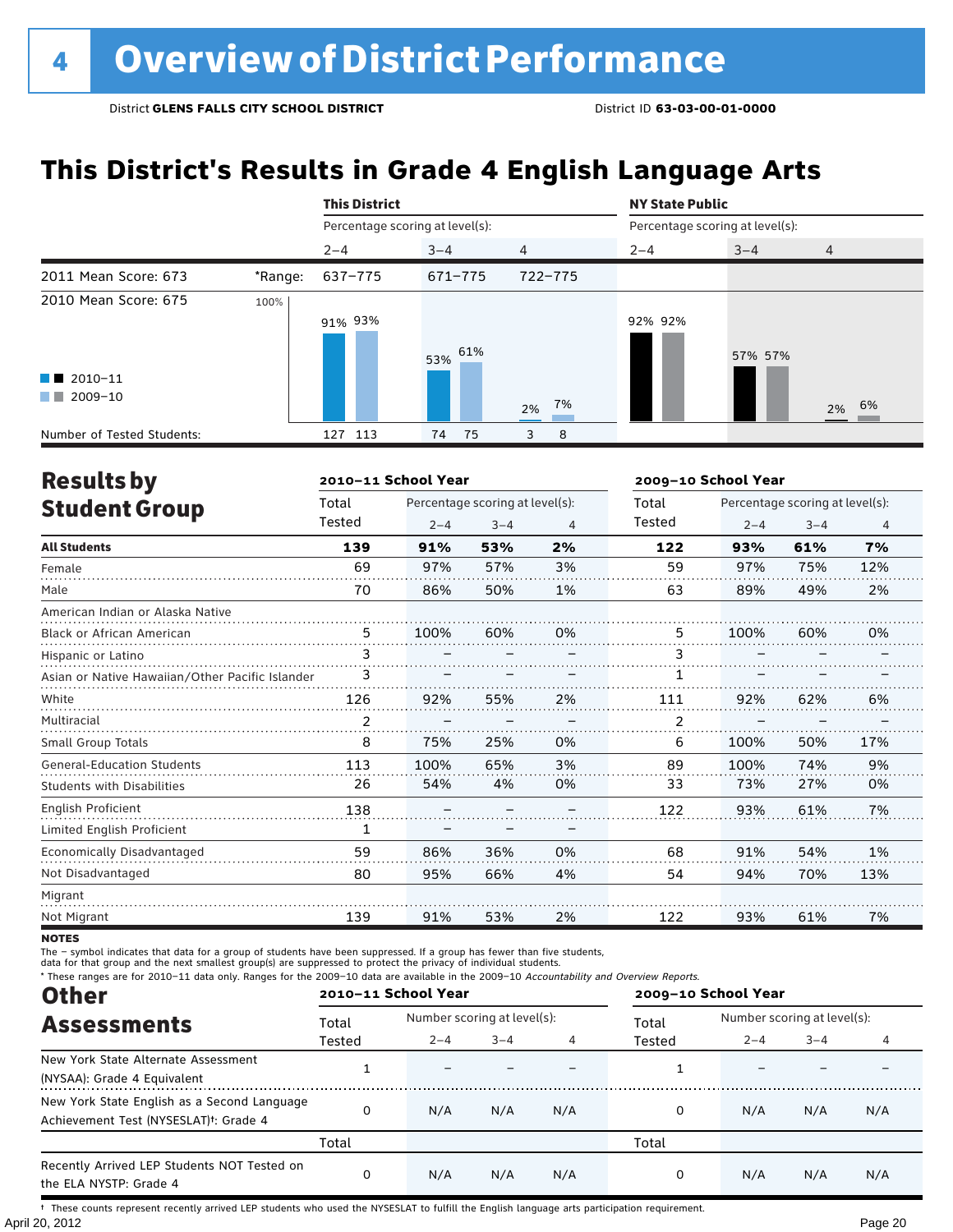# **This District's Results in Grade 4 Mathematics**

|                                                                          |         | <b>This District</b>            |            |                | <b>NY State Public</b>          |         |                |
|--------------------------------------------------------------------------|---------|---------------------------------|------------|----------------|---------------------------------|---------|----------------|
|                                                                          |         | Percentage scoring at level(s): |            |                | Percentage scoring at level(s): |         |                |
|                                                                          |         | $2 - 4$                         | $3 - 4$    | $\overline{4}$ | $2 - 4$                         | $3 - 4$ | $\overline{4}$ |
| 2011 Mean Score: 687                                                     | *Range: | 636-800                         | 676-800    | 707-800        |                                 |         |                |
| 2010 Mean Score: 677<br>$\blacksquare$ 2010-11<br>2009-10<br>a kacamatan | 100%    | 92% 89%                         | 67%<br>54% | 24%<br>17%     | 94% 95%                         | 67% 64% | 27% 26%        |
| Number of Tested Students:                                               |         | 109<br>129                      | 67<br>94   | 33<br>21       |                                 |         |                |

| <b>Results by</b>                               |        | 2010-11 School Year |                                 |     | 2009-10 School Year |         |                                 |                |
|-------------------------------------------------|--------|---------------------|---------------------------------|-----|---------------------|---------|---------------------------------|----------------|
| <b>Student Group</b>                            | Total  |                     | Percentage scoring at level(s): |     | Total               |         | Percentage scoring at level(s): |                |
|                                                 | Tested | $2 - 4$             | $3 - 4$                         | 4   | Tested              | $2 - 4$ | $3 - 4$                         | $\overline{4}$ |
| <b>All Students</b>                             | 140    | 92%                 | 67%                             | 24% | 123                 | 89%     | 54%                             | 17%            |
| Female                                          | 70     | 96%                 | 74%                             | 21% | 59                  | 93%     | 66%                             | 25%            |
| Male                                            | 70     | 89%                 | 60%                             | 26% | 64                  | 84%     | 44%                             | 9%             |
| American Indian or Alaska Native                |        |                     |                                 |     |                     |         |                                 |                |
| <b>Black or African American</b>                | 5      | 100%                | 40%                             | 20% | 5.                  | 100%    | 40%                             | 0%             |
| Hispanic or Latino                              | 3      |                     |                                 |     | 3                   |         |                                 |                |
| Asian or Native Hawaiian/Other Pacific Islander | 3      |                     |                                 |     |                     |         |                                 |                |
| White                                           | 127    | 92%                 | 69%                             | 24% | 112                 | 89%     | 56%                             | 19%            |
| Multiracial                                     | 2      |                     |                                 |     | 2                   |         |                                 |                |
| Small Group Totals                              | 8      | 88%                 | 50%                             | 13% | 6                   | 67%     | 33%                             | 0%             |
| <b>General-Education Students</b>               | 114    | 100%                | 77%                             | 29% | 89                  | 99%     | 66%                             | 21%            |
| <b>Students with Disabilities</b>               | 26     | 58%                 | 23%                             | 0%  | 34                  | 62%     | 24%                             | 6%             |
| <b>English Proficient</b>                       | 139    |                     |                                 |     | 123                 | 89%     | 54%                             | 17%            |
| Limited English Proficient                      | 1      |                     |                                 |     |                     |         |                                 |                |
| <b>Economically Disadvantaged</b>               | 59     | 88%                 | 54%                             | 12% | 69                  | 86%     | 46%                             | 7%             |
| Not Disadvantaged                               | 81     | 95%                 | 77%                             | 32% | 54                  | 93%     | 65%                             | 30%            |
| Migrant                                         |        |                     |                                 |     |                     |         |                                 |                |
| Not Migrant                                     | 140    | 92%                 | 67%                             | 24% | 123                 | 89%     | 54%                             | 17%            |
|                                                 |        |                     |                                 |     |                     |         |                                 |                |

**NOTES** 

The – symbol indicates that data for a group of students have been suppressed. If a group has fewer than five students,

data for that group and the next smallest group(s) are suppressed to protect the privacy of individual students.

\* These ranges are for 2010–11 data only. Ranges for the 2009–10 data are available in the 2009–10 Accountability and Overview Reports.

| <b>Other</b>                        | 2010-11 School Year |                             |         |                          | 2009-10 School Year |                             |         |   |  |
|-------------------------------------|---------------------|-----------------------------|---------|--------------------------|---------------------|-----------------------------|---------|---|--|
| <b>Assessments</b>                  | Total               | Number scoring at level(s): |         |                          | Total               | Number scoring at level(s): |         |   |  |
|                                     | Tested              | $2 - 4$                     | $3 - 4$ |                          | Tested              | $2 - 4$                     | $3 - 4$ |   |  |
| New York State Alternate Assessment |                     | $\overline{\phantom{0}}$    |         | $\overline{\phantom{0}}$ |                     |                             |         | - |  |
| (NYSAA): Grade 4 Equivalent         |                     |                             |         |                          |                     |                             |         |   |  |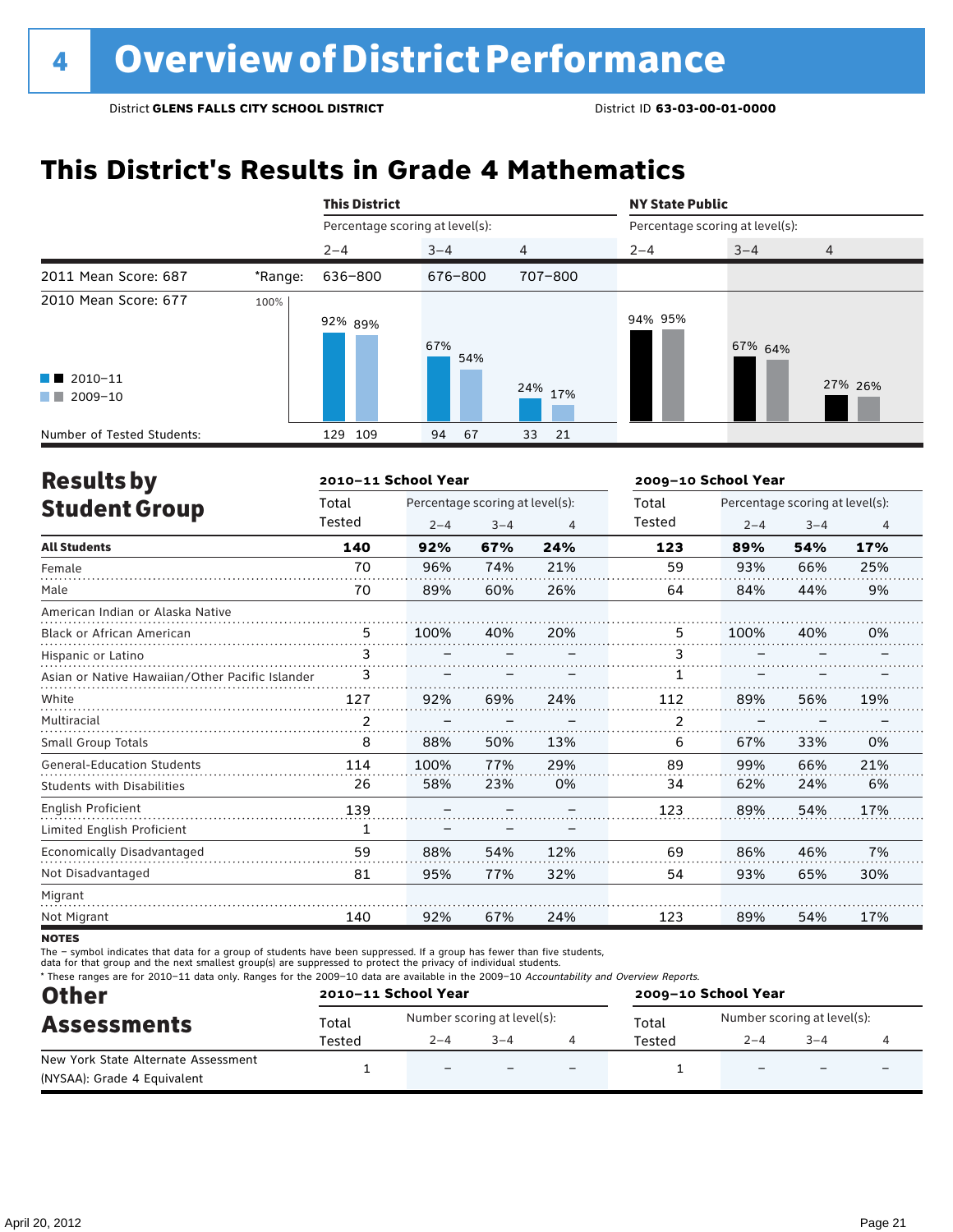# **This District's Results in Grade 4 Science**

|                                                                                                                                                                                                                                                                                                  |        | <b>This District</b>            |            |                | <b>NY State Public</b><br>Percentage scoring at level(s): |         |         |  |
|--------------------------------------------------------------------------------------------------------------------------------------------------------------------------------------------------------------------------------------------------------------------------------------------------|--------|---------------------------------|------------|----------------|-----------------------------------------------------------|---------|---------|--|
|                                                                                                                                                                                                                                                                                                  |        | Percentage scoring at level(s): |            |                |                                                           |         |         |  |
|                                                                                                                                                                                                                                                                                                  |        | $2 - 4$                         | $3 - 4$    | $\overline{4}$ | $2 - 4$                                                   | $3 - 4$ | 4       |  |
| 2011 Mean Score: 83                                                                                                                                                                                                                                                                              | Range: | $45 - 100$                      | $65 - 100$ | $85 - 100$     |                                                           |         |         |  |
| 2010 Mean Score: 82<br>$\blacksquare$ 2010-11<br>2009-10<br><b>The Contract of the Contract of the Contract of the Contract of the Contract of the Contract of the Contract of the Contract of the Contract of the Contract of the Contract of the Contract of The Contract of The Contract </b> | 100%   | 99% 98%                         | 92% 89%    | 51% 57%        | 98% 97%                                                   | 88% 88% | 52% 55% |  |
| Number of Tested Students:                                                                                                                                                                                                                                                                       |        | 120<br>137                      | 128 110    | 70<br>71       |                                                           |         |         |  |

| <b>Results by</b>                               |        | 2010-11 School Year |                                 |     | 2009-10 School Year |         |                                 |     |
|-------------------------------------------------|--------|---------------------|---------------------------------|-----|---------------------|---------|---------------------------------|-----|
| <b>Student Group</b>                            | Total  |                     | Percentage scoring at level(s): |     | Total               |         | Percentage scoring at level(s): |     |
|                                                 | Tested | $2 - 4$             | $3 - 4$                         | 4   | Tested              | $2 - 4$ | $3 - 4$                         | 4   |
| <b>All Students</b>                             | 139    | 99%                 | 92%                             | 51% | 123                 | 98%     | 89%                             | 57% |
| Female                                          | 70     | 100%                | 94%                             | 51% | 58                  | 100%    | 93%                             | 67% |
| Male                                            | 69     | 97%                 | 90%                             | 51% | 65                  | 95%     | 86%                             | 48% |
| American Indian or Alaska Native                |        |                     |                                 |     |                     |         |                                 |     |
| Black or African American                       | 5      | 100%                | 100%                            | 80% | 6                   | 100%    | 100%                            | 50% |
| Hispanic or Latino                              | 3      |                     |                                 |     | 3                   |         |                                 |     |
| Asian or Native Hawaiian/Other Pacific Islander | 3      |                     |                                 |     |                     |         |                                 |     |
| White                                           | 126    | 98%                 | 93%                             | 52% | 111                 | 97%     | 89%                             | 59% |
| Multiracial                                     | 2      |                     |                                 |     | 2                   |         |                                 |     |
| <b>Small Group Totals</b>                       | 8      | 100%                | 75%                             | 25% | 6                   | 100%    | 83%                             | 33% |
| <b>General-Education Students</b>               | 113    | 100%                | 98%                             | 60% | 89                  | 100%    | 98%                             | 66% |
| <b>Students with Disabilities</b>               | 26     | 92%                 | 65%                             | 12% | 34                  | 91%     | 68%                             | 32% |
| <b>English Proficient</b>                       | 138    |                     |                                 |     | 123                 | 98%     | 89%                             | 57% |
| Limited English Proficient                      | 1      |                     |                                 |     |                     |         |                                 |     |
| Economically Disadvantaged                      | 58     | 98%                 | 88%                             | 38% | 68                  | 97%     | 88%                             | 47% |
| Not Disadvantaged                               | 81     | 99%                 | 95%                             | 60% | 55                  | 98%     | 91%                             | 69% |
| Migrant                                         |        |                     |                                 |     |                     |         |                                 |     |
| Not Migrant                                     | 139    | 99%                 | 92%                             | 51% | 123                 | 98%     | 89%                             | 57% |
|                                                 |        |                     |                                 |     |                     |         |                                 |     |

**NOTES** 

The – symbol indicates that data for a group of students have been suppressed. If a group has fewer than five students,<br>data for that group and the next smallest group(s) are suppressed to protect the privacy of individual

| <b>Other</b>                        |        | 2010-11 School Year         |         |                          | 2009-10 School Year |                             |                          |                          |  |
|-------------------------------------|--------|-----------------------------|---------|--------------------------|---------------------|-----------------------------|--------------------------|--------------------------|--|
| <b>Assessments</b>                  | Total  | Number scoring at level(s): |         |                          | Total               | Number scoring at level(s): |                          |                          |  |
|                                     | Tested | $2 - 4$                     | $3 - 4$ |                          | Tested              | $2 - 4$                     | $3 - 4$                  |                          |  |
| New York State Alternate Assessment |        | $\overline{\phantom{0}}$    |         | $\overline{\phantom{0}}$ |                     |                             | $\overline{\phantom{0}}$ | $\overline{\phantom{0}}$ |  |
| (NYSAA): Grade 4 Equivalent         |        |                             |         |                          |                     |                             |                          |                          |  |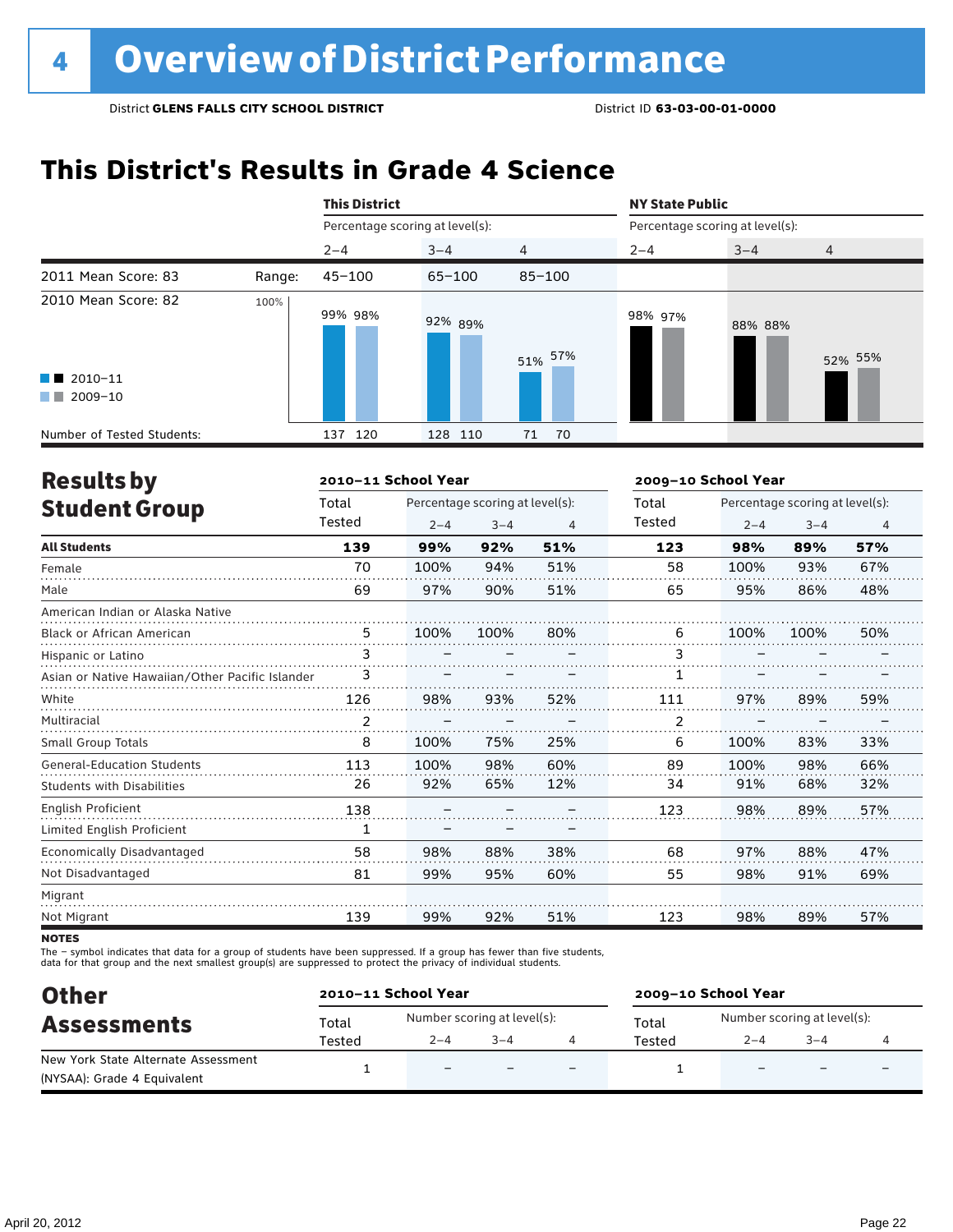# **This District's Results in Grade 5 English Language Arts**

|                                                  |         | <b>This District</b>            |          |                | <b>NY State Public</b>          |         |                |  |
|--------------------------------------------------|---------|---------------------------------|----------|----------------|---------------------------------|---------|----------------|--|
|                                                  |         | Percentage scoring at level(s): |          |                | Percentage scoring at level(s): |         |                |  |
|                                                  |         | $2 - 4$                         | $3 - 4$  | $\overline{4}$ | $2 - 4$                         | $3 - 4$ | $\overline{4}$ |  |
| 2011 Mean Score: 665                             | *Range: | 648-795                         | 668-795  | 700-795        |                                 |         |                |  |
| 2010 Mean Score: 672                             | 100%    | 85% <sup>89%</sup>              | 53% 56%  |                | 89% 88%                         | 54% 52% |                |  |
| $\blacksquare$ 2010-11<br>2009-10<br>a kacamatan |         |                                 |          | 12%<br>5%      |                                 |         | 13%<br>4%      |  |
| Number of Tested Students:                       |         | 102 124                         | 63<br>79 | 17<br>6        |                                 |         |                |  |

| <b>Results by</b>                               |                | 2010-11 School Year |                                 |    | 2009-10 School Year |         |                                 |                |
|-------------------------------------------------|----------------|---------------------|---------------------------------|----|---------------------|---------|---------------------------------|----------------|
| <b>Student Group</b>                            | Total          |                     | Percentage scoring at level(s): |    | Total               |         | Percentage scoring at level(s): |                |
|                                                 | Tested         | $2 - 4$             | $3 - 4$                         | 4  | <b>Tested</b>       | $2 - 4$ | $3 - 4$                         | $\overline{4}$ |
| <b>All Students</b>                             | 120            | 85%                 | 53%                             | 5% | 140                 | 89%     | 56%                             | 12%            |
| Female                                          | 55             | 93%                 | 67%                             | 7% | 62                  | 90%     | 65%                             | 18%            |
| Male                                            | 65             | 78%                 | 40%                             | 3% | 78                  | 87%     | 50%                             | 8%             |
| American Indian or Alaska Native                | $\mathbf{1}$   |                     |                                 |    |                     |         |                                 |                |
| Black or African American                       | 6              | 83%                 | 50%                             | 0% | 4                   |         |                                 |                |
| Hispanic or Latino                              | $\overline{2}$ |                     |                                 |    | 1                   |         |                                 |                |
| Asian or Native Hawaiian/Other Pacific Islander | 2              |                     |                                 |    | 2                   |         |                                 |                |
| White                                           | 106            | 85%                 | 53%                             | 6% | 130                 | 90%     | 58%                             | 12%            |
| Multiracial                                     | 3              |                     |                                 |    | 3                   |         |                                 |                |
| <b>Small Group Totals</b>                       | 8              | 88%                 | 50%                             | 0% | 10                  | 70%     | 30%                             | 10%            |
| <b>General-Education Students</b>               | 91             | 97%                 | 67%                             | 7% | 106                 | 100%    | 68%                             | 16%            |
| <b>Students with Disabilities</b>               | 29             | 48%                 | 7%                              | 0% | 34                  | 53%     | 21%                             | 0%             |
| English Proficient                              | 120            | 85%                 | 53%                             | 5% | 140                 | 89%     | 56%                             | 12%            |
| Limited English Proficient                      |                |                     |                                 |    |                     |         |                                 |                |
| Economically Disadvantaged                      | 59             | 78%                 | 42%                             | 7% | 61                  | 82%     | 36%                             | 5%             |
| Not Disadvantaged                               | 61             | 92%                 | 62%                             | 3% | 79                  | 94%     | 72%                             | 18%            |
| Migrant                                         |                |                     |                                 |    |                     |         |                                 |                |
| Not Migrant                                     | 120            | 85%                 | 53%                             | 5% | 140                 | 89%     | 56%                             | 12%            |

**NOTES** 

The – symbol indicates that data for a group of students have been suppressed. If a group has fewer than five students,

data for that group and the next smallest group(s) are suppressed to protect the privacy of individual students.

\* These ranges are for 2010–11 data only. Ranges for the 2009–10 data are available in the 2009–10 Accountability and Overview Reports.

| <b>Other</b>                                                                                      | 2010-11 School Year |         |                             |     |        | 2009-10 School Year         |         |     |  |
|---------------------------------------------------------------------------------------------------|---------------------|---------|-----------------------------|-----|--------|-----------------------------|---------|-----|--|
| <b>Assessments</b>                                                                                | Total               |         | Number scoring at level(s): |     |        | Number scoring at level(s): |         |     |  |
|                                                                                                   | Tested              | $2 - 4$ | $3 - 4$                     |     | Tested | $2 - 4$                     | $3 - 4$ |     |  |
| New York State Alternate Assessment<br>(NYSAA): Grade 5 Equivalent                                |                     |         |                             |     | 0      |                             |         |     |  |
| New York State English as a Second Language<br>Achievement Test (NYSESLAT) <sup>t</sup> : Grade 5 |                     | N/A     | N/A                         | N/A | 0      | N/A                         | N/A     | N/A |  |
|                                                                                                   | Total               |         |                             |     | Total  |                             |         |     |  |
| Recently Arrived LEP Students NOT Tested on<br>the ELA NYSTP: Grade 5                             |                     | N/A     | N/A                         | N/A | 0      | N/A                         | N/A     | N/A |  |

April 20, 2012 Page 23 † These counts represent recently arrived LEP students who used the NYSESLAT to fulfill the English language arts participation requirement.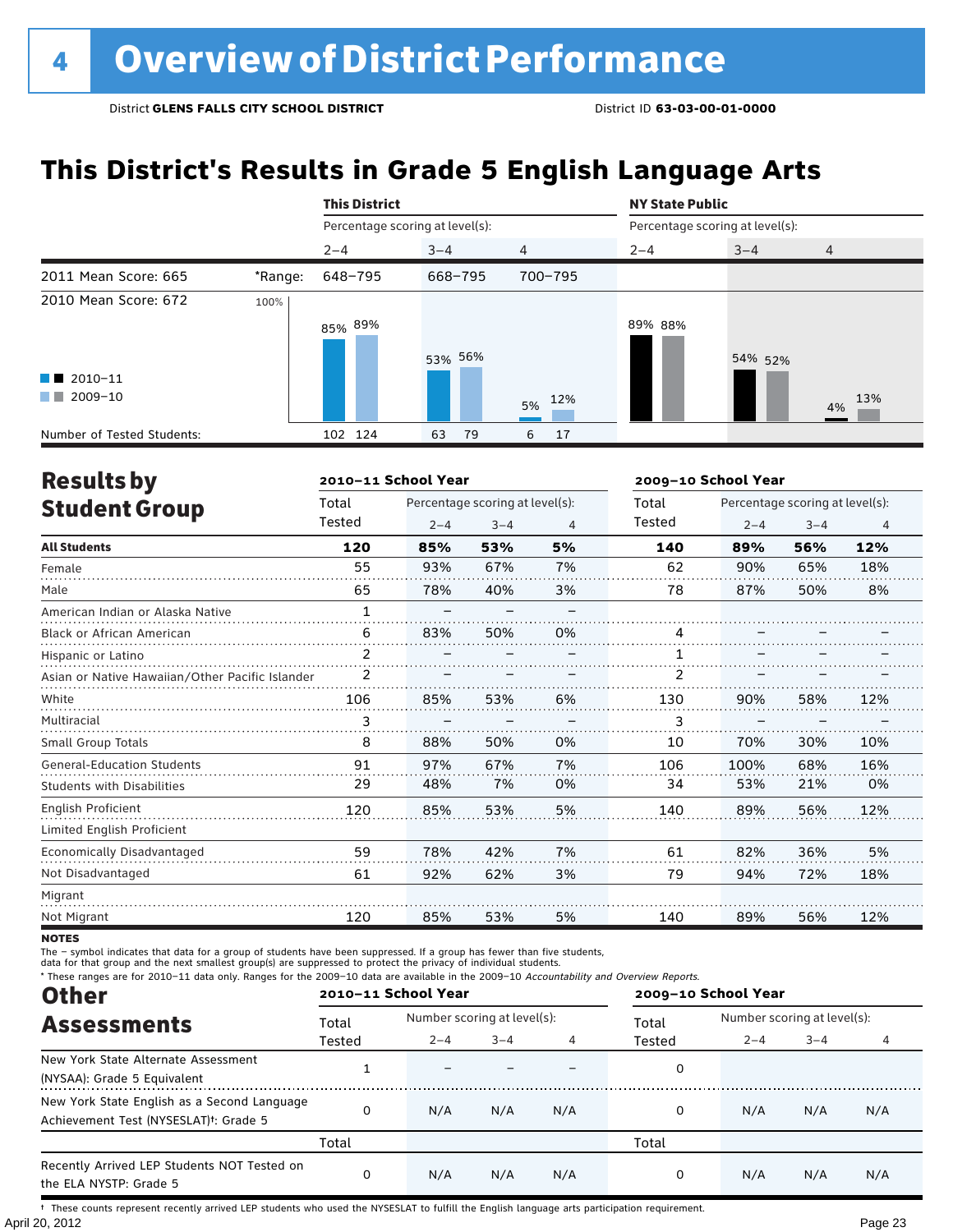# **This District's Results in Grade 5 Mathematics**

|                                                                                                                                                                                                                                                                           |         | <b>This District</b>            |            |                | <b>NY State Public</b>          |         |         |
|---------------------------------------------------------------------------------------------------------------------------------------------------------------------------------------------------------------------------------------------------------------------------|---------|---------------------------------|------------|----------------|---------------------------------|---------|---------|
|                                                                                                                                                                                                                                                                           |         | Percentage scoring at level(s): |            |                | Percentage scoring at level(s): |         |         |
|                                                                                                                                                                                                                                                                           |         | $2 - 4$                         | $3 - 4$    | $\overline{4}$ | $2 - 4$                         | $3 - 4$ | 4       |
| 2011 Mean Score: 679                                                                                                                                                                                                                                                      | *Range: | 640-780                         | 676-780    | 707-780        |                                 |         |         |
| 2010 Mean Score: 688                                                                                                                                                                                                                                                      | 100%    | 93%<br>88%                      | 74%<br>62% |                | 94% 94%                         | 66% 65% |         |
| $\blacksquare$ 2010-11<br>2009-10<br><b>The Contract of the Contract of the Contract of the Contract of the Contract of the Contract of the Contract of the Contract of the Contract of the Contract of the Contract of the Contract of The Contract of The Contract </b> |         |                                 |            | 28%<br>16%     |                                 |         | 23% 24% |
| Number of Tested Students:                                                                                                                                                                                                                                                |         | 130<br>105                      | 103<br>74  | 19<br>39       |                                 |         |         |

| <b>Results by</b>                               |              | 2010-11 School Year |                                 |                | 2009-10 School Year |         |                                 |                |  |
|-------------------------------------------------|--------------|---------------------|---------------------------------|----------------|---------------------|---------|---------------------------------|----------------|--|
| <b>Student Group</b>                            | Total        |                     | Percentage scoring at level(s): |                | Total               |         | Percentage scoring at level(s): |                |  |
|                                                 | Tested       | $2 - 4$             | $3 - 4$                         | $\overline{4}$ | Tested              | $2 - 4$ | $3 - 4$                         | $\overline{4}$ |  |
| <b>All Students</b>                             | 120          | 88%                 | 62%                             | 16%            | 140                 | 93%     | 74%                             | 28%            |  |
| Female                                          | 55           | 91%                 | 73%                             | 22%            | 61                  | 95%     | 75%                             | 28%            |  |
| Male                                            | 65           | 85%                 | 52%                             | 11%            | 79                  | 91%     | 72%                             | 28%            |  |
| American Indian or Alaska Native                | $\mathbf{1}$ |                     |                                 |                |                     |         |                                 |                |  |
| <b>Black or African American</b>                | 6            | 100%                | 50%                             | 0%             | 4                   |         |                                 |                |  |
| Hispanic or Latino                              | 2            |                     |                                 |                |                     |         |                                 |                |  |
| Asian or Native Hawaiian/Other Pacific Islander | 2            |                     |                                 |                | 2                   |         |                                 |                |  |
| White                                           | 106          | 87%                 | 62%                             | 18%            | 130                 | 93%     | 76%                             | 29%            |  |
| Multiracial                                     | 3            |                     |                                 |                | 3                   |         |                                 |                |  |
| <b>Small Group Totals</b>                       | 8            | 88%                 | 63%                             | 0%             | 10                  | 90%     | 40%                             | 10%            |  |
| <b>General-Education Students</b>               | 91           | 98%                 | 77%                             | 21%            | 105                 | 100%    | 87%                             | 37%            |  |
| <b>Students with Disabilities</b>               | 29           | 55%                 | 14%                             | 0%             | 35                  | 71%     | 34%                             | 0%             |  |
| <b>English Proficient</b>                       | 120          | 88%                 | 62%                             | 16%            | 140                 | 93%     | 74%                             | 28%            |  |
| Limited English Proficient                      |              |                     |                                 |                |                     |         |                                 |                |  |
| Economically Disadvantaged                      | 59           | 81%                 | 53%                             | 10%            | 60                  | 92%     | 62%                             | 18%            |  |
| Not Disadvantaged                               | 61           | 93%                 | 70%                             | 21%            | 80                  | 94%     | 83%                             | 35%            |  |
| Migrant                                         |              |                     |                                 |                |                     |         |                                 |                |  |
| Not Migrant                                     | 120          | 88%                 | 62%                             | 16%            | 140                 | 93%     | 74%                             | 28%            |  |
|                                                 |              |                     |                                 |                |                     |         |                                 |                |  |

**NOTES** 

The – symbol indicates that data for a group of students have been suppressed. If a group has fewer than five students,

data for that group and the next smallest group(s) are suppressed to protect the privacy of individual students.

\* These ranges are for 2010–11 data only. Ranges for the 2009–10 data are available in the 2009–10 Accountability and Overview Reports.

| <b>Other</b>                        | 2010-11 School Year |                          |                             |                          | 2009-10 School Year |                             |         |  |  |
|-------------------------------------|---------------------|--------------------------|-----------------------------|--------------------------|---------------------|-----------------------------|---------|--|--|
| <b>Assessments</b>                  | Total               |                          | Number scoring at level(s): |                          | Total               | Number scoring at level(s): |         |  |  |
|                                     | Tested              | $2 - 4$                  | $3 - 4$                     |                          | Tested              | $2 - 4$                     | $3 - 4$ |  |  |
| New York State Alternate Assessment |                     | $\overline{\phantom{0}}$ |                             | $\overline{\phantom{0}}$ |                     |                             |         |  |  |
| (NYSAA): Grade 5 Equivalent         |                     |                          |                             |                          |                     |                             |         |  |  |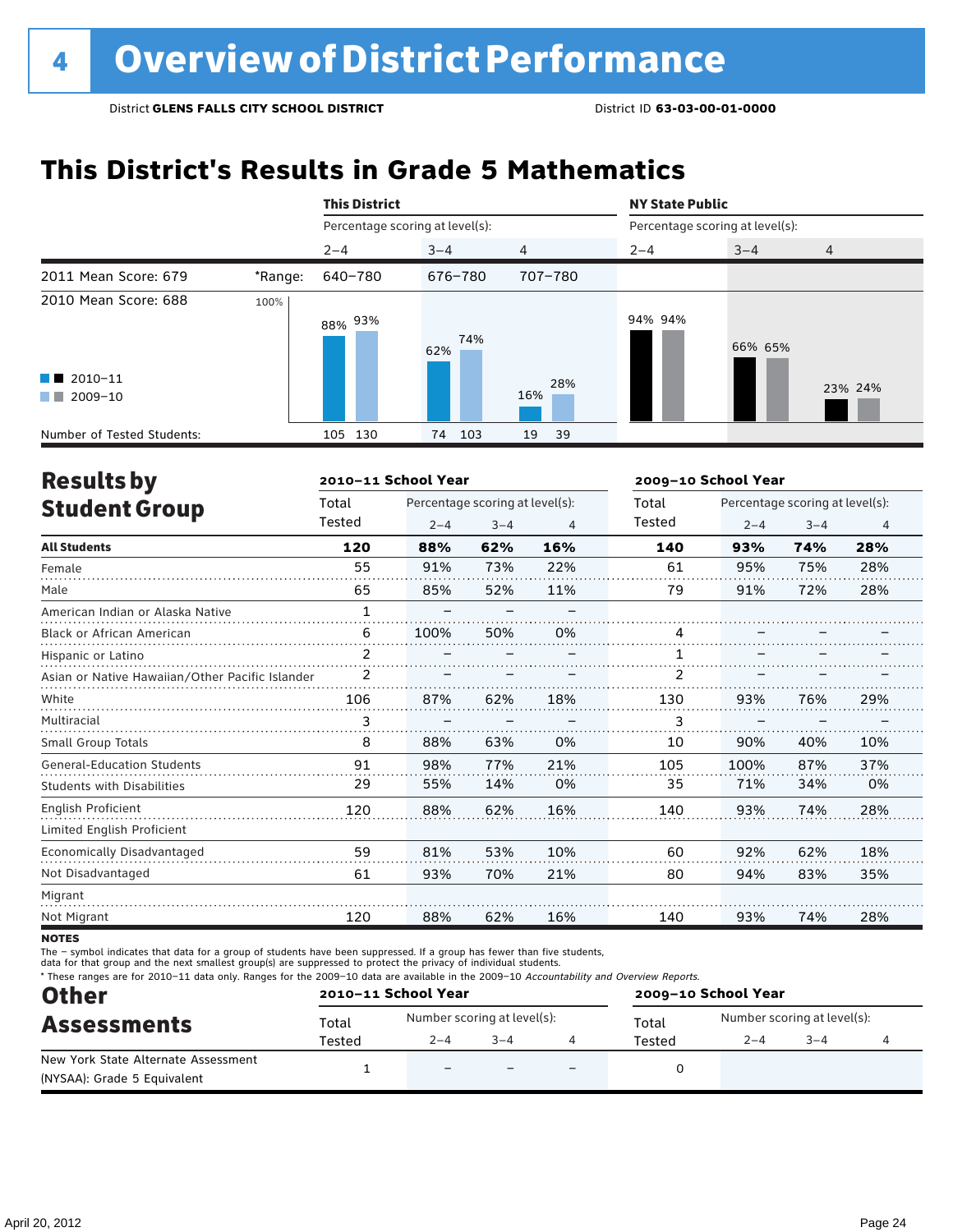# **This District's Results in Grade 6 English Language Arts**

|                                                |         | <b>This District</b>            |            |                | <b>NY State Public</b> |                                 |                |  |
|------------------------------------------------|---------|---------------------------------|------------|----------------|------------------------|---------------------------------|----------------|--|
|                                                |         | Percentage scoring at level(s): |            |                |                        | Percentage scoring at level(s): |                |  |
|                                                |         | $2 - 4$                         | $3 - 4$    | $\overline{4}$ | $2 - 4$                | $3 - 4$                         | $\overline{4}$ |  |
| 2011 Mean Score: 664                           | *Range: | 644-785                         | 662-785    | 694-785        |                        |                                 |                |  |
| 2010 Mean Score: 671<br>$\blacksquare$ 2010-11 | 100%    | 92% 92%                         | 76%<br>65% |                | 88% 89%                | 56% 54%                         |                |  |
| 2009-10<br>a sa Tan                            |         |                                 |            | 9%<br>4%       |                        |                                 | 4% 7%          |  |
| Number of Tested Students:                     |         | 128<br>130                      | 106<br>93  | 12<br>6        |                        |                                 |                |  |

| <b>Results by</b>                               |        | 2010-11 School Year |                                 |    | 2009-10 School Year |         |                                 |     |  |
|-------------------------------------------------|--------|---------------------|---------------------------------|----|---------------------|---------|---------------------------------|-----|--|
| <b>Student Group</b>                            | Total  |                     | Percentage scoring at level(s): |    | Total               |         | Percentage scoring at level(s): |     |  |
|                                                 | Tested | $2 - 4$             | $3 - 4$                         | 4  | Tested              | $2 - 4$ | $3 - 4$                         | 4   |  |
| <b>All Students</b>                             | 142    | 92%                 | 65%                             | 4% | 139                 | 92%     | 76%                             | 9%  |  |
| Female                                          | 65     | 95%                 | 74%                             | 6% | 69                  | 93%     | 78%                             | 10% |  |
| Male                                            | 77     | 88%                 | 58%                             | 3% | 70                  | 91%     | 74%                             | 7%  |  |
| American Indian or Alaska Native                |        |                     |                                 |    |                     |         |                                 |     |  |
| <b>Black or African American</b>                | 3      |                     |                                 |    | 9                   | 78%     | 67%                             | 0%  |  |
| Hispanic or Latino                              | 2      |                     |                                 |    | 3                   |         |                                 |     |  |
| Asian or Native Hawaiian/Other Pacific Islander | 2      |                     |                                 |    |                     |         |                                 |     |  |
| White                                           | 132    | 92%                 | 67%                             | 5% | 125                 | 94%     | 78%                             | 10% |  |
| Multiracial                                     | 3      |                     |                                 |    | 1                   |         |                                 |     |  |
| Small Group Totals                              | 10     | 90%                 | 50%                             | 0% | 5                   | 60%     | 60%                             | 0%  |  |
| <b>General-Education Students</b>               | 111    | 99%                 | 80%                             | 5% | 117                 | 98%     | 86%                             | 10% |  |
| <b>Students with Disabilities</b>               | 31     | 65%                 | 13%                             | 0% | 22                  | 59%     | 23%                             | 0%  |  |
| English Proficient                              | 142    | 92%                 | 65%                             | 4% | 139                 | 92%     | 76%                             | 9%  |  |
| Limited English Proficient                      |        |                     |                                 |    |                     |         |                                 |     |  |
| Economically Disadvantaged                      | 17     | 94%                 | 65%                             | 0% | 46                  | 91%     | 61%                             | 2%  |  |
| Not Disadvantaged                               | 125    | 91%                 | 66%                             | 5% | 93                  | 92%     | 84%                             | 12% |  |
| Migrant                                         |        |                     |                                 |    |                     |         |                                 |     |  |
| Not Migrant                                     | 142    | 92%                 | 65%                             | 4% | 139                 | 92%     | 76%                             | 9%  |  |

**NOTES** 

The – symbol indicates that data for a group of students have been suppressed. If a group has fewer than five students,

data for that group and the next smallest group(s) are suppressed to protect the privacy of individual students.

\* These ranges are for 2010–11 data only. Ranges for the 2009–10 data are available in the 2009–10 Accountability and Overview Reports.

| <b>Other</b>                                                                                      | 2010-11 School Year |                             |         |     | 2009-10 School Year |                             |         |     |
|---------------------------------------------------------------------------------------------------|---------------------|-----------------------------|---------|-----|---------------------|-----------------------------|---------|-----|
| <b>Assessments</b>                                                                                | Total               | Number scoring at level(s): |         |     | Total               | Number scoring at level(s): |         |     |
|                                                                                                   | Tested              | $2 - 4$                     | $3 - 4$ |     | Tested              | $2 - 4$                     | $3 - 4$ |     |
| New York State Alternate Assessment<br>(NYSAA): Grade 6 Equivalent                                |                     |                             |         |     |                     |                             |         |     |
| New York State English as a Second Language<br>Achievement Test (NYSESLAT) <sup>†</sup> : Grade 6 | $\Omega$            | N/A                         | N/A     | N/A | 0                   | N/A                         | N/A     | N/A |
|                                                                                                   | Total               |                             |         |     | Total               |                             |         |     |
| Recently Arrived LEP Students NOT Tested on<br>the ELA NYSTP: Grade 6                             | $\Omega$            | N/A                         | N/A     | N/A | 0                   | N/A                         | N/A     | N/A |

April 20, 2012 Page 25 † These counts represent recently arrived LEP students who used the NYSESLAT to fulfill the English language arts participation requirement.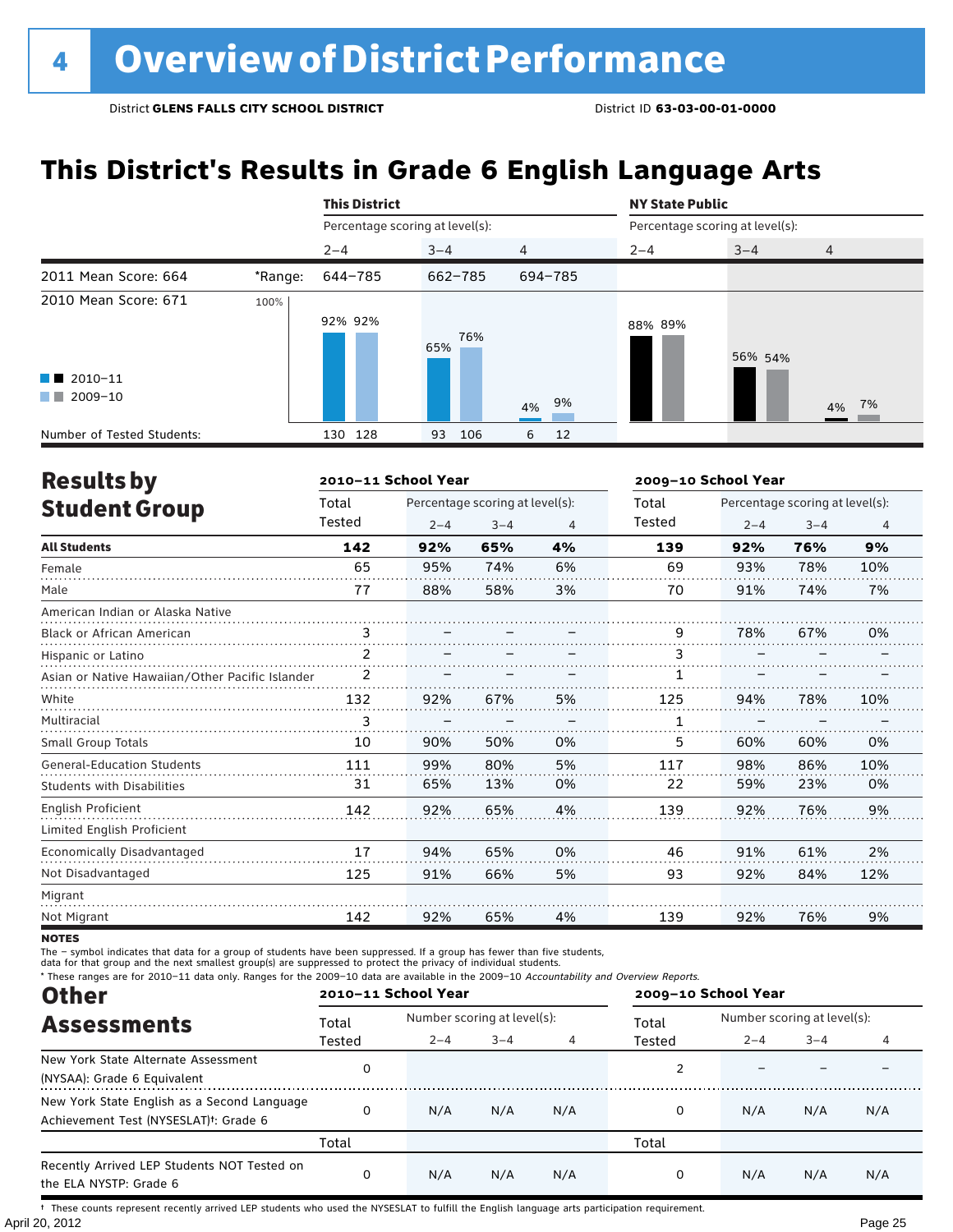# **This District's Results in Grade 6 Mathematics**

|                                                    |         | <b>This District</b>            |          |          | <b>NY State Public</b>          |         |                |  |
|----------------------------------------------------|---------|---------------------------------|----------|----------|---------------------------------|---------|----------------|--|
|                                                    |         | Percentage scoring at level(s): |          |          | Percentage scoring at level(s): |         |                |  |
|                                                    |         | $2 - 4$                         | $3 - 4$  | 4        | $2 - 4$                         | $3 - 4$ | $\overline{4}$ |  |
| 2011 Mean Score: 682                               | *Range: | 640-780                         | 674-780  | 700-780  |                                 |         |                |  |
| 2010 Mean Score: 677                               | 100%    | 95% 93%                         | 64% 69%  |          | 92% 92%                         | 63% 61% |                |  |
| $\blacksquare$ 2010-11<br>2009-10<br><b>The Co</b> |         |                                 |          | 24% 22%  |                                 |         | 26% 27%        |  |
| Number of Tested Students:                         |         | 134 127                         | 90<br>94 | 34<br>30 |                                 |         |                |  |

| <b>Results by</b>                               |        | 2010-11 School Year |                                 |     | 2009-10 School Year |                                 |         |                |  |
|-------------------------------------------------|--------|---------------------|---------------------------------|-----|---------------------|---------------------------------|---------|----------------|--|
| <b>Student Group</b>                            | Total  |                     | Percentage scoring at level(s): |     | Total               | Percentage scoring at level(s): |         |                |  |
|                                                 | Tested | $2 - 4$             | $3 - 4$                         | 4   | Tested              | $2 - 4$                         | $3 - 4$ | $\overline{4}$ |  |
| <b>All Students</b>                             | 141    | 95%                 | 64%                             | 24% | 137                 | 93%                             | 69%     | 22%            |  |
| Female                                          | 65     | 95%                 | 63%                             | 23% | 69                  | 93%                             | 64%     | 23%            |  |
| Male                                            | 76     | 95%                 | 64%                             | 25% | 68                  | 93%                             | 74%     | 21%            |  |
| American Indian or Alaska Native                |        |                     |                                 |     |                     |                                 |         |                |  |
| <b>Black or African American</b>                | 3      |                     |                                 |     | 9                   | 89%                             | 67%     | 11%            |  |
| Hispanic or Latino                              | 2      |                     |                                 |     | 3                   |                                 |         |                |  |
| Asian or Native Hawaiian/Other Pacific Islander | 2      |                     |                                 |     |                     |                                 |         |                |  |
| White                                           | 131    | 95%                 | 66%                             | 24% | 123                 | 94%                             | 70%     | 23%            |  |
| Multiracial                                     | 3      |                     |                                 |     | 1                   |                                 |         |                |  |
| Small Group Totals                              | 10     | 90%                 | 30%                             | 20% | 5                   | 60%                             | 40%     | 20%            |  |
| <b>General-Education Students</b>               | 110    | 100%                | 76%                             | 31% | 116                 | 98%                             | 78%     | 26%            |  |
| <b>Students with Disabilities</b>               | 31     | 77%                 | 19%                             | 0%  | 21                  | 62%                             | 14%     | 0%             |  |
| <b>English Proficient</b>                       | 141    | 95%                 | 64%                             | 24% | 137                 | 93%                             | 69%     | 22%            |  |
| Limited English Proficient                      |        |                     |                                 |     |                     |                                 |         |                |  |
| Economically Disadvantaged                      | 17     | 94%                 | 41%                             | 12% | 44                  | 89%                             | 48%     | 11%            |  |
| Not Disadvantaged                               | 124    | 95%                 | 67%                             | 26% | 93                  | 95%                             | 78%     | 27%            |  |
| Migrant                                         |        |                     |                                 |     |                     |                                 |         |                |  |
| Not Migrant                                     | 141    | 95%                 | 64%                             | 24% | 137                 | 93%                             | 69%     | 22%            |  |

**NOTES** 

The – symbol indicates that data for a group of students have been suppressed. If a group has fewer than five students,

data for that group and the next smallest group(s) are suppressed to protect the privacy of individual students.

\* These ranges are for 2010–11 data only. Ranges for the 2009–10 data are available in the 2009–10 Accountability and Overview Reports.

| <b>Other</b>                        |        | 2010-11 School Year         |         | 2009-10 School Year |                             |        |  |  |
|-------------------------------------|--------|-----------------------------|---------|---------------------|-----------------------------|--------|--|--|
| <b>Assessments</b>                  | Total  | Number scoring at level(s): |         | Total               | Number scoring at level(s): |        |  |  |
|                                     | Tested | $2 - 4$                     | $3 - 4$ | Tested              | $2 - 4$                     | $-3-4$ |  |  |
| New York State Alternate Assessment |        |                             |         |                     |                             |        |  |  |
| (NYSAA): Grade 6 Equivalent         |        |                             |         |                     |                             |        |  |  |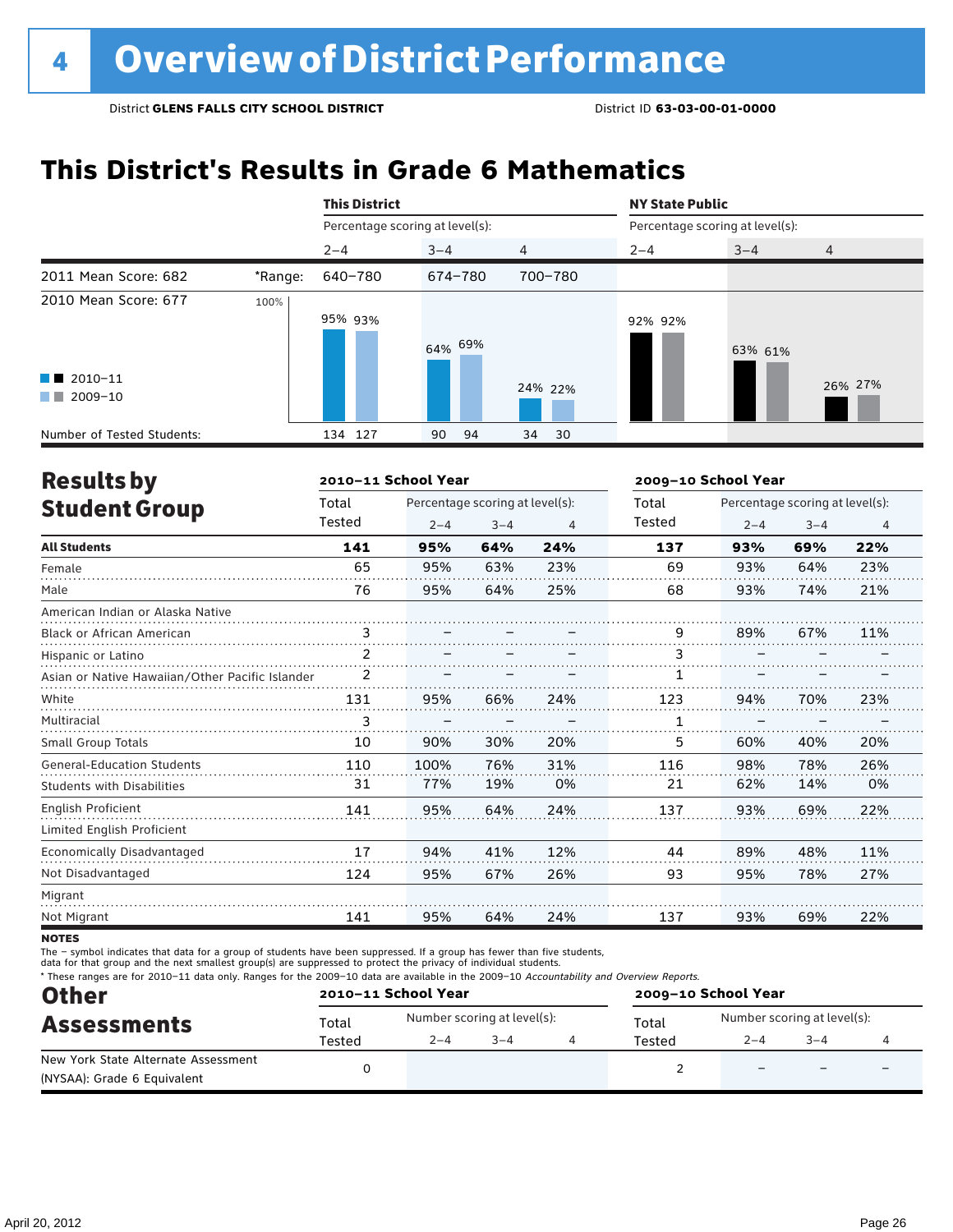# **This District's Results in Grade 7 English Language Arts**

|                                                                            |         | <b>This District</b>            |          |                | <b>NY State Public</b>          |         |                |  |
|----------------------------------------------------------------------------|---------|---------------------------------|----------|----------------|---------------------------------|---------|----------------|--|
|                                                                            |         | Percentage scoring at level(s): |          |                | Percentage scoring at level(s): |         |                |  |
|                                                                            |         | $2 - 4$                         | $3 - 4$  | $\overline{4}$ | $2 - 4$                         | $3 - 4$ | $\overline{4}$ |  |
| 2011 Mean Score: 666                                                       | *Range: | 642-790                         | 665-790  | 698-790        |                                 |         |                |  |
| 2010 Mean Score: 671<br>$\blacksquare$ 2010-11<br>2009-10<br><b>The Co</b> | 100%    | 94% 92%                         | 59% 55%  | 10%<br>1%      | 91% 90%                         | 48% 50% | 4% 11%         |  |
| Number of Tested Students:                                                 |         | 163<br>143                      | 97<br>89 | 17             |                                 |         |                |  |

| <b>Results by</b>                               |                | 2010-11 School Year |                                 |    |        | 2009-10 School Year             |         |     |  |
|-------------------------------------------------|----------------|---------------------|---------------------------------|----|--------|---------------------------------|---------|-----|--|
| <b>Student Group</b>                            | Total          |                     | Percentage scoring at level(s): |    | Total  | Percentage scoring at level(s): |         |     |  |
|                                                 | Tested         | $2 - 4$             | $3 - 4$                         | 4  | Tested | $2 - 4$                         | $3 - 4$ | 4   |  |
| <b>All Students</b>                             | 152            | 94%                 | 59%                             | 1% | 177    | 92%                             | 55%     | 10% |  |
| Female                                          | 77             | 96%                 | 66%                             | 1% | 86     | 95%                             | 62%     | 14% |  |
| Male                                            | 75             | 92%                 | 51%                             | 0% | 91     | 89%                             | 48%     | 5%  |  |
| American Indian or Alaska Native                |                |                     |                                 |    |        |                                 |         |     |  |
| <b>Black or African American</b>                | 10             |                     |                                 |    | 8      | 100%                            | 38%     | 13% |  |
| Hispanic or Latino                              | $\overline{2}$ |                     |                                 |    | 5      |                                 |         |     |  |
| Asian or Native Hawaiian/Other Pacific Islander | 1              |                     |                                 |    | 2      |                                 |         |     |  |
| White                                           | 139            | 94%                 | 59%                             | 1% | 161    | 91%                             | 57%     | 10% |  |
| Multiracial                                     |                |                     |                                 |    | 1      |                                 |         |     |  |
| <b>Small Group Totals</b>                       | 13             | 92%                 | 54%                             | 0% | 8      | 100%                            | 25%     | 0%  |  |
| <b>General-Education Students</b>               | 131            | 99%                 | 66%                             | 1% | 147    | 99%                             | 63%     | 12% |  |
| <b>Students with Disabilities</b>               | 21             | 62%                 | 14%                             | 0% | 30     | 60%                             | 13%     | 0%  |  |
| <b>English Proficient</b>                       | 152            | 94%                 | 59%                             | 1% | 177    | 92%                             | 55%     | 10% |  |
| Limited English Proficient                      |                |                     |                                 |    |        |                                 |         |     |  |
| Economically Disadvantaged                      | 26             | 85%                 | 46%                             | 0% | 62     | 87%                             | 31%     | 0%  |  |
| Not Disadvantaged                               | 126            | 96%                 | 61%                             | 1% | 115    | 95%                             | 68%     | 15% |  |
| Migrant                                         |                |                     |                                 |    |        |                                 |         |     |  |
| Not Migrant                                     | 152            | 94%                 | 59%                             | 1% | 177    | 92%                             | 55%     | 10% |  |

**NOTES** 

The – symbol indicates that data for a group of students have been suppressed. If a group has fewer than five students,

data for that group and the next smallest group(s) are suppressed to protect the privacy of individual students.

\* These ranges are for 2010–11 data only. Ranges for the 2009–10 data are available in the 2009–10 Accountability and Overview Reports.

| <b>Other</b>                                                                                      |              | 2010-11 School Year         |         |     |        | 2009-10 School Year         |         |     |  |  |
|---------------------------------------------------------------------------------------------------|--------------|-----------------------------|---------|-----|--------|-----------------------------|---------|-----|--|--|
| <b>Assessments</b>                                                                                | Total        | Number scoring at level(s): |         |     | Total  | Number scoring at level(s): |         |     |  |  |
|                                                                                                   | Tested       | $2 - 4$                     | $3 - 4$ |     | Tested | $2 - 4$                     | $3 - 4$ |     |  |  |
| New York State Alternate Assessment<br>(NYSAA): Grade 7 Equivalent                                |              |                             |         |     | 0      |                             |         |     |  |  |
| New York State English as a Second Language<br>Achievement Test (NYSESLAT) <sup>+</sup> : Grade 7 | <sup>0</sup> | N/A                         | N/A     | N/A | 0      | N/A                         | N/A     | N/A |  |  |
|                                                                                                   | Total        |                             |         |     | Total  |                             |         |     |  |  |
| Recently Arrived LEP Students NOT Tested on<br>the ELA NYSTP: Grade 7                             | $\Omega$     | N/A                         | N/A     | N/A | 0      | N/A                         | N/A     | N/A |  |  |

April 20, 2012 Page 27 † These counts represent recently arrived LEP students who used the NYSESLAT to fulfill the English language arts participation requirement.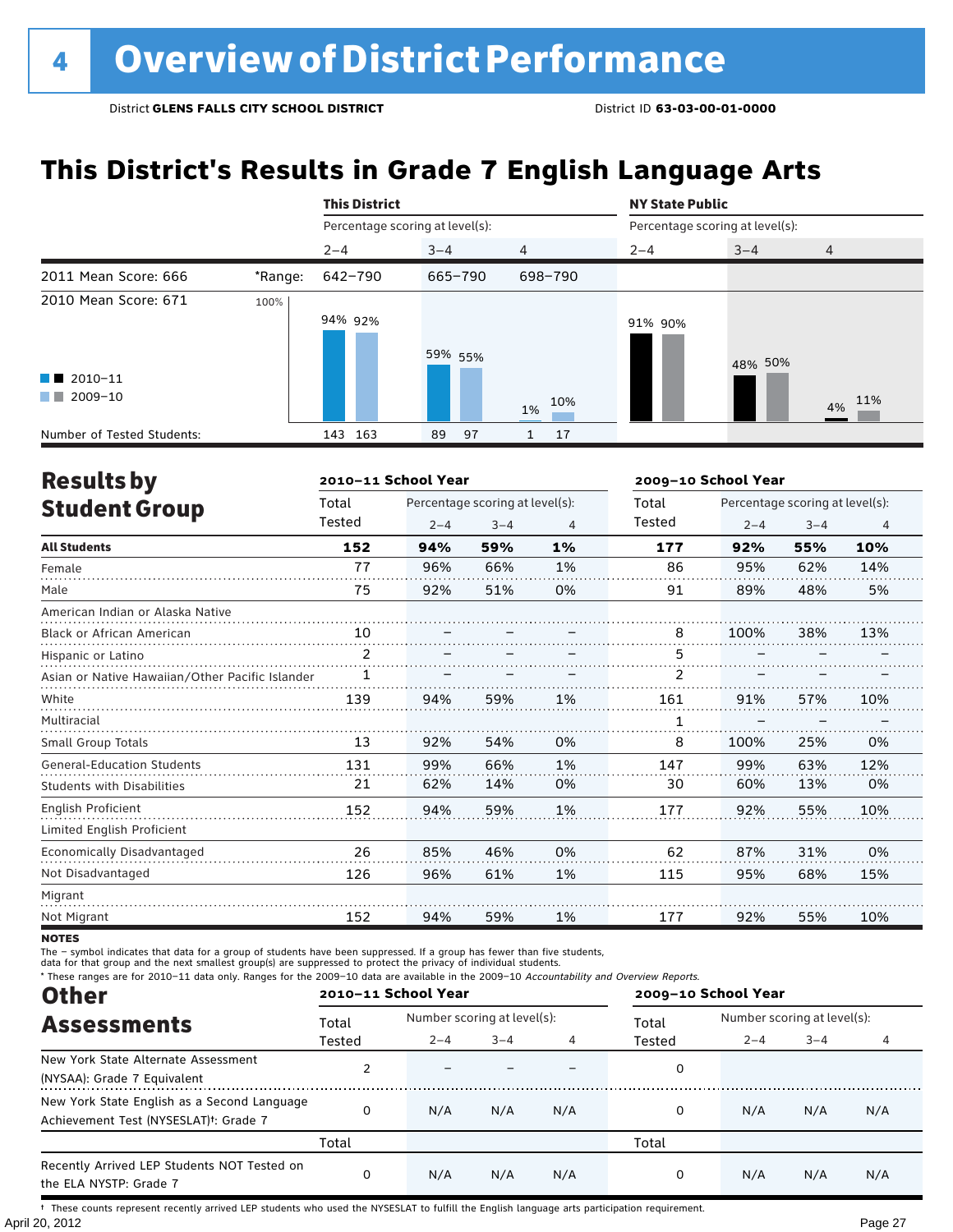# **This District's Results in Grade 7 Mathematics**

|                                                                            |         | <b>This District</b>            |            |            | <b>NY State Public</b>          |         |         |  |
|----------------------------------------------------------------------------|---------|---------------------------------|------------|------------|---------------------------------|---------|---------|--|
|                                                                            |         | Percentage scoring at level(s): |            |            | Percentage scoring at level(s): |         |         |  |
|                                                                            |         | $2 - 4$                         | $3 - 4$    | 4          | $2 - 4$                         | $3 - 4$ | 4       |  |
| 2011 Mean Score: 685                                                       | *Range: | 639-800                         | 670-800    | 694-800    |                                 |         |         |  |
| 2010 Mean Score: 680<br>$\blacksquare$ 2010-11<br>2009-10<br><b>The Co</b> | 100%    | 96% 96%                         | 80%<br>73% | 41%<br>30% | 92% 92%                         | 65% 62% | 30% 29% |  |
| Number of Tested Students:                                                 |         | 146 170                         | 121 130    | 63<br>53   |                                 |         |         |  |

| <b>Results by</b>                               |        | 2010-11 School Year |                                 |     | 2009-10 School Year |      | Percentage scoring at level(s):<br>$2 - 4$<br>$3 - 4$<br>$\overline{4}$<br>30%<br>73%<br>32%<br>74%<br>28%<br>73%<br>63%<br>25%<br>74%<br>31% |     |  |
|-------------------------------------------------|--------|---------------------|---------------------------------|-----|---------------------|------|-----------------------------------------------------------------------------------------------------------------------------------------------|-----|--|
| <b>Student Group</b>                            | Total  |                     | Percentage scoring at level(s): |     | Total               |      |                                                                                                                                               |     |  |
|                                                 | Tested | $2 - 4$             | $3 - 4$                         | 4   | Tested              |      |                                                                                                                                               |     |  |
| <b>All Students</b>                             | 152    | 96%                 | 80%                             | 41% | 177                 | 96%  |                                                                                                                                               |     |  |
| Female                                          | 77     | 99%                 | 83%                             | 45% | 87                  | 95%  |                                                                                                                                               |     |  |
| Male                                            | 75     | 93%                 | 76%                             | 37% | 90                  | 97%  |                                                                                                                                               |     |  |
| American Indian or Alaska Native                |        |                     |                                 |     |                     |      |                                                                                                                                               |     |  |
| <b>Black or African American</b>                | 10     |                     |                                 |     | 8                   | 100% |                                                                                                                                               |     |  |
| Hispanic or Latino                              | 2      |                     |                                 |     | 5                   |      |                                                                                                                                               |     |  |
| Asian or Native Hawaiian/Other Pacific Islander | 1      |                     |                                 |     | $\overline{2}$      |      |                                                                                                                                               |     |  |
| White                                           | 139    | 96%                 | 80%                             | 42% | 161                 | 96%  |                                                                                                                                               |     |  |
| Multiracial                                     |        |                     |                                 |     | 1                   |      |                                                                                                                                               |     |  |
| <b>Small Group Totals</b>                       | 13     | 100%                | 77%                             | 31% | 8                   | 100% | 75%                                                                                                                                           | 13% |  |
| <b>General-Education Students</b>               | 131    | 99%                 | 89%                             | 48% | 148                 | 99%  | 82%                                                                                                                                           | 34% |  |
| Students with Disabilities                      | 21     | 76%                 | 19%                             | 0%  | 29                  | 83%  | 28%                                                                                                                                           | 7%  |  |
| English Proficient                              | 152    | 96%                 | 80%                             | 41% | 177                 | 96%  | 73%                                                                                                                                           | 30% |  |
| Limited English Proficient                      |        |                     |                                 |     |                     |      |                                                                                                                                               |     |  |
| Economically Disadvantaged                      | 26     | 96%                 | 65%                             | 27% | 62                  | 95%  | 55%                                                                                                                                           | 10% |  |
| Not Disadvantaged                               | 126    | 96%                 | 83%                             | 44% | 115                 | 97%  | 83%                                                                                                                                           | 41% |  |
| Migrant                                         |        |                     |                                 |     |                     |      |                                                                                                                                               |     |  |
| Not Migrant                                     | 152    | 96%                 | 80%                             | 41% | 177                 | 96%  | 73%                                                                                                                                           | 30% |  |

**NOTES** 

The – symbol indicates that data for a group of students have been suppressed. If a group has fewer than five students,

data for that group and the next smallest group(s) are suppressed to protect the privacy of individual students.

\* These ranges are for 2010–11 data only. Ranges for the 2009–10 data are available in the 2009–10 Accountability and Overview Reports.

| <b>Other</b>                                                       |        | 2010-11 School Year      |                             |                          | 2009-10 School Year |                             |         |  |  |
|--------------------------------------------------------------------|--------|--------------------------|-----------------------------|--------------------------|---------------------|-----------------------------|---------|--|--|
| <b>Assessments</b>                                                 | Total  |                          | Number scoring at level(s): |                          | Total               | Number scoring at level(s): |         |  |  |
|                                                                    | Tested | $2 - 4$                  | $3 - 4$                     |                          | Tested              | $2 - 4$                     | $3 - 4$ |  |  |
| New York State Alternate Assessment<br>(NYSAA): Grade 7 Equivalent |        | $\overline{\phantom{0}}$ |                             | $\overline{\phantom{0}}$ |                     |                             |         |  |  |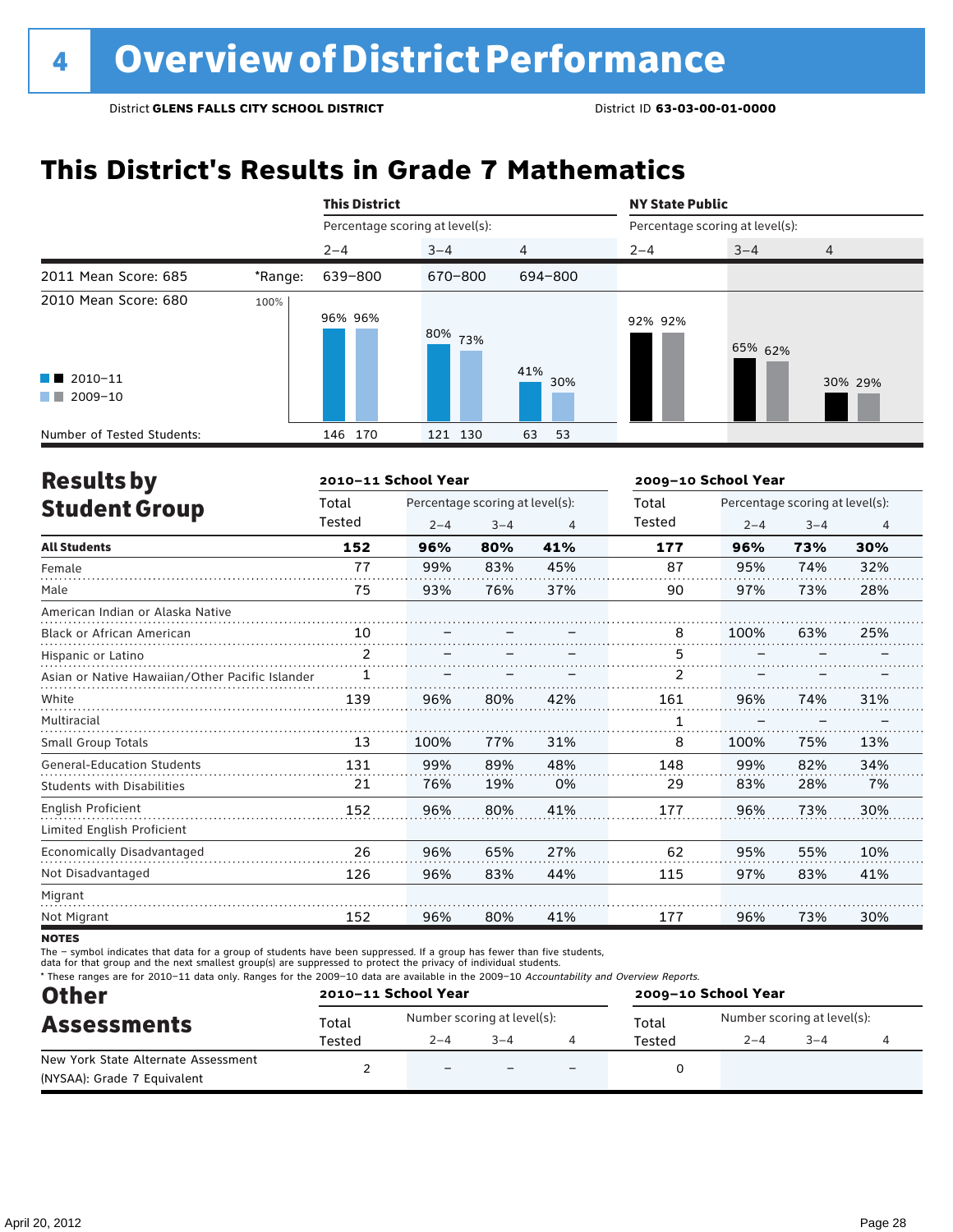# **This District's Results in Grade 8 English Language Arts**

|                                                    |         | <b>This District</b>            |            |                | <b>NY State Public</b> |                                 |                |  |  |
|----------------------------------------------------|---------|---------------------------------|------------|----------------|------------------------|---------------------------------|----------------|--|--|
|                                                    |         | Percentage scoring at level(s): |            |                |                        | Percentage scoring at level(s): |                |  |  |
|                                                    |         | $2 - 4$                         | $3 - 4$    | $\overline{4}$ | $2 - 4$                | $3 - 4$                         | $\overline{4}$ |  |  |
| 2011 Mean Score: 658                               | *Range: | 628-790                         | 658-790    | 699-790        |                        |                                 |                |  |  |
| 2010 Mean Score: 668                               | 100%    | 94% 92%                         | 68%<br>51% |                | 92% 91%                | 47% 51%                         |                |  |  |
| $\blacksquare$ 2010-11<br>2009-10<br><b>The Co</b> |         |                                 |            | 13%<br>3%      |                        |                                 | 8%<br>2%       |  |  |
| Number of Tested Students:                         |         | 166 187                         | 138<br>89  | 5<br>27        |                        |                                 |                |  |  |

| <b>Results by</b>                               |              | 2010-11 School Year |                                 |     |        | 2009-10 School Year             |         |     |  |
|-------------------------------------------------|--------------|---------------------|---------------------------------|-----|--------|---------------------------------|---------|-----|--|
| <b>Student Group</b>                            | Total        |                     | Percentage scoring at level(s): |     | Total  | Percentage scoring at level(s): |         |     |  |
|                                                 | Tested       | $2 - 4$             | $3 - 4$                         | 4   | Tested | $2 - 4$                         | $3 - 4$ | 4   |  |
| <b>All Students</b>                             | 176          | 94%                 | 51%                             | 3%  | 203    | 92%                             | 68%     | 13% |  |
| Female                                          | 86           | 97%                 | 62%                             | 5%  | 94     | 95%                             | 73%     | 15% |  |
| Male                                            | 90           | 92%                 | 40%                             | 1%  | 109    | 90%                             | 63%     | 12% |  |
| American Indian or Alaska Native                | $\mathbf{1}$ |                     |                                 |     |        |                                 |         |     |  |
| Black or African American                       | 9            | 100%                | 22%                             | 11% | 13     |                                 |         |     |  |
| Hispanic or Latino                              | 4            |                     |                                 |     | 3      |                                 |         |     |  |
| Asian or Native Hawaiian/Other Pacific Islander |              |                     |                                 |     |        |                                 |         |     |  |
| White                                           | 159          | 94%                 | 51%                             | 3%  | 186    | 91%                             | 68%     | 15% |  |
| Multiracial                                     |              |                     |                                 |     |        |                                 |         |     |  |
| Small Group Totals                              | 8            | 100%                | 75%                             | 0%  | 17     | 100%                            | 71%     | 0%  |  |
| <b>General-Education Students</b>               | 151          | 97%                 | 58%                             | 3%  | 164    | 99%                             | 80%     | 16% |  |
| <b>Students with Disabilities</b>               | 25           | 76%                 | 4%                              | 0%  | 39     | 64%                             | 15%     | 3%  |  |
| English Proficient                              | 176          | 94%                 | 51%                             | 3%  | 203    | 92%                             | 68%     | 13% |  |
| Limited English Proficient                      |              |                     |                                 |     |        |                                 |         |     |  |
| Economically Disadvantaged                      | 12           | 83%                 | 42%                             | 0%  | 60     | 90%                             | 60%     | 10% |  |
| Not Disadvantaged                               | 164          | 95%                 | 51%                             | 3%  | 143    | 93%                             | 71%     | 15% |  |
| Migrant                                         |              |                     |                                 |     |        |                                 |         |     |  |
| Not Migrant                                     | 176          | 94%                 | 51%                             | 3%  | 203    | 92%                             | 68%     | 13% |  |

**NOTES** 

The – symbol indicates that data for a group of students have been suppressed. If a group has fewer than five students,

data for that group and the next smallest group(s) are suppressed to protect the privacy of individual students.

\* These ranges are for 2010–11 data only. Ranges for the 2009–10 data are available in the 2009–10 Accountability and Overview Reports.

| <b>Other</b>                                                                                      |        | 2010-11 School Year         |         |     |        | 2009-10 School Year         |         |     |  |  |
|---------------------------------------------------------------------------------------------------|--------|-----------------------------|---------|-----|--------|-----------------------------|---------|-----|--|--|
| <b>Assessments</b>                                                                                | Total  | Number scoring at level(s): |         |     | Total  | Number scoring at level(s): |         |     |  |  |
|                                                                                                   | Tested | $2 - 4$                     | $3 - 4$ |     | Tested | $2 - 4$                     | $3 - 4$ |     |  |  |
| New York State Alternate Assessment<br>(NYSAA): Grade 8 Equivalent                                |        |                             |         |     |        |                             |         |     |  |  |
| New York State English as a Second Language<br>Achievement Test (NYSESLAT) <sup>†</sup> : Grade 8 |        | N/A                         | N/A     | N/A | 0      | N/A                         | N/A     | N/A |  |  |
|                                                                                                   | Total  |                             |         |     | Total  |                             |         |     |  |  |
| Recently Arrived LEP Students NOT Tested on<br>the ELA NYSTP: Grade 8                             |        | N/A                         | N/A     | N/A | 0      | N/A                         | N/A     | N/A |  |  |

April 20, 2012 Page 29 † These counts represent recently arrived LEP students who used the NYSESLAT to fulfill the English language arts participation requirement.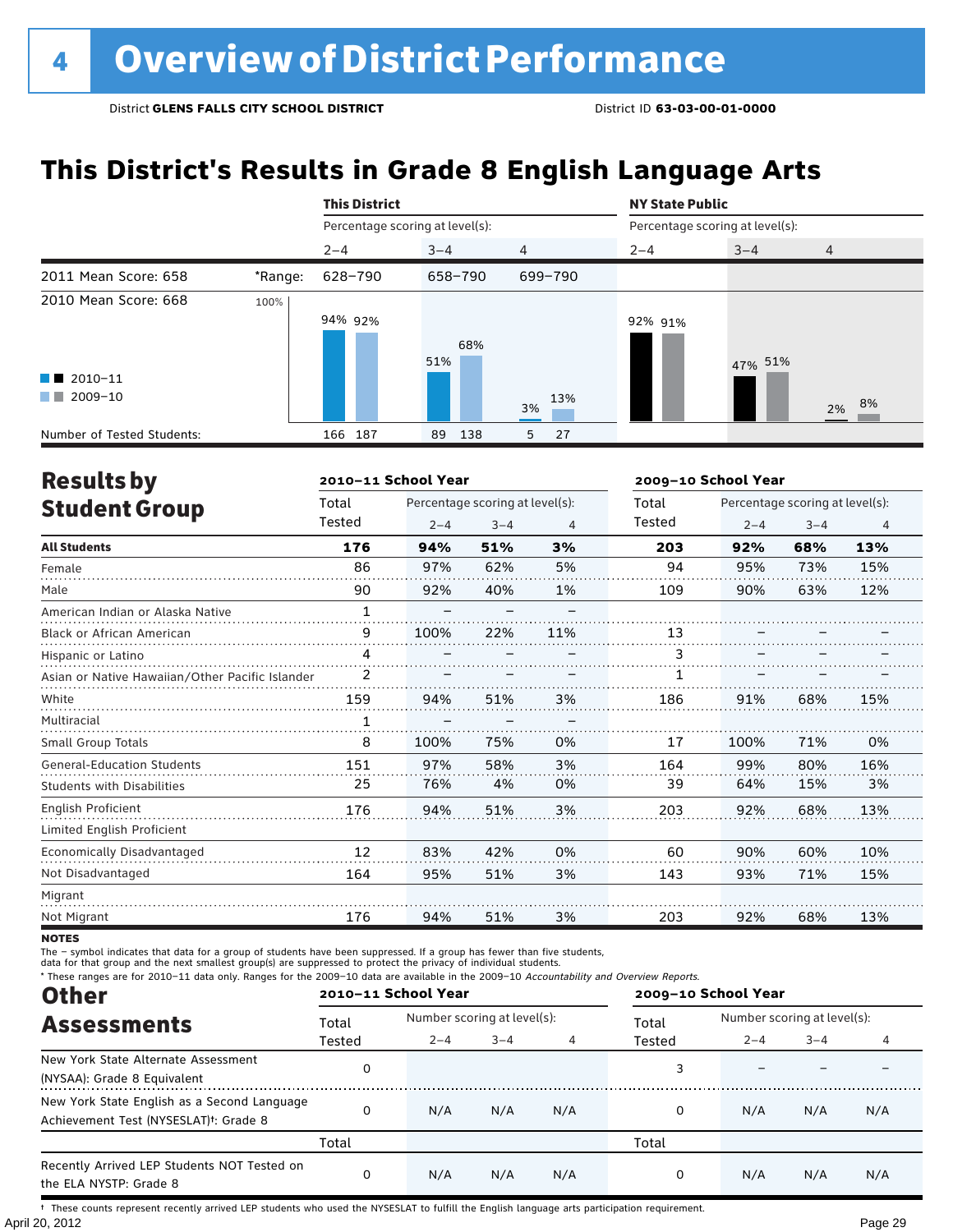# **This District's Results in Grade 8 Mathematics**

|                                                |         | <b>This District</b>            |         |                | <b>NY State Public</b>          |         |                |  |  |
|------------------------------------------------|---------|---------------------------------|---------|----------------|---------------------------------|---------|----------------|--|--|
|                                                |         | Percentage scoring at level(s): |         |                | Percentage scoring at level(s): |         |                |  |  |
|                                                |         | $2 - 4$                         | $3 - 4$ | $\overline{4}$ | $2 - 4$                         | $3 - 4$ | $\overline{4}$ |  |  |
| 2011 Mean Score: 684                           | *Range: | 639-775                         | 674-775 | 704-775        |                                 |         |                |  |  |
| 2010 Mean Score: 686<br>$\blacksquare$ 2010-11 | 100%    | 96% 95%                         | 76% 72% |                | 91% 91%                         | 60% 55% |                |  |  |
| 2009-10<br><b>The Co</b>                       |         |                                 |         | 27%<br>18%     |                                 |         | 18% 18%        |  |  |
| Number of Tested Students:                     |         | 186<br>169                      | 134 142 | 32<br>53       |                                 |         |                |  |  |

| <b>Results by</b>                               |              | 2010-11 School Year |                                 |     | 2009-10 School Year |                                 |         |     |  |
|-------------------------------------------------|--------------|---------------------|---------------------------------|-----|---------------------|---------------------------------|---------|-----|--|
| <b>Student Group</b>                            | Total        |                     | Percentage scoring at level(s): |     |                     | Percentage scoring at level(s): |         |     |  |
|                                                 | Tested       | $2 - 4$             | $3 - 4$                         | 4   | Tested              | $2 - 4$                         | $3 - 4$ | 4   |  |
| <b>All Students</b>                             | 176          | 96%                 | 76%                             | 18% | 196                 | 95%                             | 72%     | 27% |  |
| Female                                          | 86           | 99%                 | 84%                             | 20% | 91                  | 96%                             | 74%     | 29% |  |
| Male                                            | 90           | 93%                 | 69%                             | 17% | 105                 | 94%                             | 71%     | 26% |  |
| American Indian or Alaska Native                | $\mathbf{1}$ |                     |                                 |     |                     |                                 |         |     |  |
| <b>Black or African American</b>                | 9            | 100%                | 56%                             | 11% | 13                  |                                 |         |     |  |
| Hispanic or Latino                              | 4            |                     |                                 |     | 3                   |                                 |         |     |  |
| Asian or Native Hawaiian/Other Pacific Islander | 2            |                     |                                 |     |                     |                                 |         |     |  |
| White                                           | 159          | 96%                 | 77%                             | 18% | 179                 | 94%                             | 72%     | 28% |  |
| Multiracial                                     | 1            |                     |                                 |     |                     |                                 |         |     |  |
| Small Group Totals                              | 8            | 100%                | 88%                             | 25% | 17                  | 100%                            | 76%     | 18% |  |
| <b>General-Education Students</b>               | 151          | 99%                 | 82%                             | 21% | 161                 | 100%                            | 83%     | 33% |  |
| <b>Students with Disabilities</b>               | 25           | 76%                 | 40%                             | 0%  | 35                  | 71%                             | 26%     | 0%  |  |
| <b>English Proficient</b>                       | 176          | 96%                 | 76%                             | 18% | 196                 | 95%                             | 72%     | 27% |  |
| Limited English Proficient                      |              |                     |                                 |     |                     |                                 |         |     |  |
| Economically Disadvantaged                      | 12           | 83%                 | 50%                             | 0%  | 58                  | 90%                             | 62%     | 19% |  |
| Not Disadvantaged                               | 164          | 97%                 | 78%                             | 20% | 138                 | 97%                             | 77%     | 30% |  |
| Migrant                                         |              |                     |                                 |     |                     |                                 |         |     |  |
| Not Migrant                                     | 176          | 96%                 | 76%                             | 18% | 196                 | 95%                             | 72%     | 27% |  |
|                                                 |              |                     |                                 |     |                     |                                 |         |     |  |

**NOTES** 

The – symbol indicates that data for a group of students have been suppressed. If a group has fewer than five students,

data for that group and the next smallest group(s) are suppressed to protect the privacy of individual students.

\* These ranges are for 2010–11 data only. Ranges for the 2009–10 data are available in the 2009–10 Accountability and Overview Reports.

| <b>Other</b><br><b>Assessments</b>  |        | 2010-11 School Year         |         | 2009-10 School Year |                             |         |   |  |
|-------------------------------------|--------|-----------------------------|---------|---------------------|-----------------------------|---------|---|--|
|                                     | Total  | Number scoring at level(s): |         | Total               | Number scoring at level(s): |         |   |  |
|                                     | Tested | $2 - 4$                     | $3 - 4$ | Tested              | $2 - 4$                     | $3 - 4$ |   |  |
| New York State Alternate Assessment |        |                             |         |                     |                             |         | - |  |
| (NYSAA): Grade 8 Equivalent         |        |                             |         |                     |                             |         |   |  |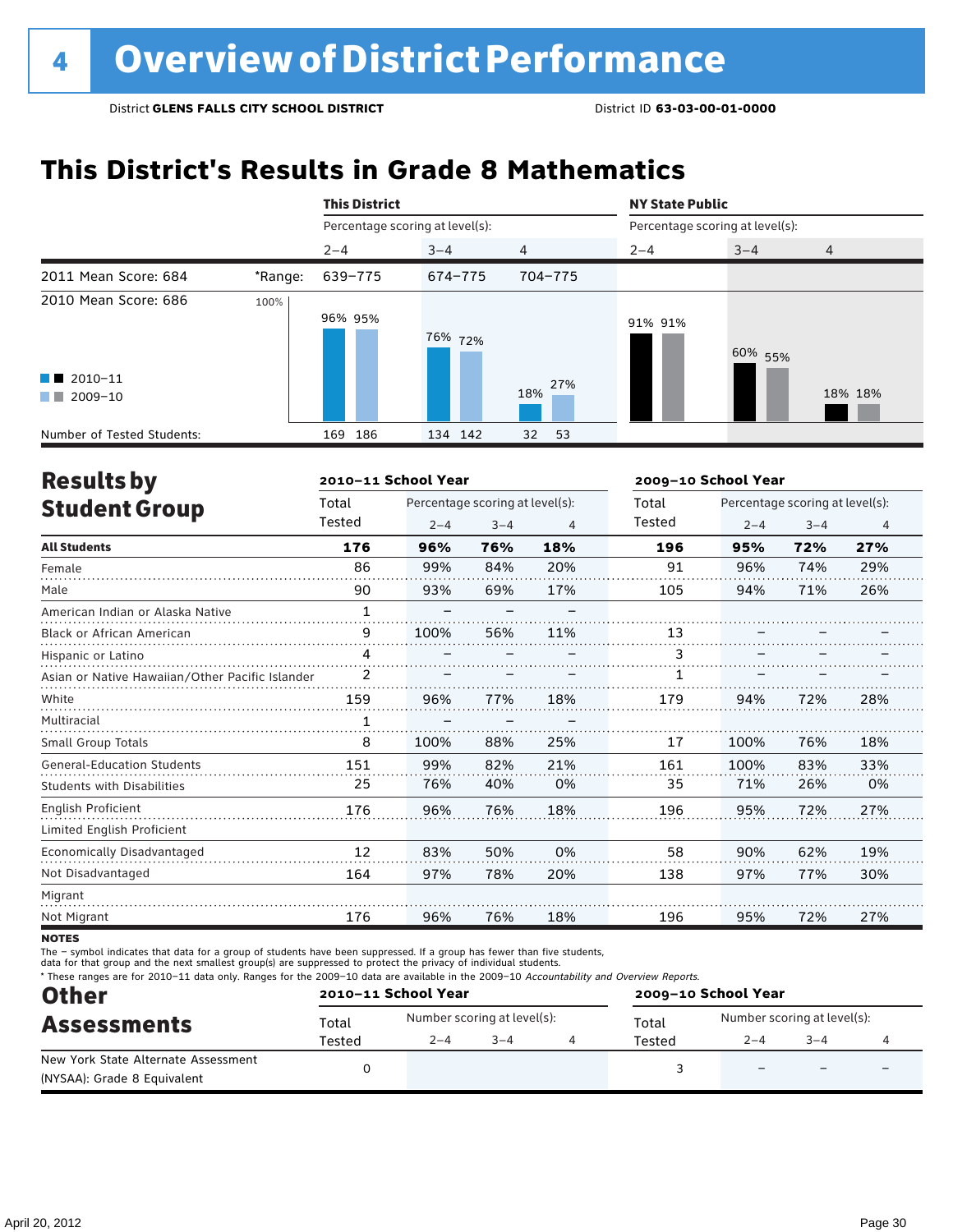# **This District's Results in Grade 8 Science**



| <b>Results by</b>                               |              | 2010-11 School Year |                                 |     | 2009-10 School Year |                                 |         |                |  |
|-------------------------------------------------|--------------|---------------------|---------------------------------|-----|---------------------|---------------------------------|---------|----------------|--|
| <b>Student Group</b>                            | Total        |                     | Percentage scoring at level(s): |     |                     | Percentage scoring at level(s): |         |                |  |
|                                                 | Tested       | $2 - 4$             | $3 - 4$                         | 4   | Tested              | $2 - 4$                         | $3 - 4$ | $\overline{4}$ |  |
| <b>All Students</b>                             | 171          | 98%                 | 85%                             | 34% | 196                 | 98%                             | 84%     | 40%            |  |
| Female                                          | 83           | 98%                 | 86%                             | 33% | 94                  | 100%                            | 83%     | 34%            |  |
| Male                                            | 88           | 99%                 | 85%                             | 35% | 102                 | 97%                             | 84%     | 45%            |  |
| American Indian or Alaska Native                | $\mathbf{1}$ |                     |                                 |     |                     |                                 |         |                |  |
| <b>Black or African American</b>                | 8            | 100%                | 63%                             | 13% | 13                  |                                 |         |                |  |
| Hispanic or Latino                              | 4            |                     |                                 |     | 3                   |                                 |         |                |  |
| Asian or Native Hawaiian/Other Pacific Islander | 2            |                     |                                 |     |                     |                                 |         |                |  |
| White                                           | 155          | 99%                 | 86%                             | 35% | 179                 | 98%                             | 83%     | 41%            |  |
| Multiracial                                     | 1            |                     |                                 |     |                     |                                 |         |                |  |
| Small Group Totals                              | 8            | 88%                 | 88%                             | 25% | 17                  | 100%                            | 88%     | 24%            |  |
| <b>General-Education Students</b>               | 148          | 100%                | 92%                             | 39% | 163                 | 100%                            | 93%     | 47%            |  |
| <b>Students with Disabilities</b>               | 23           | 87%                 | 43%                             | 0%  | 33                  | 91%                             | 39%     | 6%             |  |
| <b>English Proficient</b>                       | 171          | 98%                 | 85%                             | 34% | 196                 | 98%                             | 84%     | 40%            |  |
| Limited English Proficient                      |              |                     |                                 |     |                     |                                 |         |                |  |
| Economically Disadvantaged                      | 12           | 100%                | 58%                             | 0%  | 56                  | 96%                             | 75%     | 30%            |  |
| Not Disadvantaged                               | 159          | 98%                 | 87%                             | 36% | 140                 | 99%                             | 87%     | 44%            |  |
| Migrant                                         |              |                     |                                 |     |                     |                                 |         |                |  |
| Not Migrant                                     | 171          | 98%                 | 85%                             | 34% | 196                 | 98%                             | 84%     | 40%            |  |
|                                                 |              |                     |                                 |     |                     |                                 |         |                |  |

**NOTES** 

The – symbol indicates that data for a group of students have been suppressed. If a group has fewer than five students,

data for that group and the next smallest group(s) are suppressed to protect the privacy of individual students.

| <b>Other</b>                        |        | 2010-11 School Year |                             |  | 2009-10 School Year |                             |     |  |  |
|-------------------------------------|--------|---------------------|-----------------------------|--|---------------------|-----------------------------|-----|--|--|
| <b>Assessments</b>                  | Total  |                     | Number scoring at level(s): |  |                     | Number scoring at level(s): |     |  |  |
|                                     | Tested | $2 - 4$             | $-3-4$                      |  | Tested              | 2–4                         | 3–4 |  |  |
| New York State Alternate Assessment |        |                     |                             |  |                     |                             |     |  |  |
| (NYSAA): Grade 8 Equivalent         |        |                     |                             |  |                     |                             |     |  |  |
| Regents Science                     |        |                     |                             |  |                     |                             |     |  |  |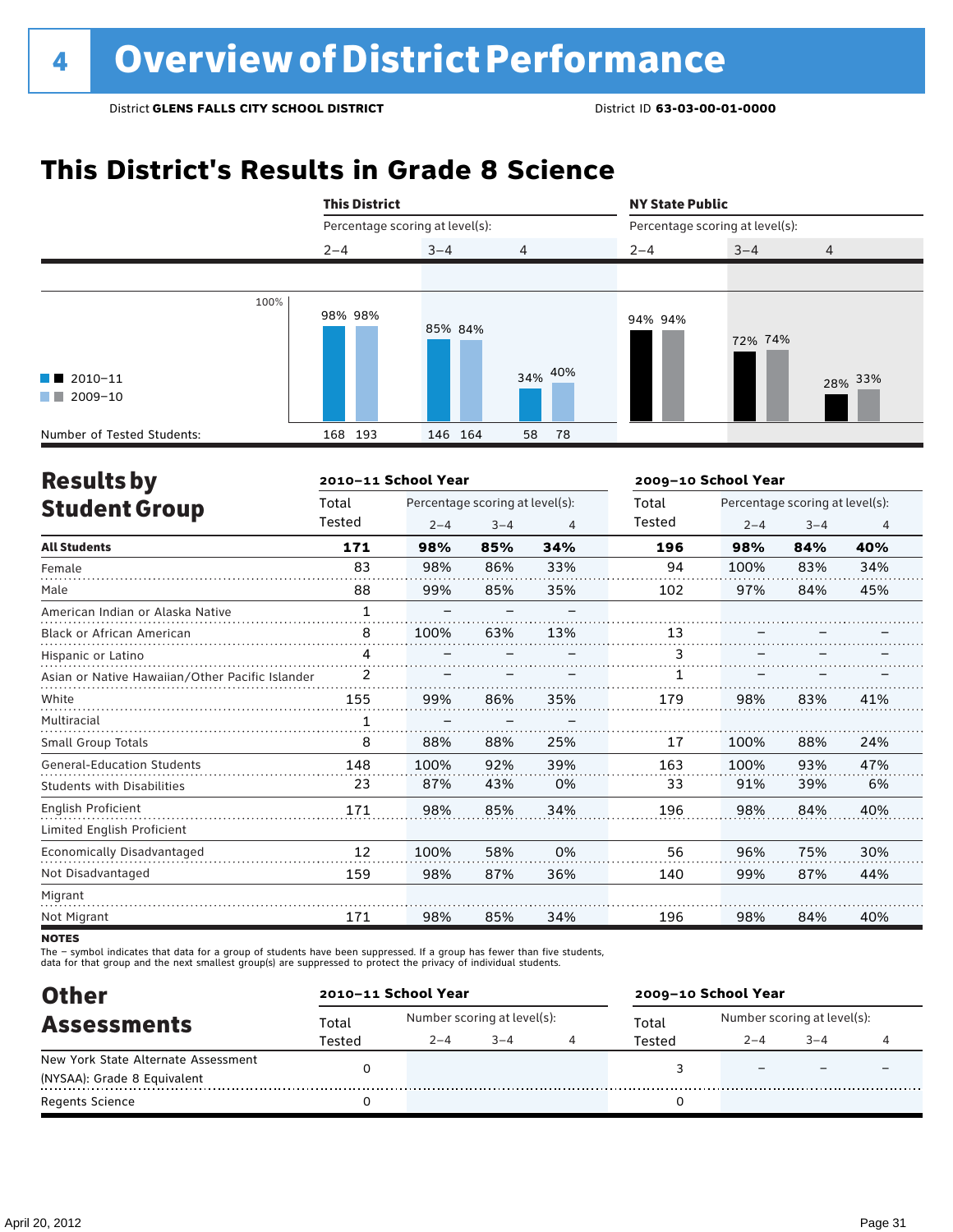### **This District's Total Cohort\* Results in Secondary-Level English after Four Years of Instruction**

|                                     |      | <b>This District</b>            |         |                | <b>NY State Public</b>          |         |                |  |
|-------------------------------------|------|---------------------------------|---------|----------------|---------------------------------|---------|----------------|--|
|                                     |      | Percentage scoring at level(s): |         |                | Percentage scoring at level(s): |         |                |  |
|                                     |      | $2 - 4$                         | $3 - 4$ | $\overline{4}$ | $2 - 4$                         | $3 - 4$ | $\overline{4}$ |  |
| <b>1</b> 2007 Cohort<br>2006 Cohort | 100% | 77%<br>71%                      | 71% 74% | 40% 42%        | 83% 82%                         | 80% 79% | 35% 32%        |  |

| <b>Results by</b>                                  | 2007 Cohort    |                                 |         |     | 2006 Cohort** |                                 |         |                |
|----------------------------------------------------|----------------|---------------------------------|---------|-----|---------------|---------------------------------|---------|----------------|
|                                                    | Number         | Percentage scoring at level(s): |         |     | Number        | Percentage scoring at level(s): |         |                |
| <b>Student Group</b>                               | of Students    | $2 - 4$                         | $3 - 4$ | 4   | of Students   | $2 - 4$                         | $3 - 4$ | $\overline{4}$ |
| <b>All Students</b>                                | 212            | 71%                             | 71%     | 40% | 242           | 77%                             | 74%     | 42%            |
| Female                                             | 102            | 72%                             | 72%     | 40% | 118           | 80%                             | 77%     | 46%            |
| Male                                               | 110            | 71%                             | 70%     | 40% | 124           | 74%                             | 70%     | 39%            |
| American Indian or Alaska Native                   |                |                                 |         |     |               |                                 |         |                |
| <b>Black or African American</b>                   | 16             | 38%                             | 38%     | 13% | 9             | 67%                             | 67%     | 0%             |
| Hispanic or Latino                                 | $\overline{2}$ |                                 |         |     | 3             |                                 |         |                |
| Asian or Native Hawaiian/Other<br>Pacific Islander | 6              |                                 |         |     | 2             |                                 |         |                |
| White                                              | 188            | 73%                             | 73%     | 41% | 228           | 77%                             | 73%     | 44%            |
| Multiracial                                        |                |                                 |         |     |               |                                 |         |                |
| Small Group Totals                                 | 8              | 88%                             | 88%     | 75% | 5             | 100%                            | 100%    | 40%            |
| <b>General-Education Students</b>                  | 174            | 83%                             | 83%     | 48% | 188           | 86%                             | 86%     | 54%            |
| <b>Students with Disabilities</b>                  | 38             | 18%                             | 16%     | 5%  | 54            | 46%                             | 31%     | 2%             |
| English Proficient                                 | 211            |                                 |         |     | 242           | 77%                             | 74%     | 42%            |
| Limited English Proficient                         |                |                                 |         |     |               |                                 |         |                |
| Economically Disadvantaged                         | 6              | 0%                              | 0%      | 0%  | 8             | 0%                              | 0%      | 0%             |
| Not Disadvantaged                                  | 206            | 73%                             | 73%     | 41% | 234           | 79%                             | 76%     | 44%            |
| Migrant                                            |                |                                 |         |     |               |                                 |         |                |
| Not Migrant                                        | 212            | 71%                             | 71%     | 40% | 242           | 77%                             | 74%     | 42%            |

**NOTES** 

The – symbol indicates that data for a group of students have been suppressed. If a group has fewer than five students,

data for that group and the next smallest group(s) are suppressed to protect the privacy of individual students.

\* A total cohort consists of all students who first entered Grade 9 in a particular year, and all ungraded students with disabilities who reached their seventeenth birthday in that year, and were enrolled in the school/district for five months. Students are excluded from the cohort if they transferred to another school district, nonpublic school, or criminal justice facility, or left the U.S. and its territories or died before the report date. Statewide total cohort also includes students who were enrolled for fewer than five months.

\*\* 2006 cohort data are those reported in the 2009–10 *Accountability and Overview Report*.